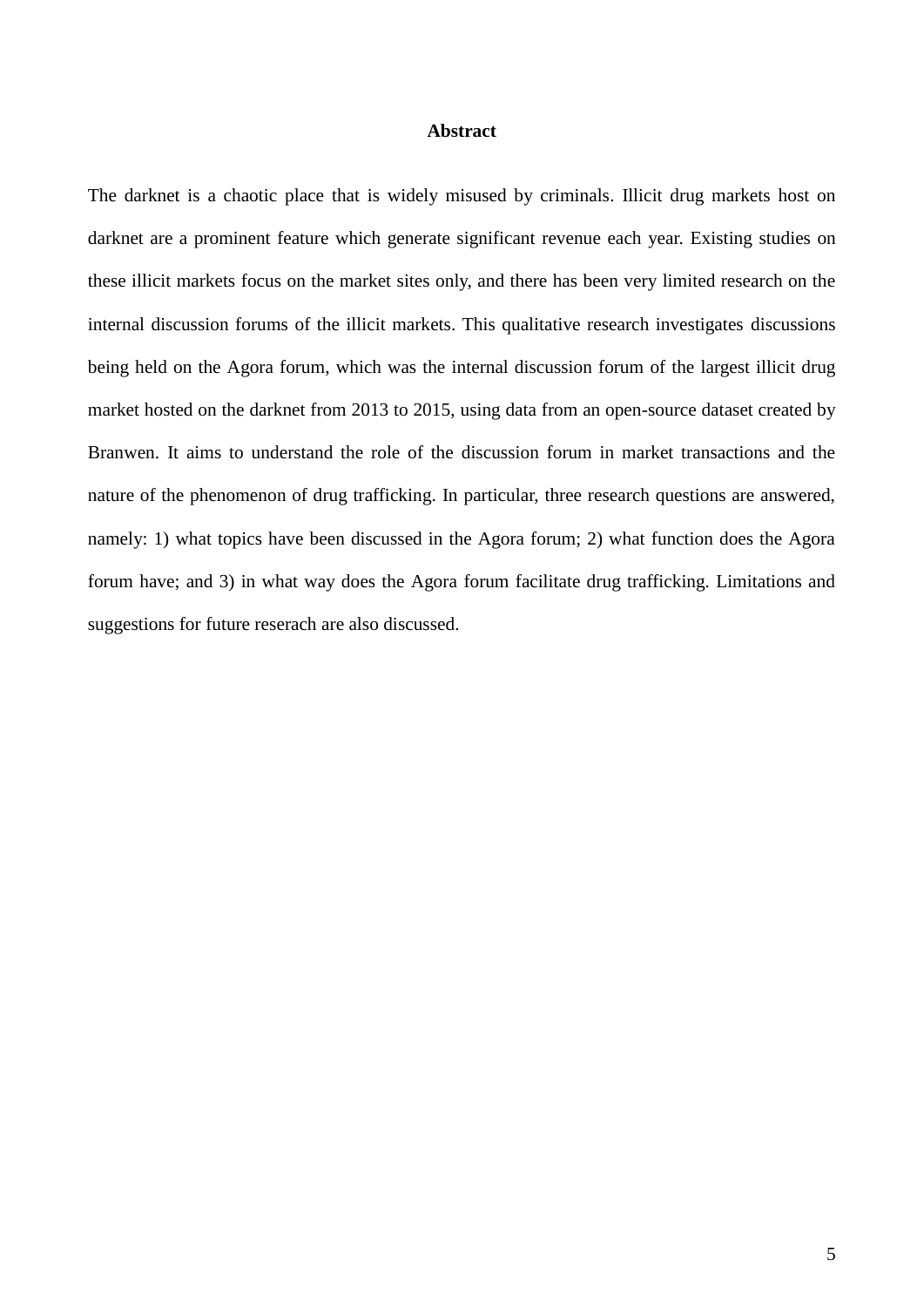# **Contents**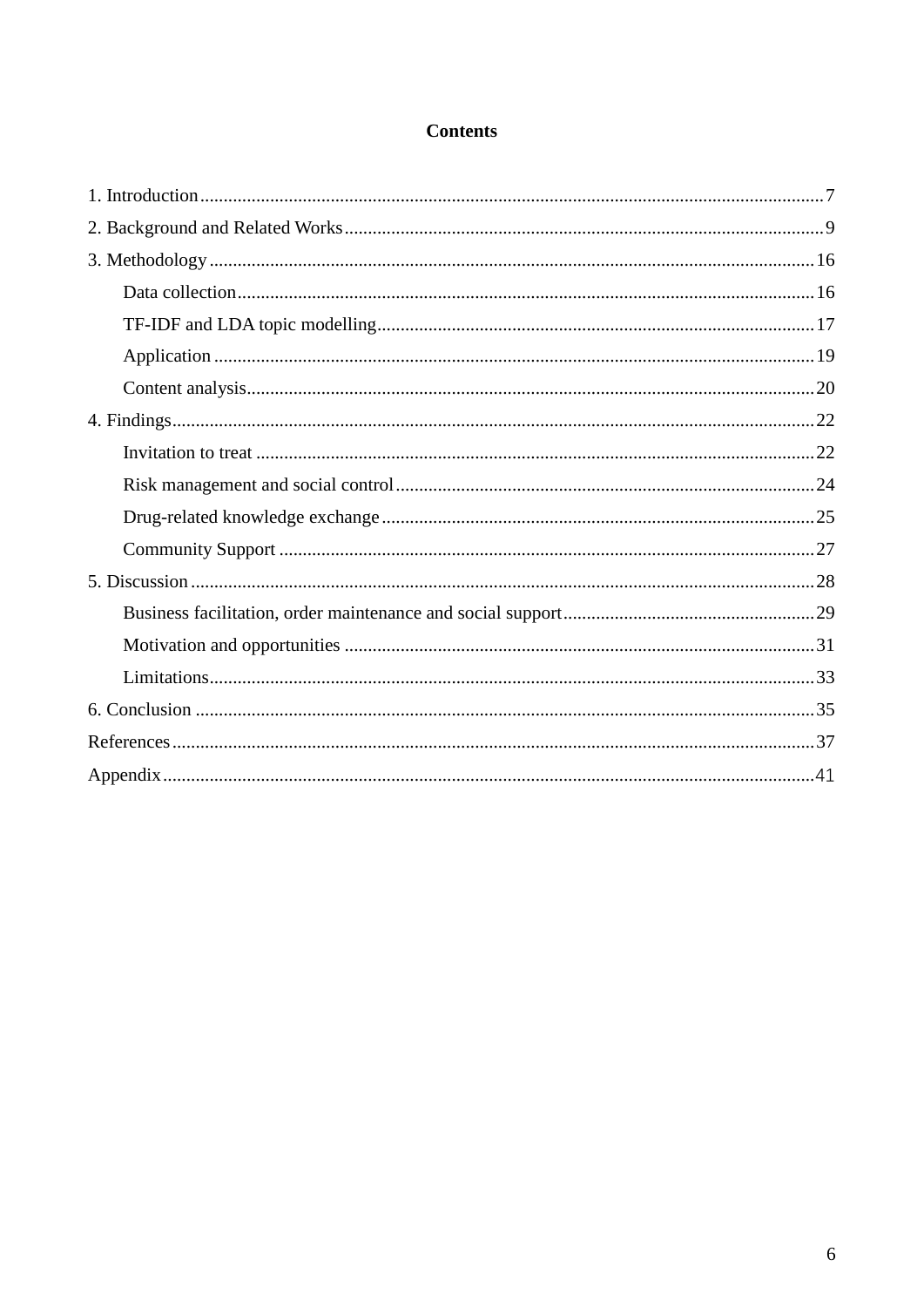#### **1. Introduction**

<span id="page-2-0"></span>The darknet is a chaotic place which has been intentionally hidden from the surface web. It can only be accessed through certain browsers, such as Tor or I2P (Greenberg, 2015; Chertoff & Simon, 2015). An important property of the darknet is anonymity: darknet users can only be identified by their unique usernames and their true identities are unknown (Hardy & Noragaard, 2016). Because of this anonymity, the darknet is widely misused by criminals to share experiences and techniques, and to exchange gains from crimes. The existence of such a virtual community not only facilitates cybercrime, but can also extend traditional crime to cyberspace, which imposes an additional threat to law enforcement (Wehinger, 2011).

Illicit drug markets are undoubtedly a prominent feature on the darknet. There are eBay-like websites with a decentralised structure, where vendors offer to sell their illicit drugs on the platform in exchange for cryptocurrencies (e.g. bitcoins) and provide a shipment service by post (Hardy & Norgaard, 2016; Tzanetakis et al., 2016). The first illicit drug market hosted on the darknet was the Silk Road, which was seized by law enforcement in 2011. Before its seizure, more than 1000 active vendors were found in the market and the annual revenue was estimated to be over 90 million dollars (Aldridge & Décary-Hétu., 2014). Since the success of Silk Road, the number of illicit drug markets on the darknet has experienced rapid growth. The business model of the markets has also been developed and has now become a 'professional and organised underground industry' (Franklin et al., 2007; Spitters et al., 2015). As well as providing 'business-to-customers' transactions, they also form a significant part of the drug supply chains of the world (Barrett & Aldridge, 2016): for example, many types of drug, such as cannabis, attract huge amounts of purchases in these markets, which is a sign of redistribution (Barrett & Aldridge, 2016). Moreover, with advanced encryption technologies and shipment methods considerably weakening law enforcement agencies' detection ability, the online transaction also largely reduces the risk of physical violence, making the business model increasingly popular; the growing number of transactions has reflected a trend whereby this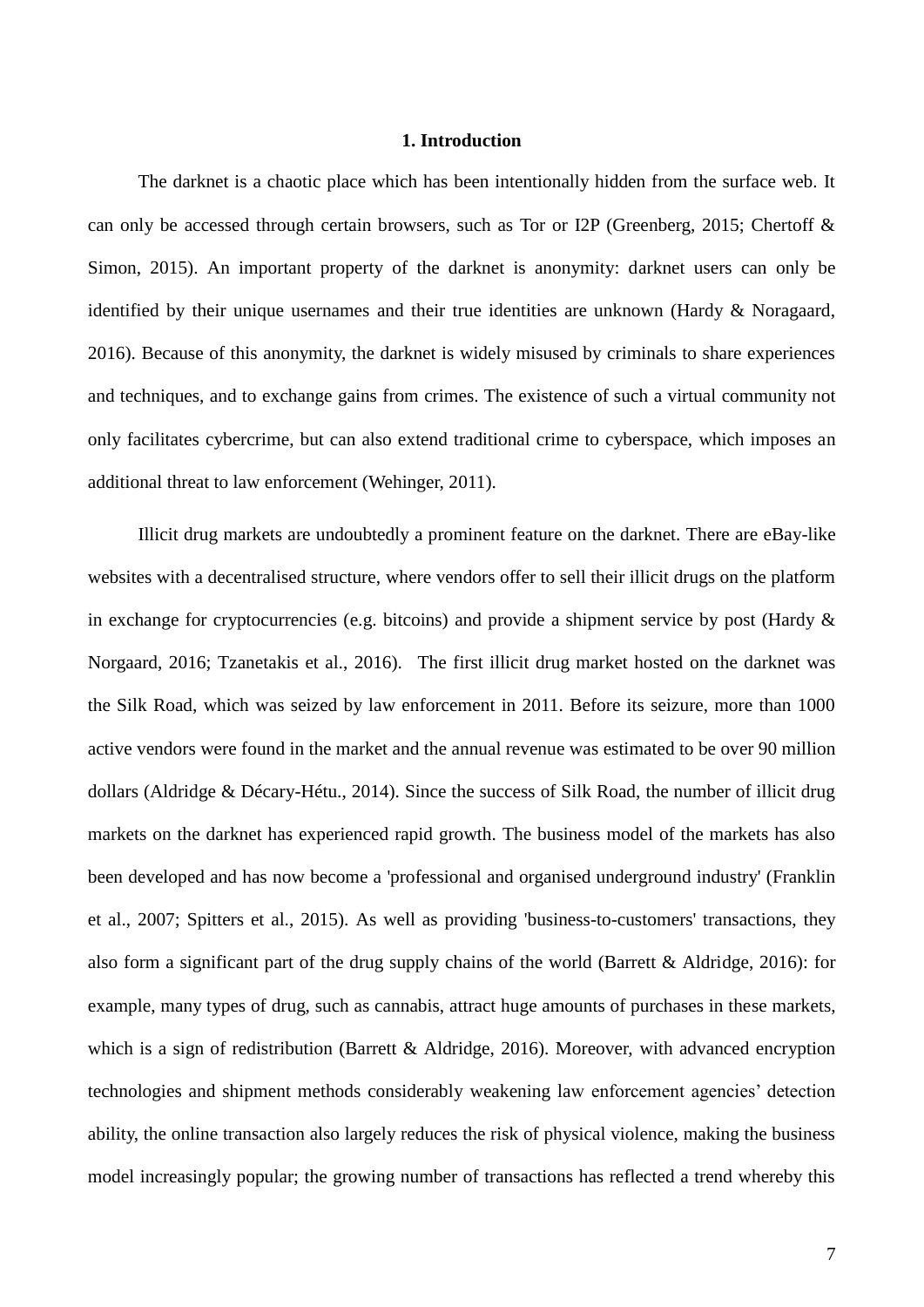alternative model takes the place of traditional street distribution (Broséus et al., 2016; Tzanetakis et al., 2016; Demant et al., 2016).

Various studies have taken place around different illicit drug markets on the darknet in relation to the ecosystem of such marketplaces, focusing on areas such as the fluctuation of price (Demant et al., 2016), the efficiency of the rating system (Janetos & Tilly., 2017) and the product quality (Bancroft & Reid, 2016). However, most studies focus on the market sites only, and there has been very limited research on the internal discussion forums of these illicit markets. Since participants of the forum are also highly likely to be users of the illicit market, information being exchanged in the discussion forum can also reflect the dynamic of the whole market, investigating the role of the forum in the market transaction can significantly contribute to an understanding of this market ecosystem. Therefore, there are strong reasons to conduct research to explore the content held on the discussion forums of the darknet illicit drug markets.

In this study, a content analysis was conducted on the discussion forum of the Agora market, which was the largest illicit drug market hosted on the darknet from 2013 to 2015. The aim was to explore and characterise the discussions being held on the forum, aiming to understand the role of the discussion forum in market transactions and the nature of the phenomenon of drug trafficking. In particular, three research questions were proposed:

- 1) What topics have been discussed in the Agora forum?
- 2) What function does the Agora forum have?
- <span id="page-3-0"></span>3) In what way does the forum facilitate drug trafficking?

This research paper is set out according to the following structure. In section 2, a review of relevant literature is presented, followed by an introduction to the proposed methodology adopted by this research in section 3. After that, findings of the research are demonstrated in section 4 and the derivational discussion is detailed in section 5. Finally in section 6, conclusions of the research and suggestions for future research are presented.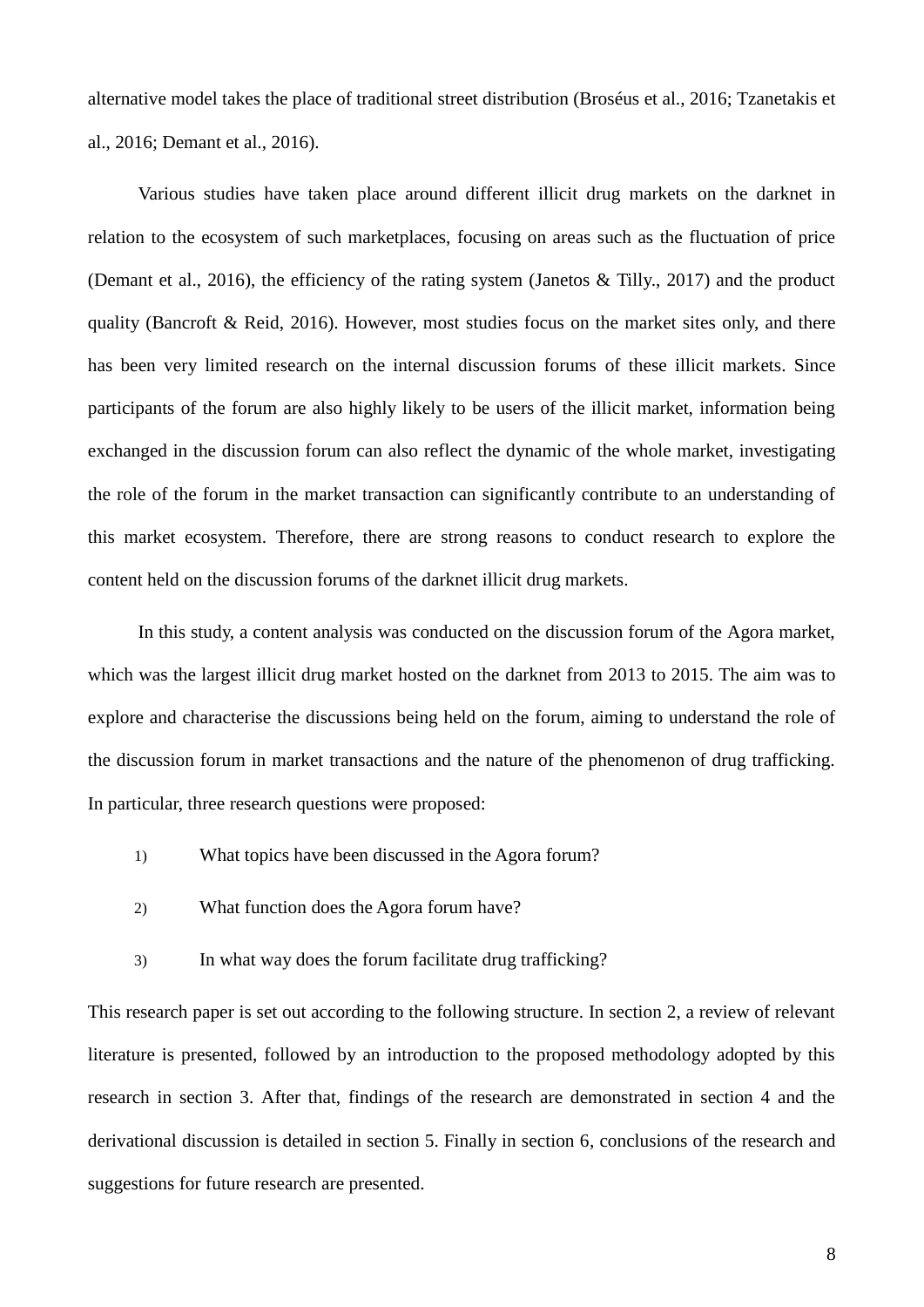## **2. Background and Related Works**

Traditional illicit markets generally operate in the form of underground forums, which are established by participants in the hacking scene (Wehinger, 2011). These underground forums enable criminals to provide illicit services and sell illegal goods (Haslebacher et al., 2016). They typically incorporate numerous sub-forums for different types of services and goods in relation to the forum's business matters, including stolen credit cards (Haslebacher et al., 2016), malicious software (Chu et al., 2012) and other sensitive data (Zhuge et al., 2009; Franklin et al., 2007). The common business model of these underground online forums is as follows: vendors post a thread with the price and description of their merchandise on the forum and wait for potential buyers to contact them. The transaction is conducted outside the forum depending on the negotiation (Motoyama et al., 2011; Wehinger, 2011). Most of the time communication happens through interaction posts and the private message service, although some vendors prefer to use an instant messaging service, such as ICQ (Haslebacher et al., 2016). Among the users, there are administrators who guarantee the security of the forum and monitor users' compliance with the forum rules (Wehinger, 2011).

Compared with traditional underground forums, the Agora marketplace adopts a different business model: it is an eBay-like market hosted on the darknet (Deepdotweb, 2015). After paying the registration fee (of around \$500), vendors can set up their store front in the market site and customers can place orders directly in the store without further negotiations about the transaction method (Afilipoaie & Shortis, 2015). Moreover, to secure the transit and prevent scams, the Agora market implements an auto escrow system, meaning that, at the point of purchase, the money is kept in the 'wallet' of the marketplace. After the customer announces that the goods have been received, the money will then be released to the vendor. In the case of fraud, the buyer will be refunded by the escrow service and will lose only the service fee (Hu et al., 2004; Rhumorbarbe et al., 2016). The review system is also a critical function embedded in the market site. Customers, while finishing a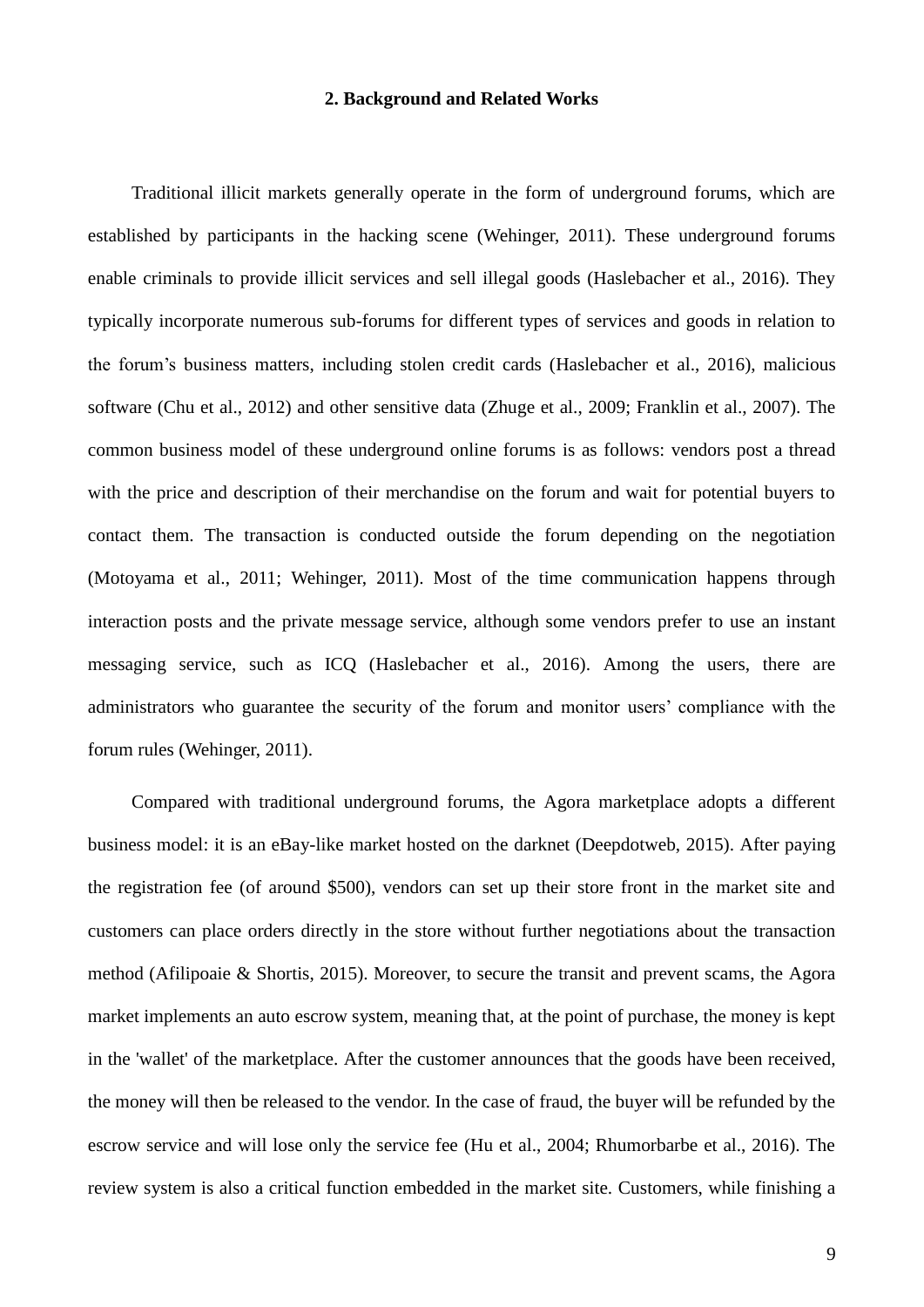transaction, are allowed to rate the transaction from 0 to 5 stars, accompanied by a brief comment explaining their reasons (Hardy & Norgaard, 2015). Customer reviews form an extensive part of a vendor's reputation, which was found to have a positive relationship with the ascending price and number of sales, and therefore has a great impact on the vendor's business life (Janet & Tilly, 2017).

Although all transactions are completed in the Agora market, and its trading functions are relatively well-developed, due to the design of the market website, its reputation system and policing mechanism is incomplete (Hardy & Norgaard, 2015). In online transactions, buyer's and seller's user profiles provide a good indication of their reputation. This reputation reflects the honesty of the person and has a significant impact on the other person's willingness to conduct business (Houser & Wooders, 2006). Thus, the reputation system provides a mutual recognition between the vendor and buyer in a transaction. Yet, in the Agora market site, the power is imbalanced: whilst buyers can easily establish the reputation of vendors by viewing previous buyers' comments and the overall rating score, vendors have no right to leave comments about buyers in transactions. Moreover, to protect buyer anonymity, unlike eBay or Amazon, in many of the darknet markets there is an absence of individual identification attached to the message when a buyer leaves a review (Hardy & Norgaard, 2015). As a result, it is difficult for a vendor to distinguish a dishonest buyer purely based on information provided on the market site, nor can other vendors be alerted through comments or ratings. Therefore, vendors must rely on external sources to leave feedback or manually check the potential buyer's reputation. The discussion forum thus becomes an ideal place for vendors to achieve these purposes. On the other hand, since the reviews and ratings build the reputation of the vendors and play a vital role in vendors' business careers, while registering a buyer account is easy in the Agora market, there is a risk that vendors could forge feedback (Janetos & Tilly, 2017; Afilipoaie & Shortis, 2015). Even in legitimate online ecommerce websites like eBay, this seems to be a common business strategy for sellers (Luca & Zervas, 2016). Therefore, the Agora discussion forum remains the best place for customers to receive honest reviews and identify scammers. In this regard, as Wall & William (2007) notice, the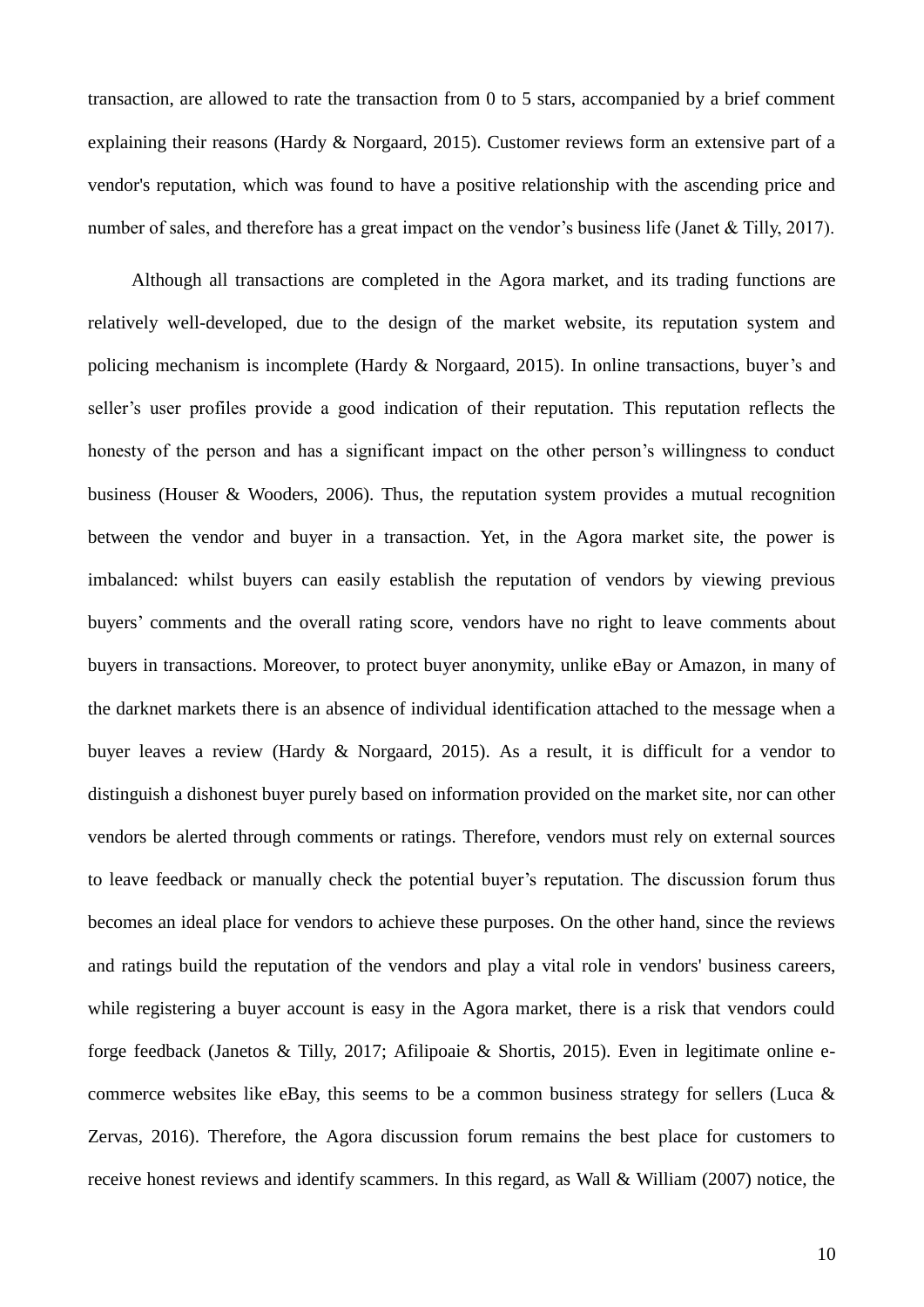combination of social control and public shaming take the role of law to regulate user behaviours in the darknet marketplaces. The discussion forum of the Agora market seems to form an essential part of the self-regulation mechanism in the marketplace.

Moreover, as a discussion forum of the commercial website, the Agora forum may assist vendors in business promotion. This assistance can be two-fold: first, as discussed above, the reputation reflected from the customers' reviews has a significant impact on the buyer's purchase decision-making process, but building reputation in such a market is a time-consuming process. To start the business, advertising products with lower prices, or even providing free samples to attract customers, in the forum can be a prevalent marketing strategy for new vendors (Mackey & Liang, 2013; Afilipoaie & Shortis, 2015). Moreover, since vendors who pursue consistent businesses often establish their own brand identity and operate in various markets, making advertisements on social platforms is necessary to promote their brand (Afilipoaie & Shortis, 2015; Haslebacher et al., 2016). This may also be true for migrant vendors who are forced to move to a new market site due to exit scams or law enforcement interventions (Buxton & Bingham, 2015). Secondly, the discussion forum could contain substantive customer information, or electronic word-of-mouth (eWOM), which is defined as 'any positive or negative statement made by potential, actual, or former customers about a product or company, which is made available to a multitude of people and institutions via the Internet' (Henning-Thurau et al., 2004). The eWOM plays an important role in the age of online shopping: on one hand, other customers' reviews about products make a tremendous impact on a potential buyer's decision-making; it is suggested by eMarketer (2009) that about 45% of consumers are heavily influenced by eWOM when they make purchase decisions. On the other hand, as Xun and Reynolds (2010) argue, vendors often learn from customer reviews to adjust the marketing strategy and product quality. In this sense, forums offer sellers a great insight into the virtual space in relation to customers' needs.

Furthermore, despite the Agora forum being hosted on the darknet, it may still share some social functions with an ordinary online discussion forum. According to Walther and Boyd (2002),

11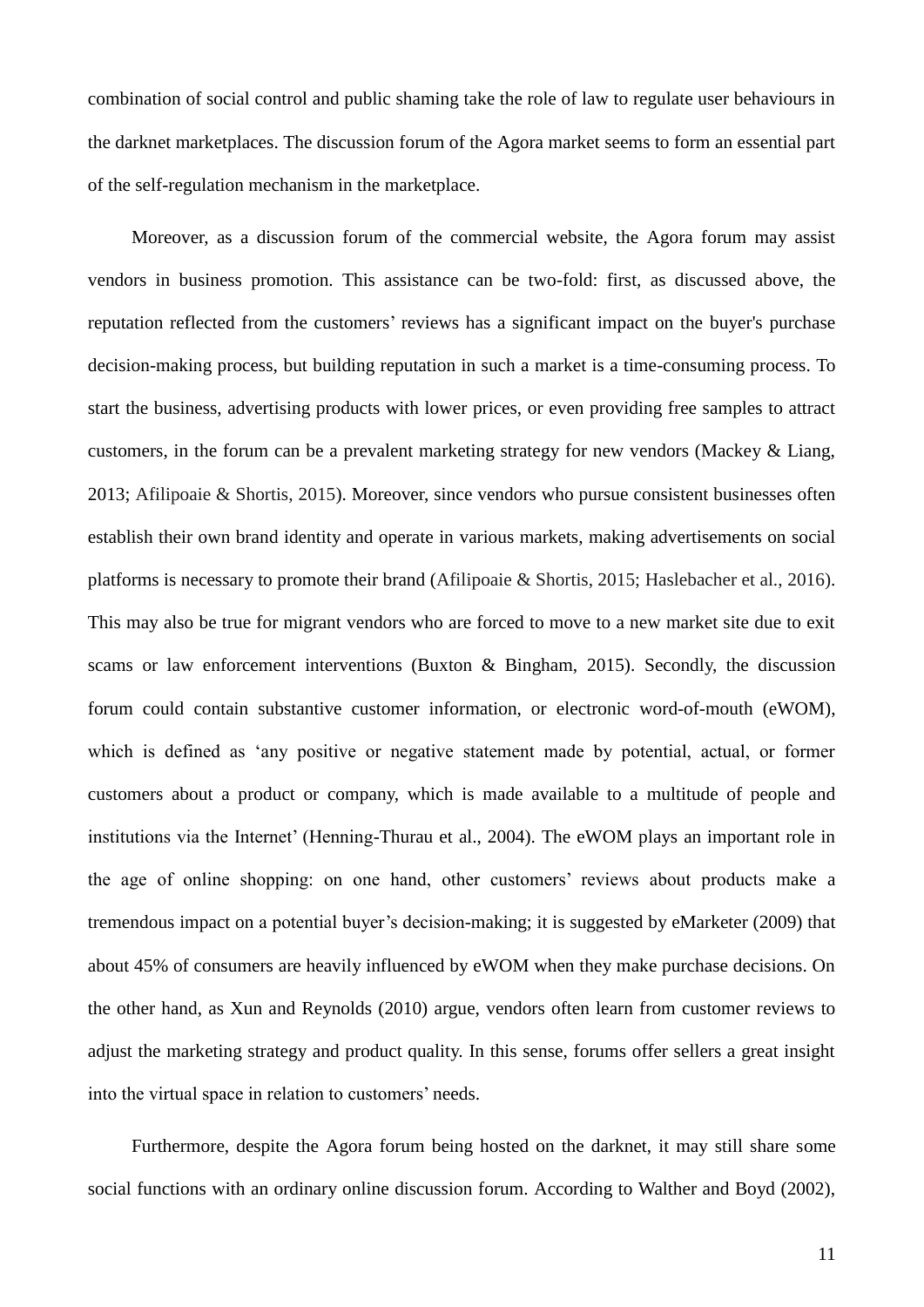the most important attribution of an online disunion forum is for participants to seek social support. Social support is widely defined as the exchange of verbal and nonverbal message, conveying emotion, information, or referral, to help reduce someone's uncertainty or stress, and whether directly or indirectly, communicate to an individual that she or he is valued and cared for by others (Barnes & Duck, 1994). Walther and Boyd (2002) further classify four types of social support, namely informational support, emotional support, esteem support and social network support: informational support is expressed in the form of intelligence sharing and suggestions or advice to help other members make decisions. The messages cover a wide range of domains, such as legal and medical advice; emotional support through the expression of caring, including statements of emotional understanding and affection; esteem support is given through admiration and complimentary statements about other members' abilities; and social network support refers to directing a person to another member or group who share similar experiences. This type of support helps an individual to find the local group, satisfy their social need and enhance their selfrecognition. Correspondingly, it also enables the local group to absorb new members and increase their impact on the community. Moreover, gaining social support is found to be one of the main purposes of joining discussion forums for many social minority groups, as they are unable to receive enough understanding from society (Cutrona & Suhr, 1992; Burri et al., 2006; Deryakulu & Olkun, 2007). For example, Burri et al.'s 2006 study on a discussion forum for recent ex-smokers shows the forum is used mainly by people who want to quit smoking to obtain informational and emotional support. Within the forum, people provide encouragements, share their experiences and provide practical advice to each other. A majority of forum members find the forum helpful to relieve their pain and stress. Similarly, Derykulu and Olkun's 2004 investigation on a Turkish computer teacher's discussion forum suggests that 87.9% of the messages posted on the forum are identified as seeking understanding from other members about their occupational problems.

In addition to having an impact on market operations, the existence of drug-related discussion forums of this kind can also encourage drug trafficking. Various research has found that crime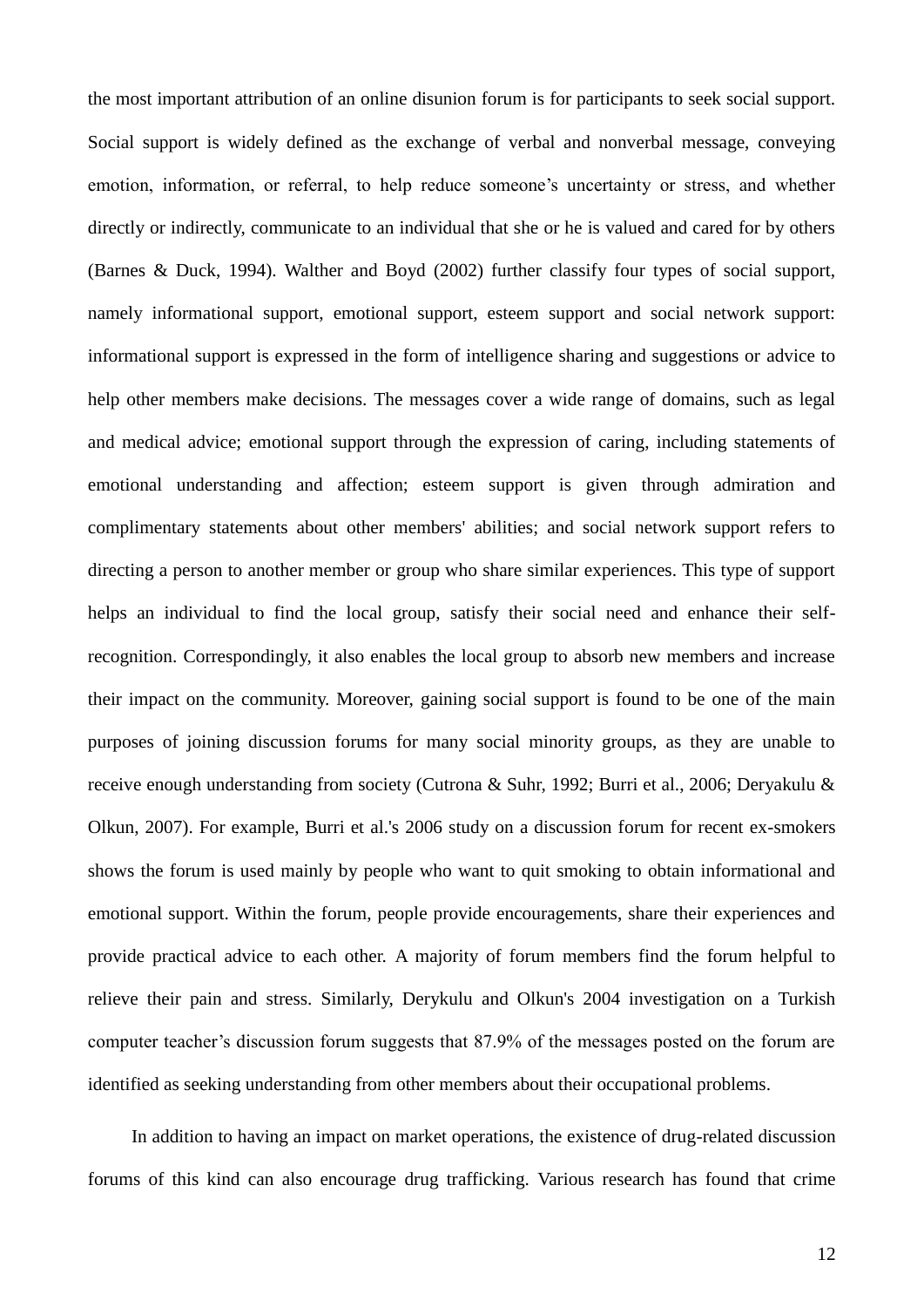motivation is often connected to the environment that the criminals inhabit (Cohen & Felson, 1979; Rosenstock et al., 1988; Wortley, 2008). In the case of the Agora forum, there may be environmental factors that drive drug users to actively engage in drug distribution. Stemming from rational choice theory, Wortley (2008) proposes a two-stage criminal decision-making model: the first stage involves a motivation process which psychologically prepares an individual for crimes; the second stage involves a rational assessment of presented opportunity – if the benefits are determined to outweigh the cost, the motivated individual will commit a crime. Environmental forces come into play in the first stage of the decision-making process and often induce individuals to commit crimes they might not otherwise have committed.

Four types of precipitators that can influence individuals in the criminal decision-making process are summarised by Wortley (2008): these are prompts, pressures, permissions and provocations. Prompts are factors that encourage individuals to perform criminal behaviours. Two kinds of environmental prompts should be noticed here: the first kind of prompt is models, which are behaviours of peers and other observable people in the same community. Research has found that people have a tendency to imitate other people's behaviours through observation: for example, students are more likely to commit computer crime if they have observed their teacher doing so (Skinner & Fream, 1997). Similarly, people are more likely to use drugs if their peer associates have been involved (Johnson et al., 1987). These models will have an effect even if they are merely represented symbolically in the media (Wortley, 2008). The second kind of prompts are expectancies, which are preconceived ideas about an environment. For example, people visiting certain nightclubs have an anticipation of being involved in fights, as the particular environment has presented a state of lawlessness which invites criminal behaviours (Wilson & Kelling, 1982, Wortley, 2008). Pressures are social forces that may compel individuals to perpetrate crimes. Pressures can come in various forms. As social animals, individuals often act in accordance with group norms and standards of behaviour even if these contradict their personal values. Individuals in a group also tend to follow commands from people who are perceived to be a legitimate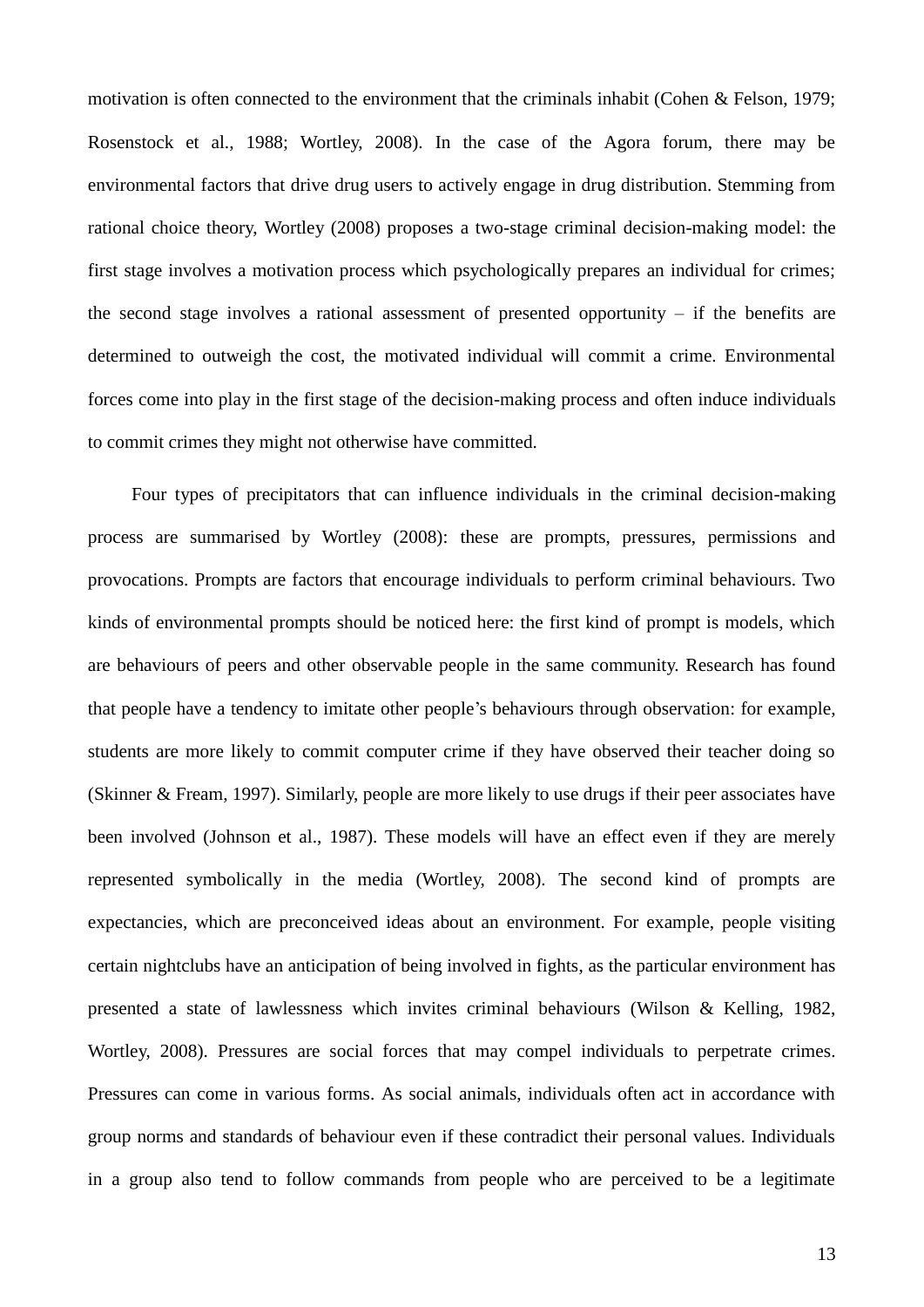authority, even if these commands are unreasonable (Milgram, 1978). Moreover, legitimate requests expressed in a tough way can impose pressures to individuals and lead to defiance. The effects of pressure can be amplified in an anonymous environment, in which people tend to have less regard for personal opinions but follow the others (Colman, 1991). As for permissions, in the light of social cognitive theory, Wortley (2008) explains that environmental factors can allow individuals to make excuses, allowing them to redefine their behaviours and justify their actions. For example, an environment and culture of corruption conveys a message to individuals that 'everyone does it' and individuals who immerse themselves within this environment may come to accept bribery as normal (Greenberg, 1997). Moreover, environment can make individuals minimise the consequences of their behaviours and deny causing harm. For example, Greenberg (1997) finds that many offenders who steal property from large companies take the view that the property is redundant to the company and that the stealing behaviour does not cause significant loss. Lastly, provocations are elements that arouse criminal responses. They often happen when individuals are in crowded spaces, or places where they have a sense of territoriality or feel frustrated. Individuals will also react to environmental factors that threaten their well-being, such as temperature (Harries & Stadler, 1988).

The encouragement effect in the motivation stage varies between individuals: the stronger the individual's anti-social commitment, the more likely it is he will react to the environment. When an individual with high criminality enters a highly criminogenic environment it may create a 'perfect storm', which indicates a strong probability of crime (Wortley, 2012). Moreover, in a capsule environment where individuals come together for a specific purpose, the nature of the environment can create a pressure-cooker condition where the influence of precipitators will be maximised (Wortley, 2008). A typical example of this effect is in prisons, where numerous individuals with strong anti-social commitments are brought together into a capsule environment and the effect of environmental contributors is strongly amplified, which leads to a high rate of crime. The Agora discussion forum can be perceived as a similar capsule environment where participants are drug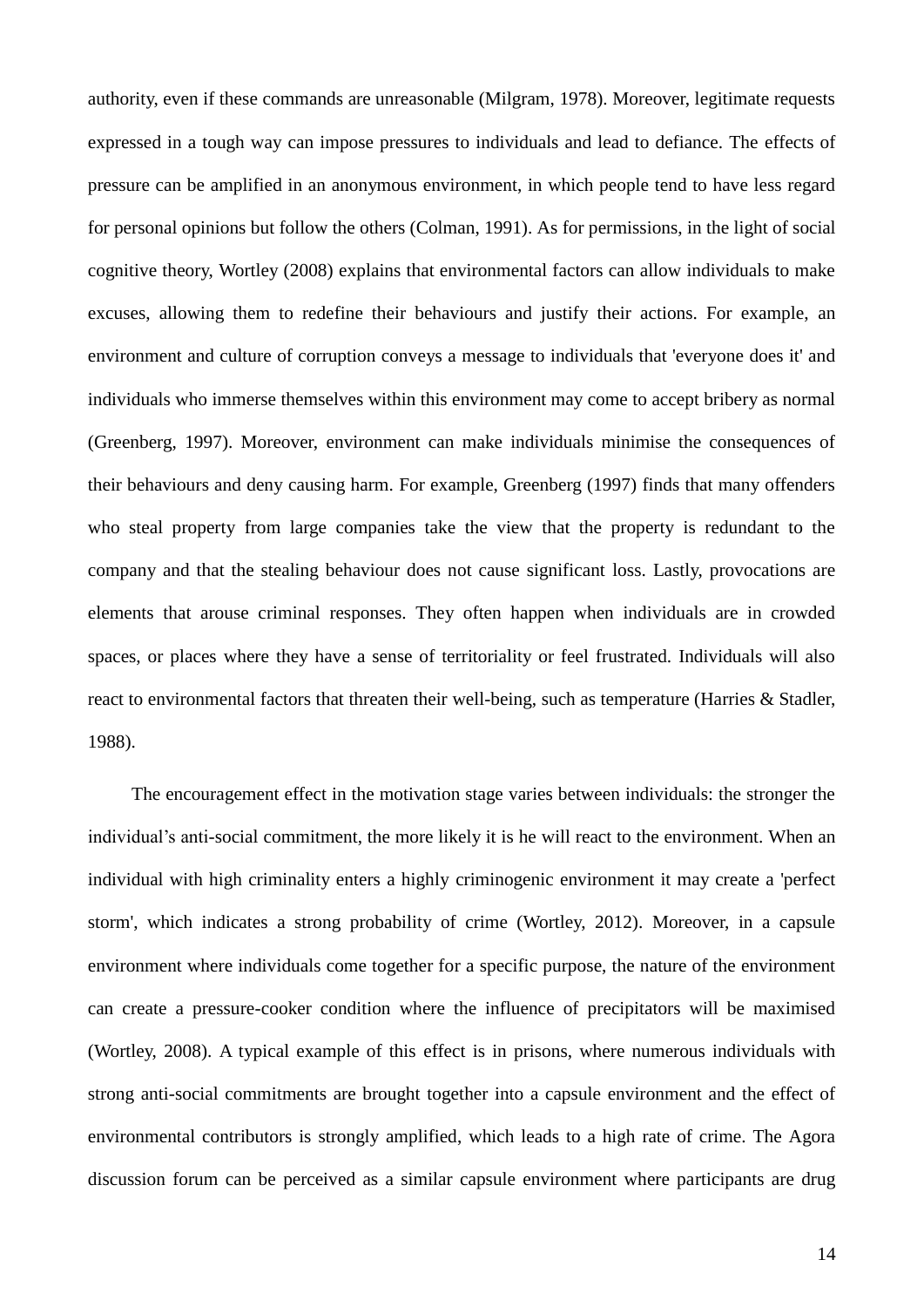users with relatively high antisocial commitments. Therefore, it is more likely that they will actively react to environmental contributions and conduct further criminal activities (e.g. drug selling) when opportunities are presented.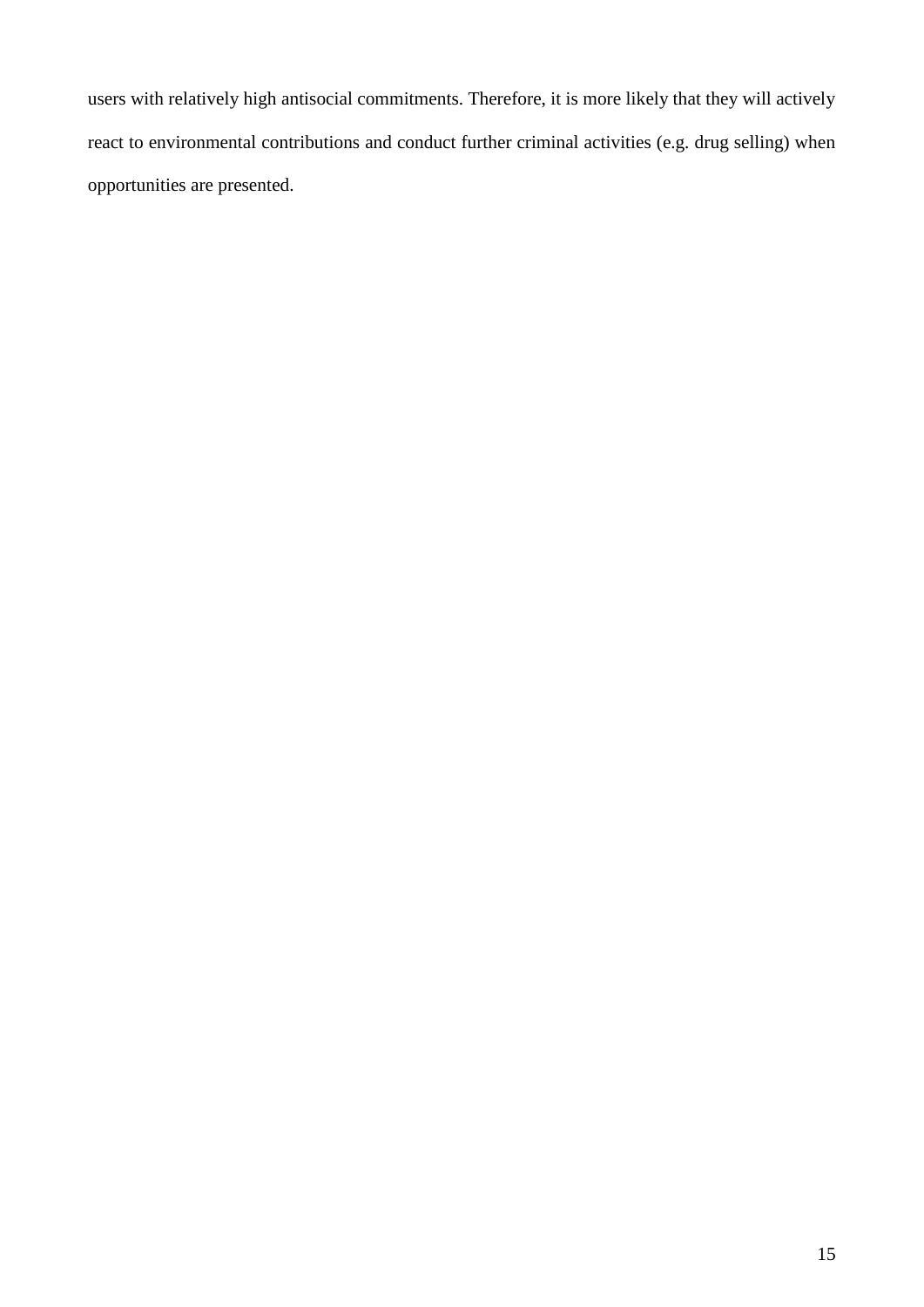### **3. Methodology**

### <span id="page-11-1"></span><span id="page-11-0"></span>**Data collection**

The Agora forum data used in this research was taken from an open-source dataset created by Branwen (2013), which contained data of 89 DNMs operating between 2013 to 2015. This data was scrapped by Branwen on an approximate weekly basis. The forum data of the Agora market covered a one and a half year period from the date the market started operating (2014-01-02) to the date the market was closed by the operator (2015-07-06) due to security concerns. The data included forum user profiles and threads, which began when a forum user created a post that was followed by numerous responding posts. Each time the crawler ran, it mirrored existing threads and user profiles on the forum and stored it in a folder named with the date of the operation. For example, 'folder 2014-01-02' contained all threads and user profiles mirrored on that day.

For the purpose of this research, only the data representing the threads of the Agora forum were used. The forum threads extracted along with the first 50 responding posts were stored in html files, with each thread being given a unique ID number (e.g. topic 1). If a thread had more than 50 responding posts, after the 50th post, each following 50 posts would be stored in separate html files, using the same ID number, with a suffix. For example, topic 348.50 refers to the 50th-100th responding posts of the thread 348.

It has been found that in the past, some threads appearing in earlier dates were not included in the later folder. For example, topic 563.0 was found in the folder '2014-02-19' but did not exist in the folder '2014-02-25'. This was possibly due to the deletion of certain threads by the forum administrator or the original poster. Therefore, in order to maximise the complexity of the dataset, the html files stored in the folder with the name of the earliest date (2014-01-02) were manually copied and pasted to the next folder (2014-01-09). Files with the same name were skipped. This process was repeated until all html files were copied and pasted to the last folder (2015-07-06) to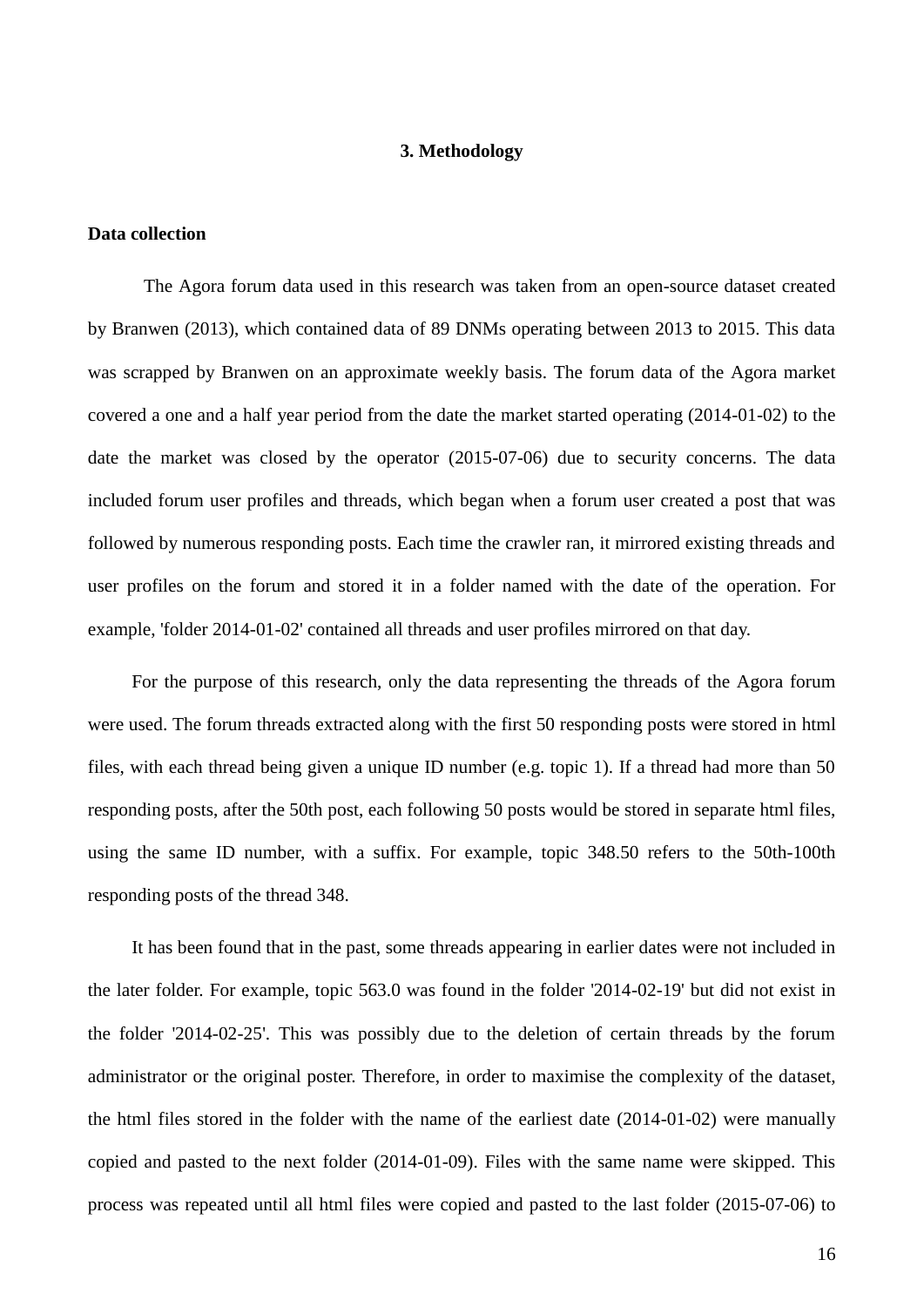make sure all deleted threads remained intact while all threads were kept in their newest versions. Consequently, the final folder contained 136,487 html files.

Next, for the convenience of further analysis, scripts based on python 2.7 and 3.6 were developed and used to further clean up the dataset (see appendix). Firstly, since one thread might be stored in multiple html files with suffixes depending on the number of responding posts of each thread, html files with the same ID number were merged to ensure each html file represented only one thread. Secondly, by using the Beautiful Soup Library for python 2.7, the content from each thread was extracted and written into a txt file, so that it was easier to read manually, as well as by computer programmes. At the end, 47,745 txt files remained in the dataset, representing all threads that had been left during the market operation period.

#### <span id="page-12-0"></span>**TF-IDF and LDA topic modelling**

Since the dataset contained a large quantity of data, within it there was also a significant proportion of spam and meaningless posts (Haslebacher et al., 2014), making it difficult to manually extract useful information. Therefore, the TF-IDF algorithm and LDA model were applied to assist in filtering spam and meaningless information (Biro et al., 2009).

**TF-IDF:** TF-IDF is the abbreviated term for 'term frequency – inverse document frequency'; it is an effective numerical statistic which is often used for text mining (Rajaraman, 2011). It is also widely applied today in a text-based recommender system (Beel et al., 2015). The algorithm generates a TF-IDF score for each word in a collection of documents, reflecting the importance of the word to the document it is embedded within. The TF-IDF score is calculated by term frequency multiplied by inverse document frequency. The former represents the frequency of a word embedded within the documents, based on the idea that 'the weight of a term that occurs in a document is simply proportional to the term frequency' (Luhn, 1957). The latter can be obtained by the logarithm of the frequency of documents in the corpus containing the word, based on the probable assumption that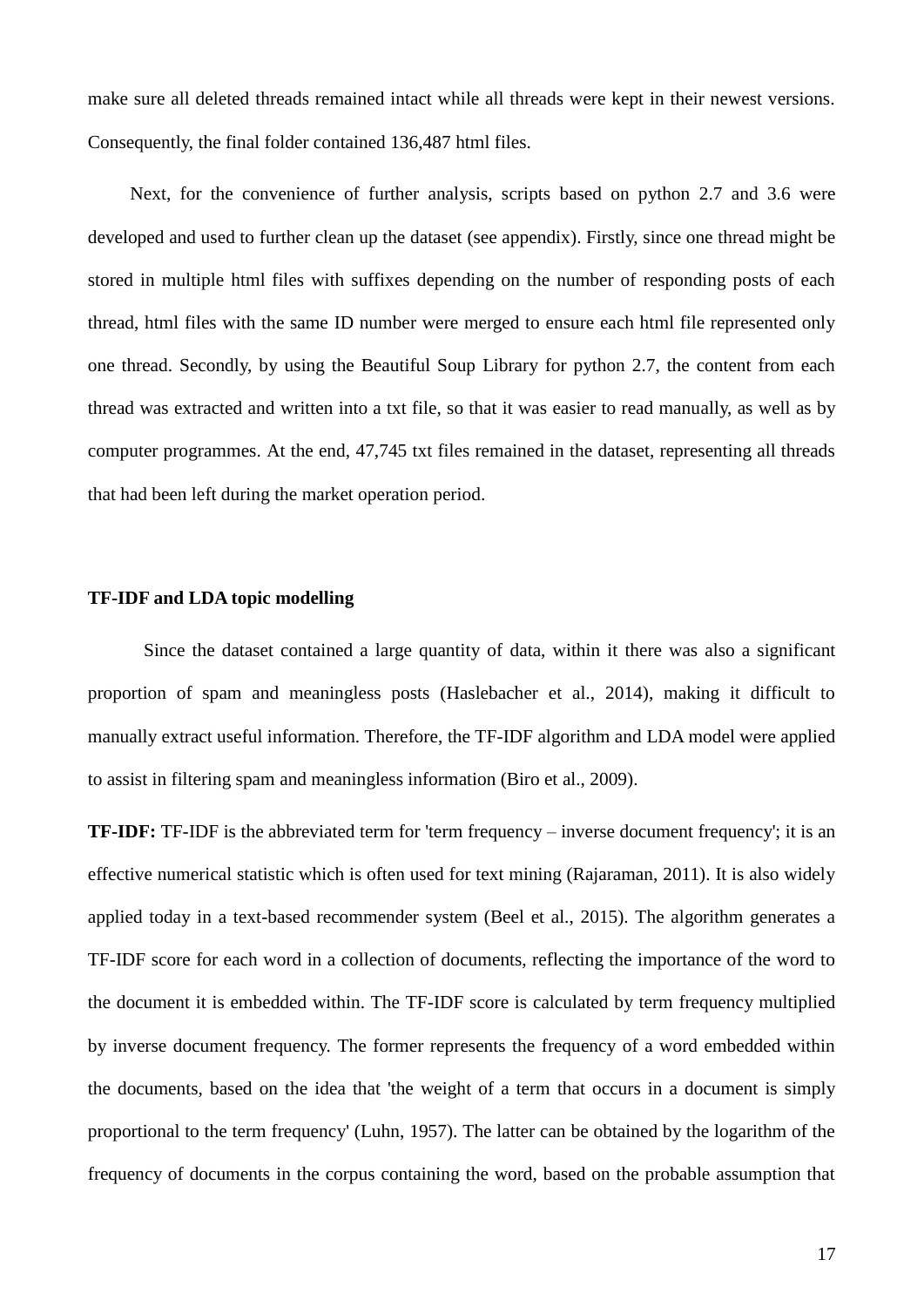'the specificity of a term can be quantified as an inverse function of the number of documents in which it occurs' (Jones, 1972; Robertson, 2004). The higher the TF-IDF score is, the more important a word is to the document in a corpus. To put simply, if the letter 'w' appears a lot of times in only one document, but 'd' rarely presents in other documents in the corpus, the TF-IDF algorithm will regard the letter 'w' as important to the document 'd' in the corpus.

**LDA:** is the abbreviated term for Latent Dirichlet Allocation, which is a probabilistic model based on Dirichlet distribution (Blei et al., 2003). The main objective of the model is to learn the distribution of potential topics in a given collection of documents from the text data. The model assumes that a document is a mixture of numerous topics and each word in the document is taken from a particular topic. In other words, it presumes that a document is generated by repeatedly selecting a topic and a word under the topic with a specific probability, as shown below:

*p* (word | document) =  $\Sigma$  *p* (word | topic)  $\times$  *p* (topic | document)

This probabilistic equation can also be presented through the matrix below:





The 'document-word' matrix represents the frequency of each word occurring in each document, whilst the 'topic-word' matrix represents the probability of each word appearing in each topic. The 'document-topic' matrix represents the probability that each topic occurs in each document. By giving a collection of documents and counting the frequency of each word in each document, the first matrix can be easily established. After that, by applying the LDA model, the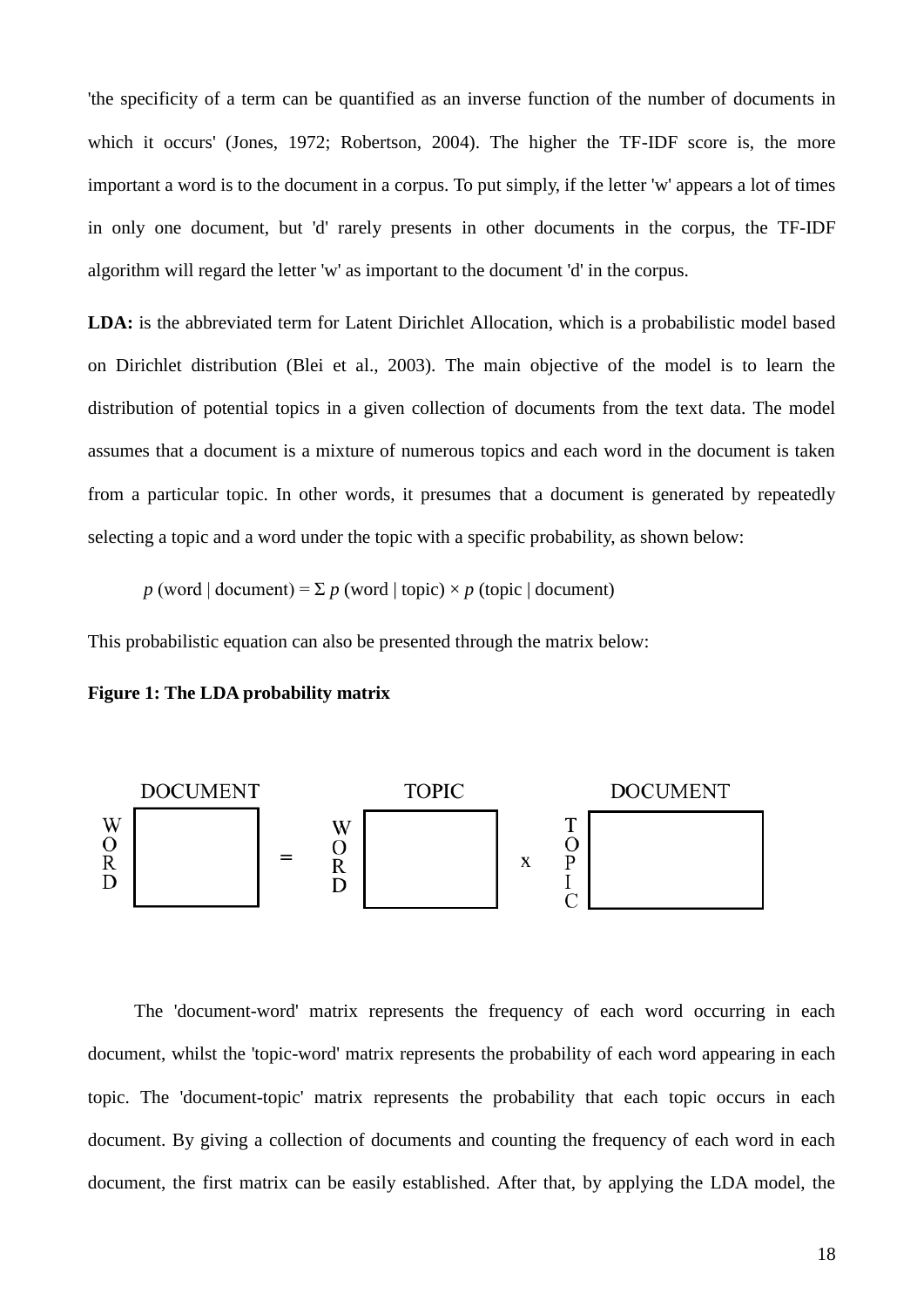other two matrixes can be inferred (Blei et al., 2003). The ultimate purpose of applying LDA in this research is to generate numerous topics with potential key words representing them, so that meaningful threads can be readily identified and extracted in order to conduct further analysis (Biro et al., 2009).

## <span id="page-14-0"></span>**Application**

Firstly, through manual inspection among the threads with extremely large amounts of responding posts, it was found that their content were all seeking referral links for registration on the Agora marketplace. Since the filtering of spam is the ultimate goal of this process, they were manually removed. Hence, 147 threads embedding 3257 posts were removed.

For the rest of the threads, the NLTK library base on python 2.7 was imported to conduct tokening, stemming and to stop words from removing each txt file. Next, the Gensim library was imported and the TF-IDF algorithm was applied to identify important words in each document. Words were then assigned TF-IDF scores and organised in descending order. After that, the top 1/3 of words for each document were regarded as meaningful words for programming the LDA model. As a result, 30 topics were generated through the training, with each topic represented by the 10 key words with the highest probability (see appendix).

The trained model was then applied to test each thread in the dataset to discover underlying topics. At this stage, the probability of 0.2 was set as a threshold: topics with over 0.2 probability with respect to a thread were regarded as potential topics of such threads. However, if the probability of all topics with respect to a thread were below 0.2, the topic with the highest probability was regarded as the underlying topic of the thread. Finally, an Excel sheet was created, recording 30 topics and the threads embedded within them.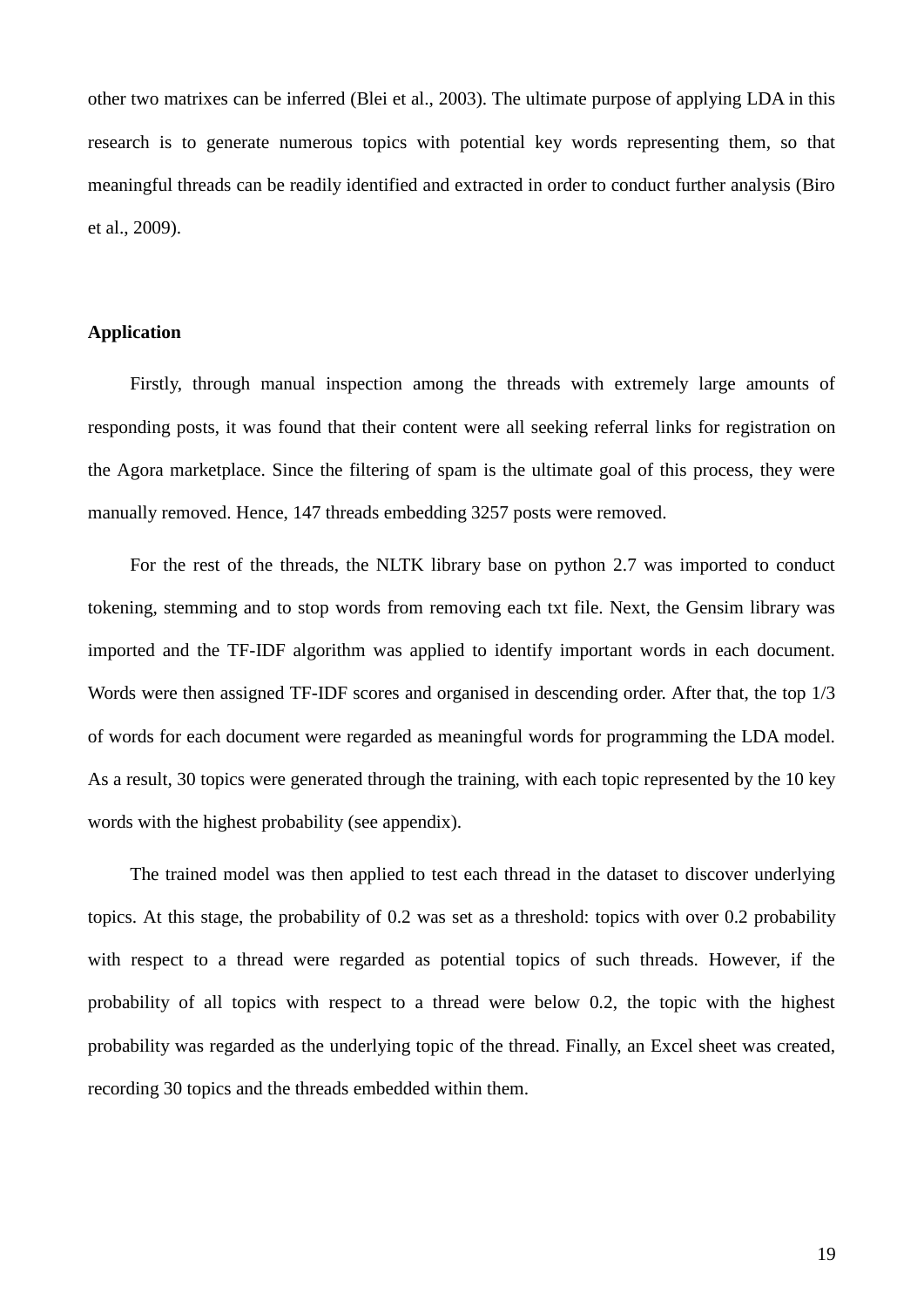## <span id="page-15-0"></span>**Content analysis**

Since the purpose of the research was to investigate, characterise and interpret the DNM discussion forum, it subjected to an in-depth study of the dynamic of a minority group rather than making a numerical description or prediction about any particular value. As such, a qualitative criminological examination was appropriate for such research (Bryman, 2012, Berg, 2007).

In Chu et al.'s (2010) study on 10 malware discussion forums, the idea of grounded theory was adopted to conduct qualitative research for the purpose of investigating the subcultural values and norms of the malware forum users. The coding process consists of three stages, as suggested by Corbin & Strauss (1990): open coding, axial coding and selective coding. Through the three-stage coding, emerging categories are repeatedly examined in line with the context of the data, and then linked to each other. Consequently, a series of categories and subcategories were established under a 'core category' of the phenomenon being studied. Similar coding strategy was followed in this research.

With respect to the 30 topics generated from the LDA topic modelling, topics represented by foreign languages and 'mean' words were treated as spam and therefore removed, such as topic 13 and 27, detailed below:

| Topic 13 | Topic 27          |
|----------|-------------------|
| ich      | onion             |
| die      | http              |
| nicht    | topic             |
| ist      | php               |
| der      | index             |
| ein      | lacbzxobepressrfx |
| auch     | pgp               |
| es       | sec               |
| und      | htmlbecomehtmln   |
| da       | ewb               |

## **Table 1. Filtered topics with keywords**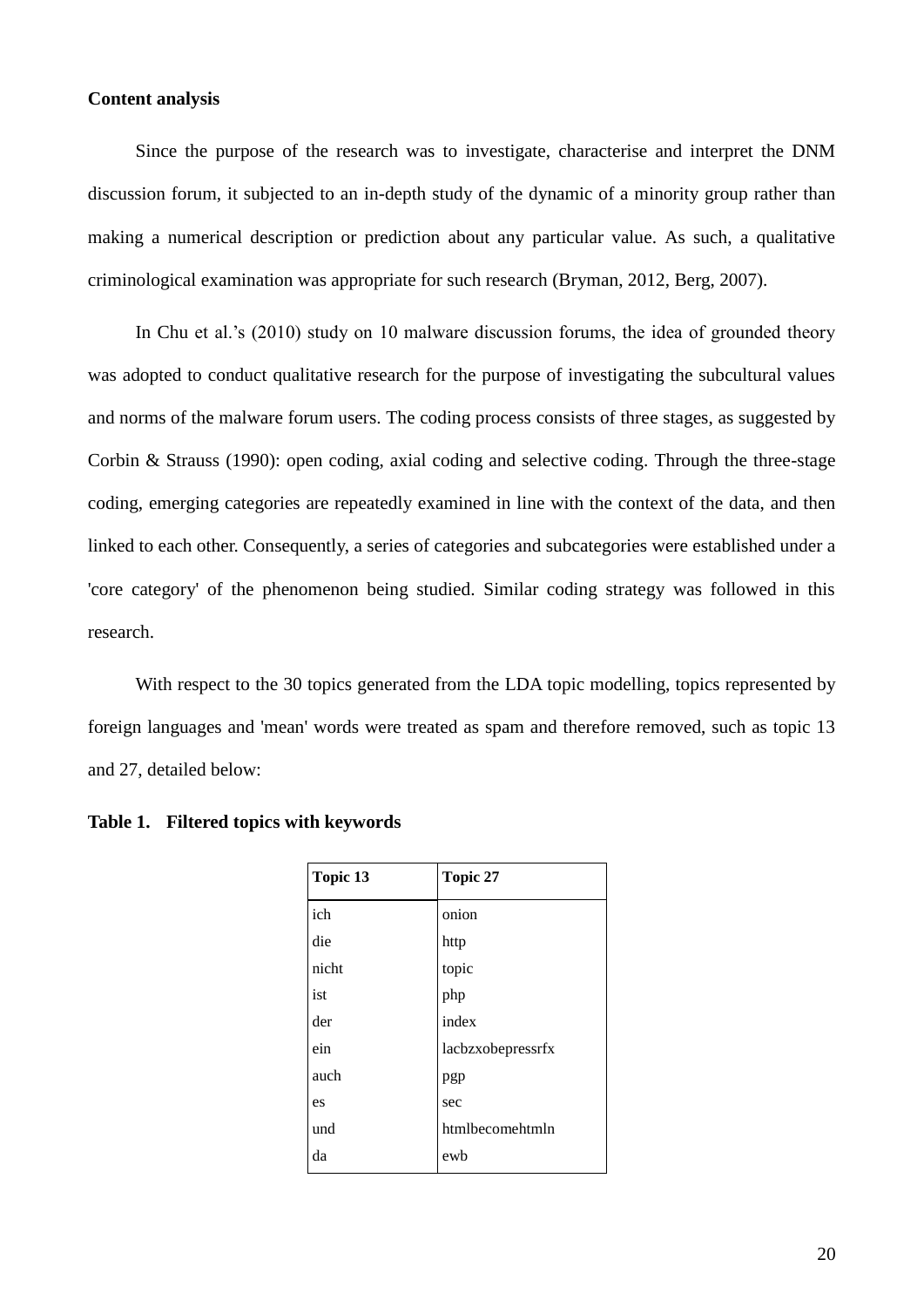Consequently, 10 topics were identified as meaningful. To reduce selective bias and maximise the external validity, 50 threads were randomly selected from each meaningful topic. The selected 500 discussion threads, containing 2578 posts, were analysed individually by manually reading all posts within the threads. After carefully examining all posts, the posts were then coded in a word document.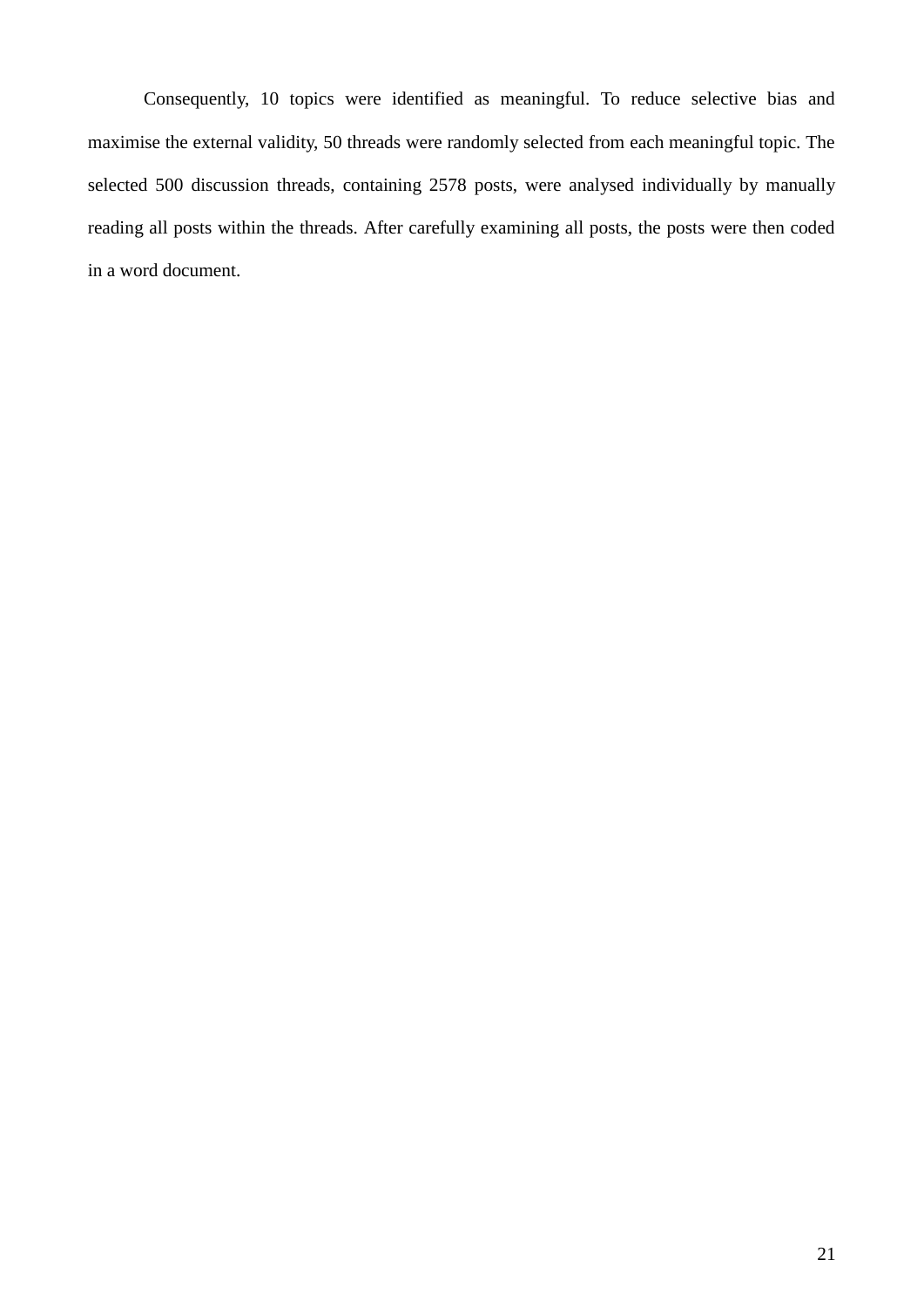#### **4. Findings**

<span id="page-17-0"></span>Through the three-stage coding process, the discussions in the Agora forum were grouped into 4 themes: (1) *Invitation to treat*, (2) *risk management and social control*, (3) *drug-related knowledge exchange* and (4) *community support*. The emerged themes are displayed below in detail, with representative quotations from the thread.

## <span id="page-17-1"></span>**Invitation to treat**

This theme consisted of posts relating to forum users' business activities—1629 posts were found to belong to this theme. It supported the Agora market by playing the role of a traditional underground forum, serving as a social platform that enabled users to exchange their goods and promote their business (Motoyama et al., 2011). Similar to traditional underground forums, many vendors placed advertisements of their products with descriptions and prizes and attached links of their store in the Agora market to attract customers. In particular, many new vendors sought to build up their own brand identities by providing free samples in order to start positive review feeds (Afilipoaie & Shorties, 2015). For example, one vendor posted: '*We are a new Australian domestic only vendor on the market and wish to hand out some 100mg+ MDMA caps as samples to each Australian forum member*.' This thread attracted many positive reviews by forum users, with some of them writing in persuasive language, showing that the strategy was effective: '*I received a sample of PeachFuzz strain Cannabis (WEED - [Peach Fuzz\)](http://agorahooawayyfoe.onion/p/W2jt0gwKL2) Described as a mid range Indica Strain … (detailed product review). So really go buy any of his strains you have my word you won't be disappointed.'*

Advertisements to buy were also found in the Agora forum, with many users placing advertisements to look for uncommon products, such as: '*I just need one bottle of*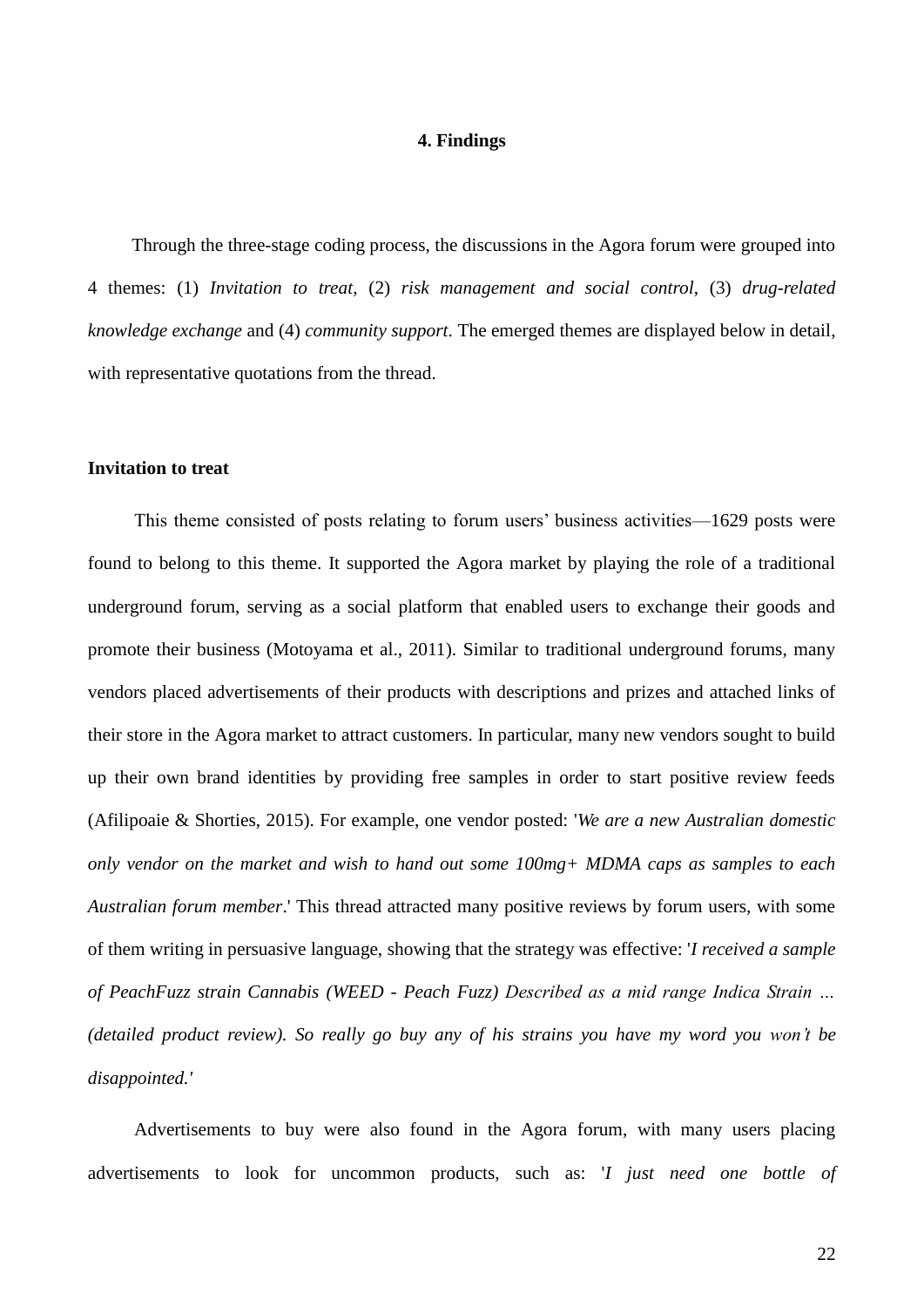*Tussionex hydrocodone, would like to pay \$100 for 4oz bottle*.' Moreover, it appeared that some vendors also attempted to use the forum to replenish the stock of merchandise, including vendors from other marketplaces: '*I am a vendor on Evo with a new rep. I am looking for some NICE unbroken not all dried out MJ LEAVES. Hoping some grower or something would be willing to help me out.'* The appearance of 'foreign vendors' seemed to suggest the existence of cross-market operations (Haslebacher et al., 2016).

In addition, it was observed that forum users expressed a common interest in engaging with the drug business. Model effect as a situational prompt was widely observed in the Agora market (Wortley, 2008). Some buyers indicated that they wanted to sell drugs 'like others': '*I was looking into it for personal consumption first, but if I could get multiple bottles at a decent price, I would be able to sell it like others*.' There was also evidence suggesting that some users actively learned from vendors and tried to imitate the process: '*I have tried to get as much information as possible by reading the existing threads, shipping product, stealth etc. But, I'm looking for some specific information on dealing with the shipping. I know about the packaging, vacuum sealing, printed addresses, and making the envelope look 'standard', but how do I deal with the post office? How do I get stamps and mail the letter anonymously?'.* Moreover, social pressure in the form of persuasive speech was also found to have 'pushed' users to engage in drug selling (Wortley, 2008; Colman, 1991). For instance, in a discussion about how to obtain Promethazine, a forum user replied: *'I don't know about the Country/State you reside in, but here in my State in the US you can get it over the counter without a script. You have to show an ID, but there isn't an inter-pharmacy tracking system so you could hit every pharmacy once a week here and get 10 + bottles a week without an issue.'*  This post promptly attracted a lot of replies, expressing their urgent demand and asking him to open up a store, such as: '*You should fucking buy some bulk, and open up a vendor account. Whatever you decide to charge in order to profit, I think you'd still get buyers, no matter the price.'* And consequently, the user posted: '*Okay, I will try to open a vendor account and start selling lol. I will have to look into what it takes to be a vendor*.'

23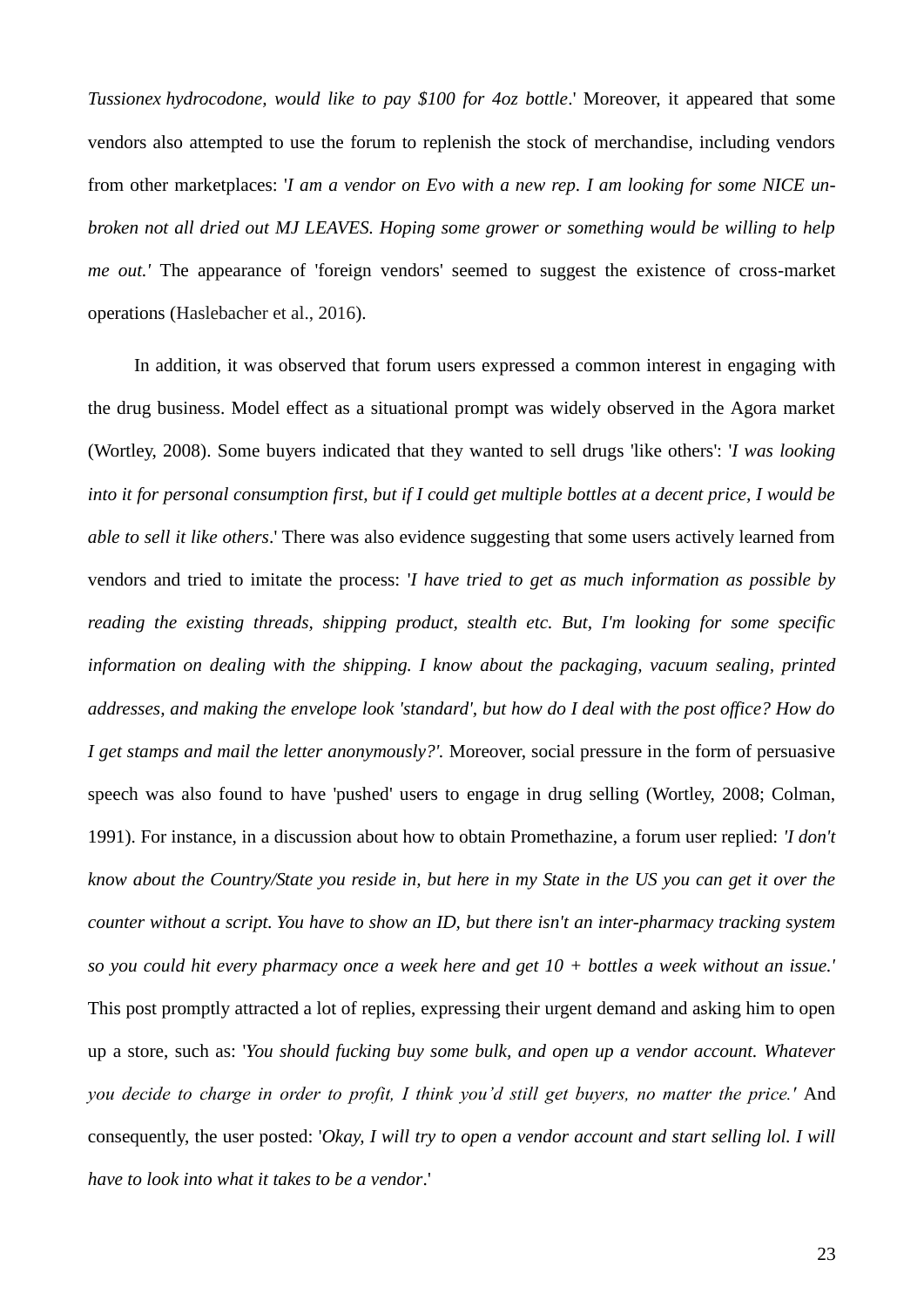## <span id="page-19-0"></span>**Risk management and social control**

Along with business activities, the Agora forum was also used by users to manage risk in transactions and exercise social control (Wall & William, 2007). 2452 posts fell under this theme. Overall, transactions in the Agora market presented a high risk, as one user expressed: '*Anything and everything can happen here. 90% scammers, 10% ok, 0% total trust*.' In contrast to Wehinger's (2011) finding, the risk-control effect of the escrow system was minimal in the Agora market. In most policies provided by vendors, finalised early (FE) – which means that the buyer has to release the fund kept in the marketplace's wallet to the vendor before the goods were actually shipped – was required. As one vendor said: '*Sorry but you must "FE" before your order will ship. My reasons for this is Agora goes down or is taken down or anything happens to the site your order will still ship because you released you funds*.' Using the escrow service without asking for 'FE' seemed to be rare, as one vendor advertised: '*We have 90% pure, reagent-tested MDMA for less than \$40/gram, with NO FE required. OMG - NO FE REQUIRED!'.* If funds held on the marketplace's wallet were released to the vendor before the goods had arrived, the intervention of the market administrator in the case of the scam was minimal. Therefore, the responsibility to control the risk of scam fell on users themselves.

Highly detailed product reviews were found in the Agora forum, which consisted of buyer's experiences from various angles, including communication, product quality, speed and covertness. Ratings were assigned to each factor and reasons were given to explain the rating. This covered the shortage of the feedback system in the Agora market site (Hardy & Norgaard, 2015). As one user complained: *'The feedback character limit in the Agora market is too short. A fix to this problem would help with more accurate feedbacks.'* The reviews in the Agora forum did not only serve as eWOM, which influence the purchase decision making process of the buyers (Henning-Thurau et al., 2004), but the accumulative reviews also formed an indicator of vendors' reliability, which was largely relied on by users to control risk; as one user said: '*I just always do my research in the forum before buying from any vendor that is 'new to me' it was just a precaution*.*'* Moreover, negative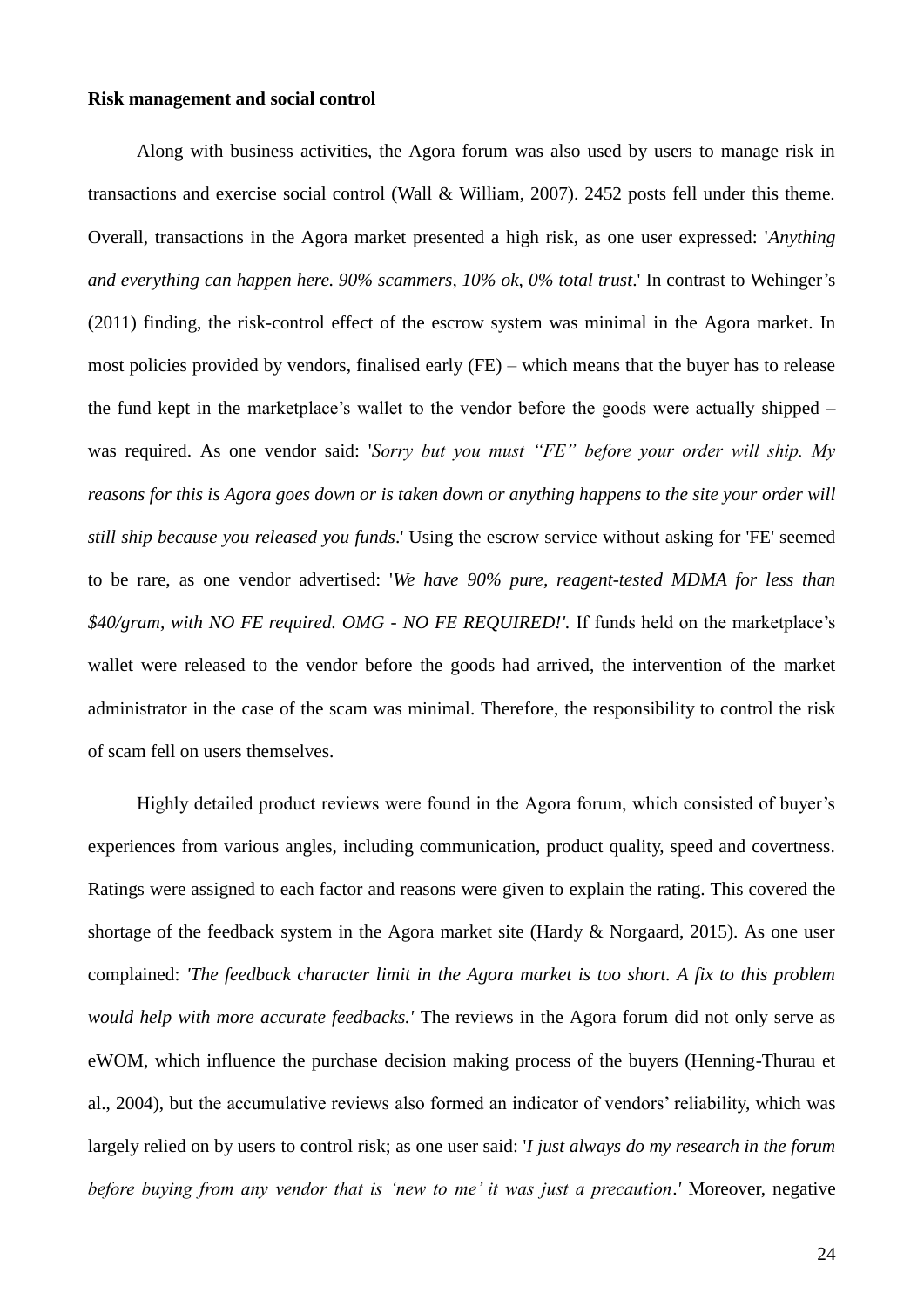reviews which involve dishonest buyers alert other users and can cause public shaming as a social control method of the Agora market (Wall & William, 2007); as one buyer posted, '*Do Not Order From This Guy, he has been jacking me around for a week shy of a month, same thing over and over again. Says he is going to do something and does not do it, then repeats the process. Full of excuses. SCAMMER! BEWARE*!'

Nevertheless, risk still exists while purchasing from reputable vendors; as one user claimed, '*I've been scammed out of many thousands from 'legit looking profiles really on new FE buys it's like a 50/50 crapshoot on here.'* Another buyer also held: '*Don't underestimate the apathy of "legit" vendors on here. I hope it's not the case with you, but myself and 4 (and counting) other buyers on here got shafted by a legit vendor*.' Moreover, the bargaining power between buyers and vendors has been found to be imbalanced. While being scammed by a 'reputable' vendor, some buyers were afraid of complaining. For instance, in a discussion about a dishonest vendor, a buyer who did not receive the product said: '*But vendor seems legit and I think he will want to resolve the situation rather than have me complaining all over forums*.' In some extreme cases, buyers were even threatened by the vendor: '*Seller marks as sent but did not send my order for four days - bought on a Wednesday and did not arrive till Tues but marked as posted Wed night, refuses to provide tracking as promised, gets abusive and threatens me with my address when I query.'* As a result, in the case of not receiving products, most buyers are able to cope with it and hope for the best; as one buyer said: '*I shall cross my fingers, while wishing I had a bitcoin to my name not tied up in waiting games'.*

## <span id="page-20-0"></span>**Drug-related knowledge exchange**

As a discussion forum on the illegal drug marketplace, drugs per se were widely discussed by the users. 848 posts were found to include discussions regarding drug-related knowledge. Such knowledge being shared in the discussion forum covered a wide range. Some users posted step-bystep guidance on how to produce particular types of drugs: '*Cocaine is cut with levamisole at the*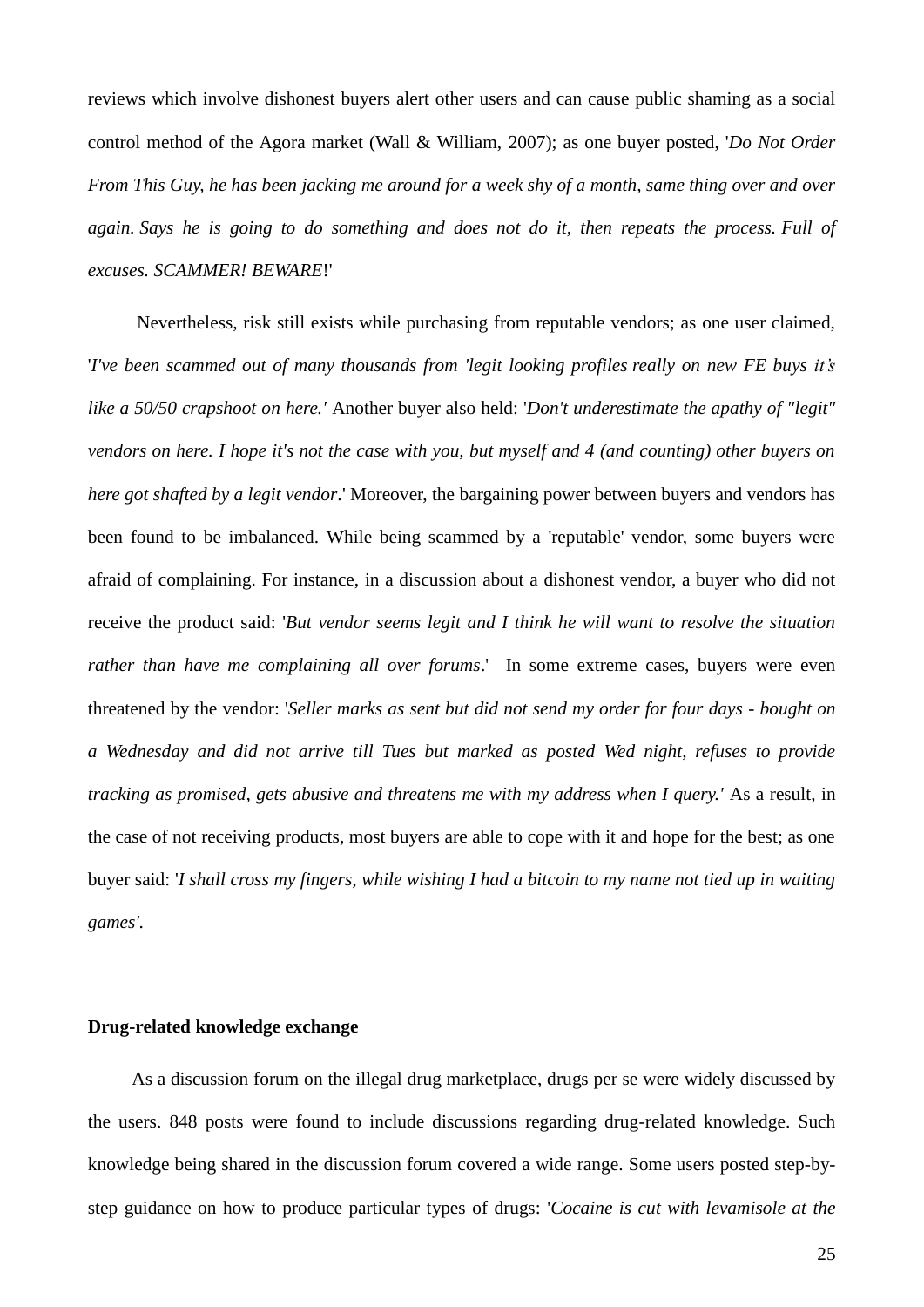*source and it has been difficult, if not impossible, to separate until recently. The process goes like this: Cocaine HCl --> freebase with ammonia --> dissolve in hexane --> wash with water 5 times -- > convert back to cocaine HCl (detail guidance)…'.* These guidelines were followed by many users, and specific technical questions were discussed: *'I used 4ml of 96% ethanol and mixed it with 1g… now have a sticky lump which just doesn't seem to be drying at all. When I tasted the tiniest little bit on my tongue it tasted very strong of coke so I know the coke is in this sticky lump I now have.... What went wrong?'* Also, users were sharing methods to store different drugs. For instance, one user said: '*MDMA is a remarkably stable chemical. If you store it in a sealed container in a dark area at room temperature you should be fine for years*.' Moreover, how to consume particular types of drugs was discussed. Users shared creative ways of mixing different drugs to obtain the best effect. For example, one user posted: '*what you could do is orally potentiate with curcumin. Get the jarrow brand 95% curcumin extract. Saturate 1.5x the amount of fish oil or omega oil with, say, 7-10 grams of curcumin, or around a third or a quarter of the bottle. You can add some piperine if you have it, or cut up some hot peppers, grind up black pepper in it or whatever. Drink it and about an hour later smoke the DMT*.' Some users also shared environmental settings while they took the drug: '*I'd also have some weed on hand if you know it calms you down, ass xaxan can take a lil to kick in. Also have an uplifting happy Playlist of your favorite music on stand by. My Safety Playlist always helps bring me back, I just laydown out side and listen*.' In addition, dosage was found to be a recurring topic in discussions. Suggestions and instructions about the safety amount of intake each time for different drugs were stated, for instance: '*Most benzo users don't have 0.01g scales to accurately dose. Most benzo users like the familiar pharmaceutical pills. It's marketing imagine trying to sell aspirin as a powder, all you need to do is use the little spoon included, make sure you fill EXACTLY on the line or you will OD.'*

The effects of different drugs were also commonly discussed. Most of the discussions consisted of users' positive experience of drugs. These experiences were described from both the psychobiological and psychological aspects. For example, one user said: '*It was a very relaxing*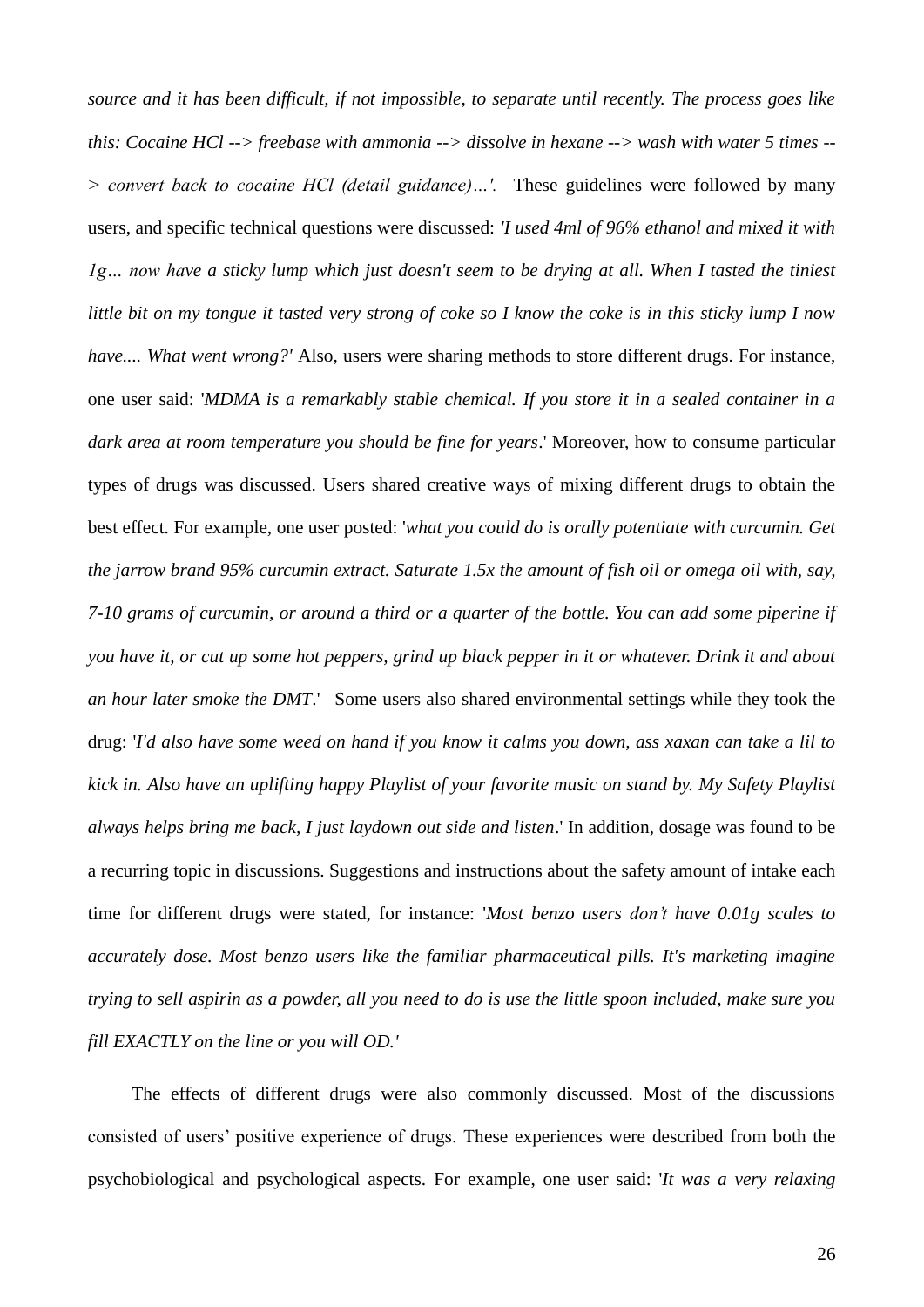*strain that gave me a really good buzz I smoked a bowl full on the comedown of an MDMA roll and it helped me relax as well as see some nice geometry and visuals and eventually get some well needed rest*.' At the same time, the potentially long-term negative effects were also shared to alarm users: '*The danger here is that one begins to think the LSD effects are apart of everyday life. One would start to slip in to psychosis. The best example I have is a friend did this for a month. At the end of the month, he would rant about seeing individuals' energy, and being able to determine their attitude/perspective on life. All sorts of LSD talk, but once you start believing that you're in trouble*.'

#### <span id="page-22-0"></span>**Community Support**

Similar to ordinary online discussion forums, social support was found to be an important attribution of the Agora forum (Walther  $\&$  Boyd, 2002). This theme consisted of 891 posts, where various types of support were identified. First of all, new forum users were always warmly welcomed by existing users. For example, in a vendor review thread posted by a new user, they said: '*Hi, new here and just completed my first purchases*.' His posts were replied to by many users, sending welcome messages, such as: '*welcome to the dark side young padawan*.' and '*thanks for your review sir — and welcome*!'. Technical questions with regard to forum functions posted by new users were also kindly answered in detail, which reflected some degree of social network support in helping users to integrate into the community and enhance their self-recognition (Walther & Boyd, 2002; Curtona & Suhr, 1992).

Users also organised online social events in the Agora forum to satisfy their social need (Walther & Boyd, 2002). For example, a music game was found that attracted a lot of response: '*I would like to start a game, I saw this on another forum so I will not take credit: Rules: 1. On your post name a song title and artist 2. The next poster takes any word in song title artist and uses that for his/her song title/artist on their post 3. NO WINNERS, Just a fun way to pass the time in the forums. HAVE FUN EVERYONE!'.*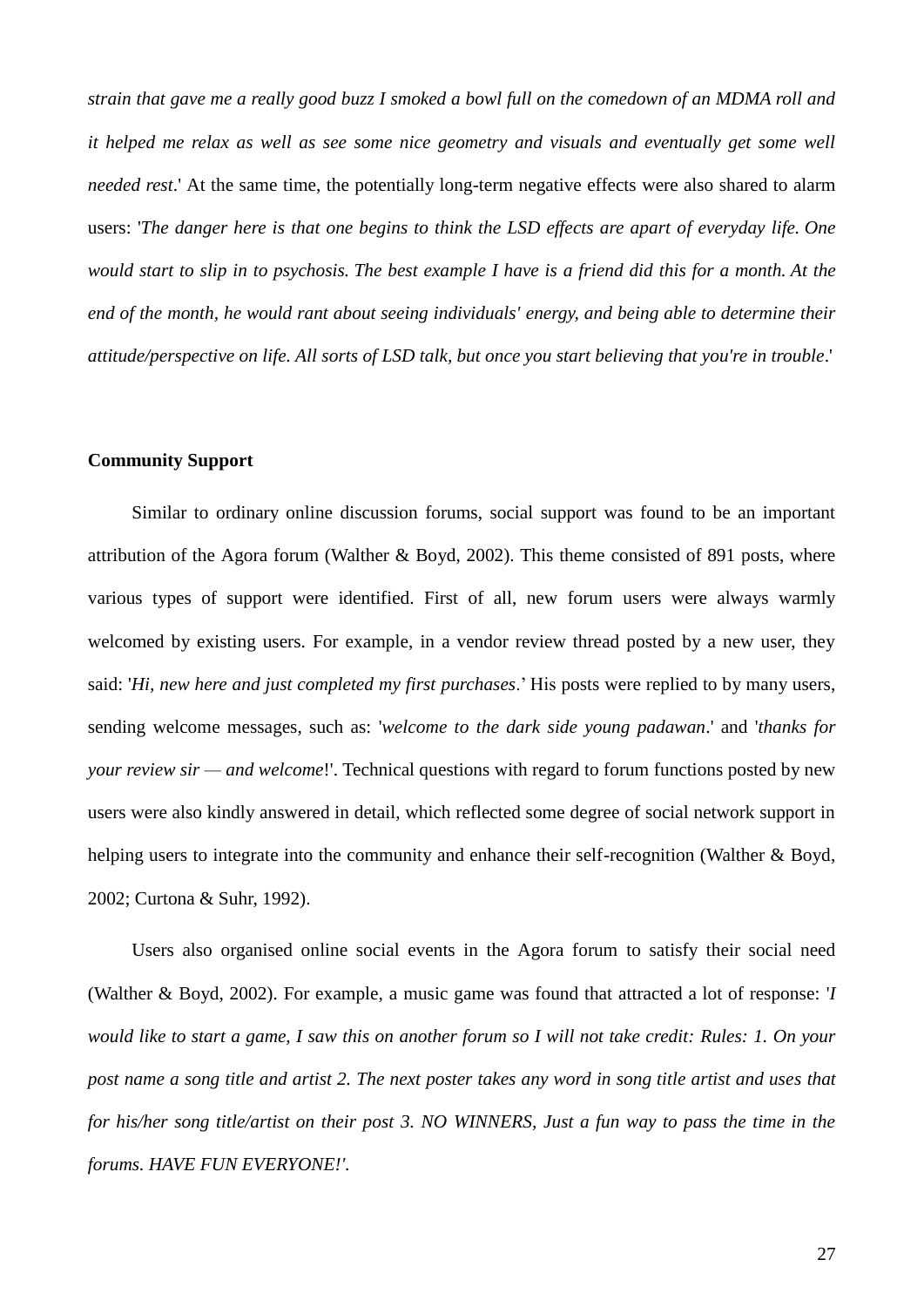Moreover, information and emotional support were also found in the Agora forum. Users often asked for help in relation to psychological problems after taking certain drugs, such as: '*A friend of mine is dealing with some pretty bad chronic pain. Does anybody here have any suggestions to help her out?'.* Medical suggestions were given by experienced users: '*You should try CBD pills or CBD edibles, it's a cannabanoid, a marijuana that is strictly for pain, no High at all if in fact that is a concern*.' They also expressed their need for support with respect to problems in life in general: '*I have been battling a lot with loneliness lately as I embark on a different journey than others around me. It's for the better, though. A lot has been brought to the forefront of my mind and has really woken me up.'* Emotional support and encouragement was then provided by fellow users, showing their understanding and affections (Barnes & Duck, 1994): '*Always keep in mind that EVERYTHING in life is always only a question of time ;-) These words helped me often when waiting for something or someone... guess why? As the coming itself is sure anyways, and it´s only about the time-factor, which is not worth if it´s a little bit earlier or later at the end…'.* Interestingly, apart from seeking medical suggestions and assurance, the negative effects of drugs were ignored by users. They commonly denied the harm and advocated the legitimacy of drugs:*' it's just a matter of how you prefer to spend you time - the brain is awash with chemicals anyway, and people have different metabolisms - what's wrong with some added chemical ingredients to provide some stimulus to life?'.* Moreover, while users complained about their problems in life, no one had mentioned any negative impact of drugs on their life. Rather, some users claimed their life had been ruined because they could not get enough drugs: *'All of the xanax sellers are gone, my life is ruined!'*. This created a community value that 'permitted' drug using and selling by minimising the consequences and normalising the behaviours (Wortley 2001; Wortley 2008; Greenberg, 1997).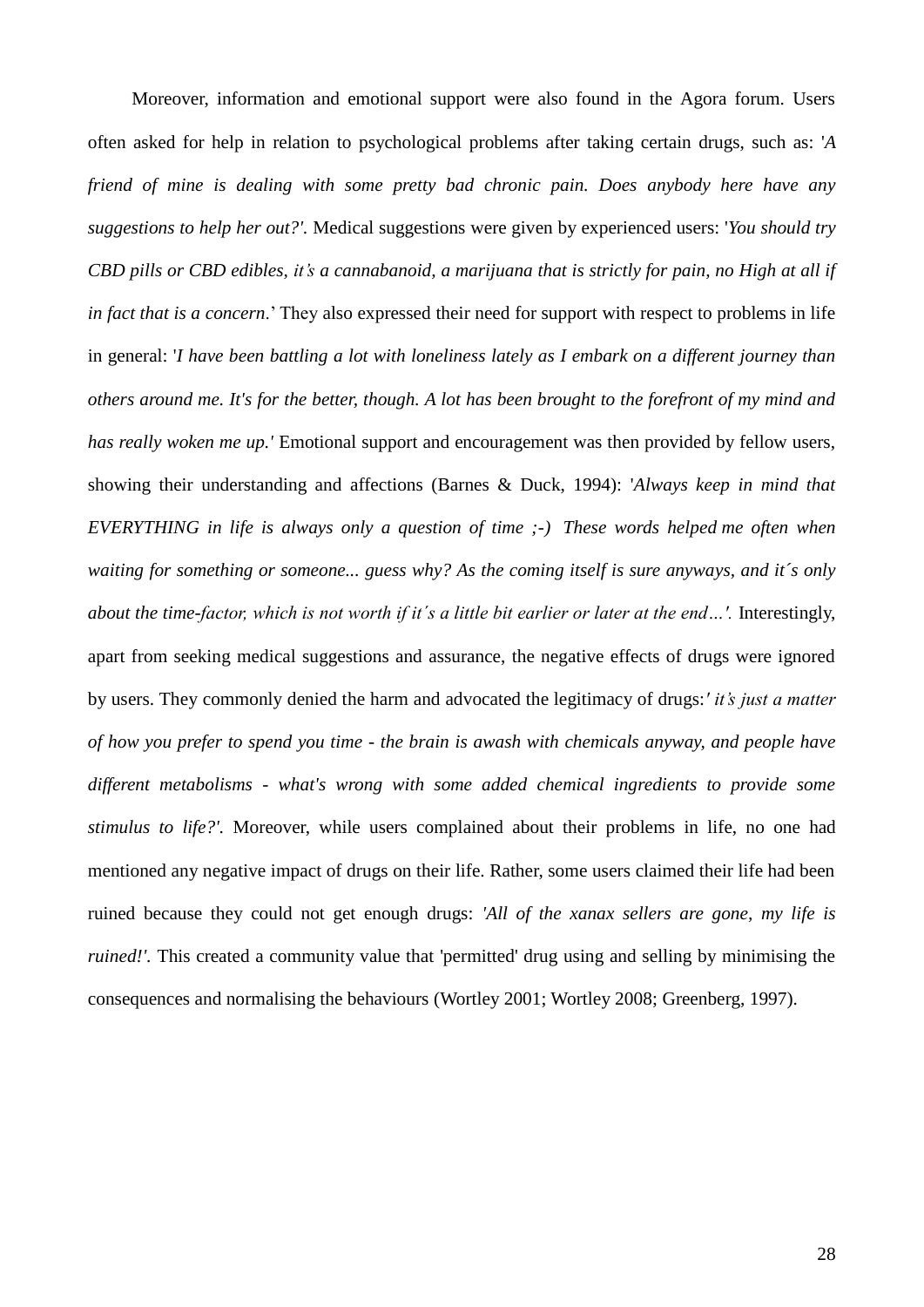## **5. Discussion**

#### <span id="page-24-1"></span><span id="page-24-0"></span>**Business facilitation, order maintenance and social support**

Stemming from the findings, three main functions of the Agora forum were identified; namely, business facilitation, order maintenance and social support. As for the business facilitation function, the discussion forum assisted the transactions in three ways. First of all, the Agora forum played a supplemental role to the Agora market site in allowing users to place advertisements to attract customers or look for particular products. Specifically, advertising free samples was an essential step of the brand building process for new vendors (Afilipoaie & Shortis, 2015). Enabling advertisements also made the Agora forum a good exchange platform which allowed users to look for particular products in demand. To some extent, this broadened vendors' supply channels and facilitated cross-market operations, since advertisements to buy materials were placed by vendors from various marketplaces (Haslebacher et al., 2016). Secondly, the 'buy and sell' discussions in the forum revealed the market demand, which provided business opportunities to users. The findings suggested that users had taken advantage of their local policy to catch the opportunities and started operating businesses. Lastly, akin to other discussion forums of commercial websites, in making up the deficiency of the feedback system of the market site, the Agora discussion forum contained more accurate and detailed product reviews, serving as eWOM, guiding users towards making purchase decisions (Hardy & Norgaard, 2015; Henning-Thurau et al., 2004). Interestingly, in contrast to Xun and Reynolds' (2010) study, finding that sellers often learned from customer reviews to improve their marketing strategy and product quality, vendors in the Agora market tended to react negatively towards the feedbacks; most of them kept silent under the review threads and some even threatened the buyers.

Moreover, the Agora forum had a fundamental role to play in market orders maintenance,

29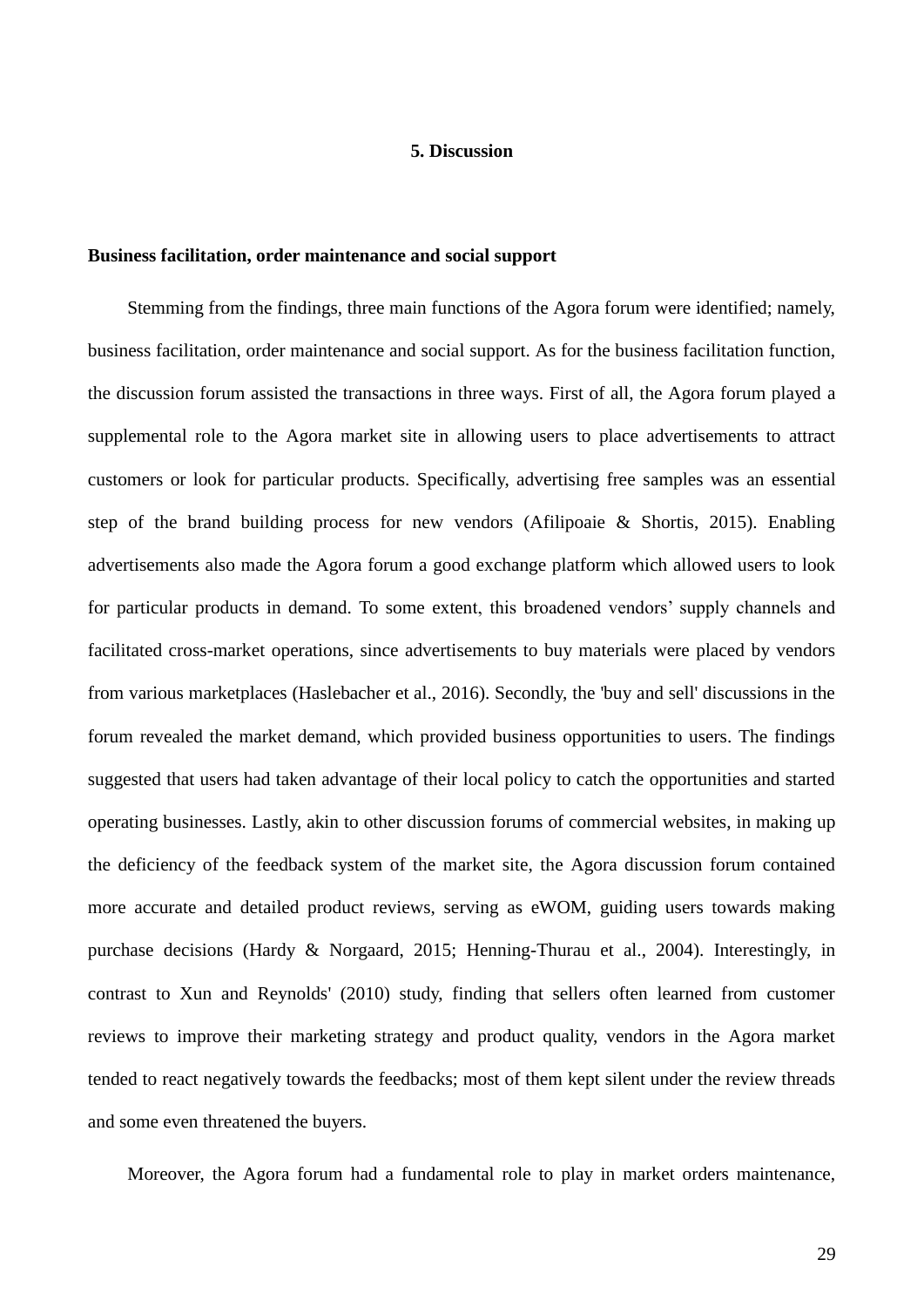which was essential to the market operation. Since there was a lack of official control in the Agora market due to the futility of the escrow system, the importance of reputation in online transactions was amplified to a great extent (Houser & Wooders, 2006; Wehinger, 2011). The reputation indicated the quality of products and the honesty of the vendor. In line with Hardy and Norgaard (2015), the findings suggested that the reliability of feedback in the market site was prejudiced due to the character limit, which reduced the accuracy, therefore the users' product reviews in the Agora formed the core of the marketplace's reputation system. Accumulative good reviews built up the reputation of the vendors, while negative reviews caused public shaming which impaired the vendors' reputation (Wall & William, 2007). Since buyers in the Agora market always conducted research in the forum before making purchases, the discouragement effect of negative reviews in the forum could be significant. Because of this, the reputation system based on user reviews formed an invisible mechanism that weeded out dishonest vendors. Nevertheless, disagreements often happened despite a vendor being reported as a scammer, especially when a reputable vendor was involved. Couple this with the fact that various buyers had claimed that they were scammed by reputable vendors, the reliability of the reviews remains in doubt. The imbalanced bargaining power between vendors and buyers further undermined the control effect. Consequently, the actual effect of the self-regulation mechanism in the Agora marketplace appeared to be weak and the market order still presented a chaotic state.

Furthermore, similar to ordinary discussion forums, the Agora discussion served as an online habitat and a social platform for a social minority group – namely, drug users, of whom various forms of social supports were identified (Walther & Boyd, 2002; Barnes & Duck, 1994). Users treated the forum as an intelligence exchange platform, where a huge amount of drug-related information, including drug production, storage and dosage, was shared in the forum. Vendors' reputations and product qualities were also shared between users, together with medical suggestions with respect to physical and psychological consequences, reflecting the information support function of the discussion forum (Walther & Boyd, 2002). In particular, the drug-related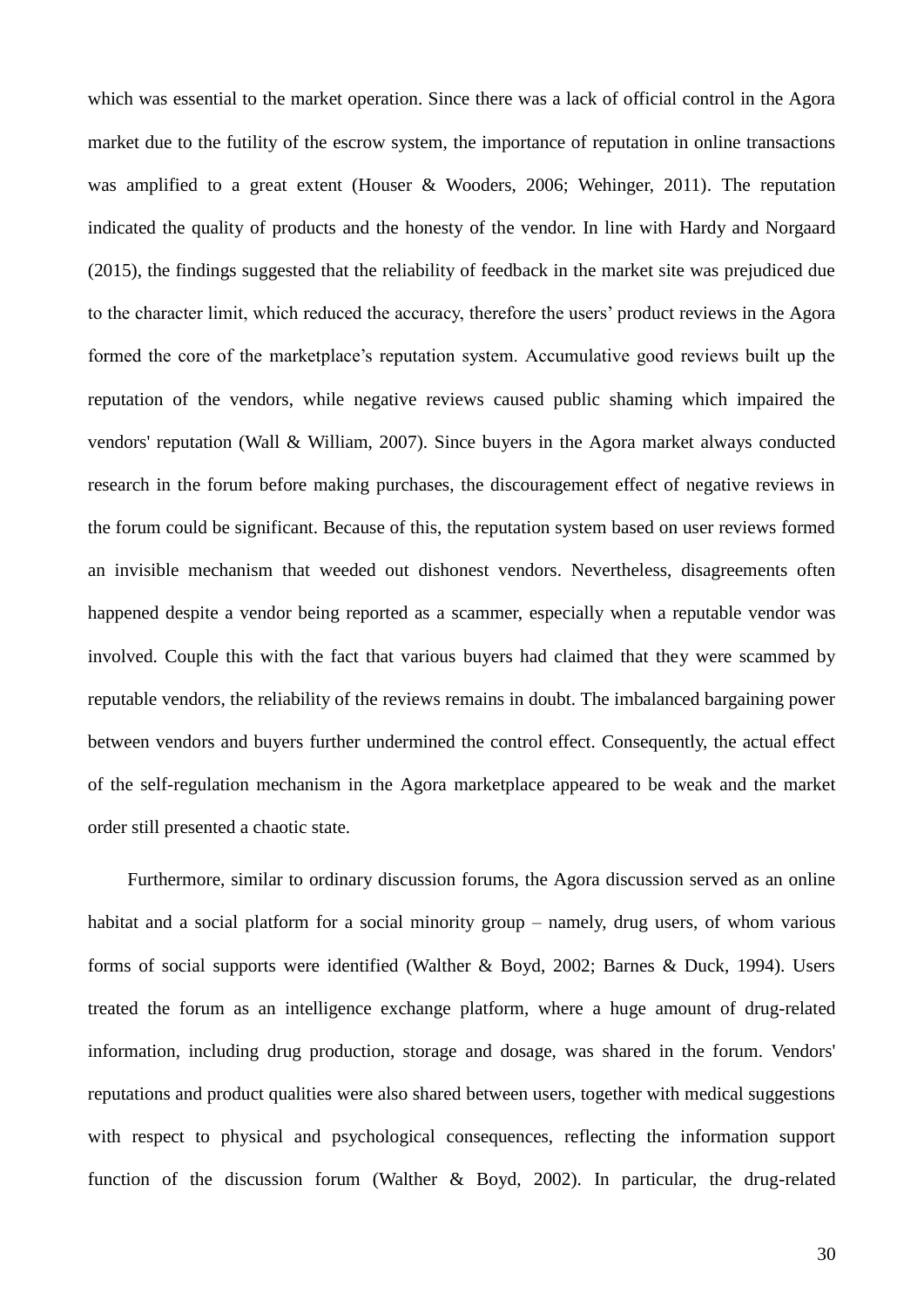information being shared in the Agora forum largely corresponded to topics occurring in drug discussion forums on the surface web, which indicated that the findings applied to online drug discussions in general, too (Soussan & Kjellgren, 2014). Moreover, through sharing drug-related knowledge with others, users often received commendations and appreciation, which they might otherwise not have acquired in the real world, thus giving them a certain degree of esteem support (Walther & Boyd, 2002). Emotional support was also found as users often received understanding and encouragement from others whilst expressing difficulties in life, which helped them to relieve stress (Barnes & Duck, 1994; Derykulu & Olkun, 2004). Lastly, the friendly atmosphere and various online social activities satisfied forum users' social needs and enhanced their selfrecognition as an accepted member of the community, representing the social network support of the Agora forum (Walther & Boyd, 2002).

Through these functions, the Agora forum supported the marketplace operation to a large extent. The business facilitation function increased the market scale by providing business opportunities and increased chance of survival to new vendors; the order maintenance function acted as core to the market order, although the actual effect seemed to be weak; and various social supports existed in the Agora forum that not only attracted new users but also enhanced user loyalty. This might provide an explanation of why the Agora market was more successful than other marketplaces. What is more, it may also indicate that taking down or disrupting the forum could have had a significant impact on the marketplace, although the actual effect has not being examined.

### <span id="page-26-0"></span>**Motivation and opportunities**

The findings of the present study also provide an explanation of how the online drug discussion forum facilitates drug trafficking from the environmental criminological aspect. As Wortley (2008) suggested, certain environmental settings could impose an influence on people's consciousness that motivates criminal behaviours, encouraging people to commit crimes that they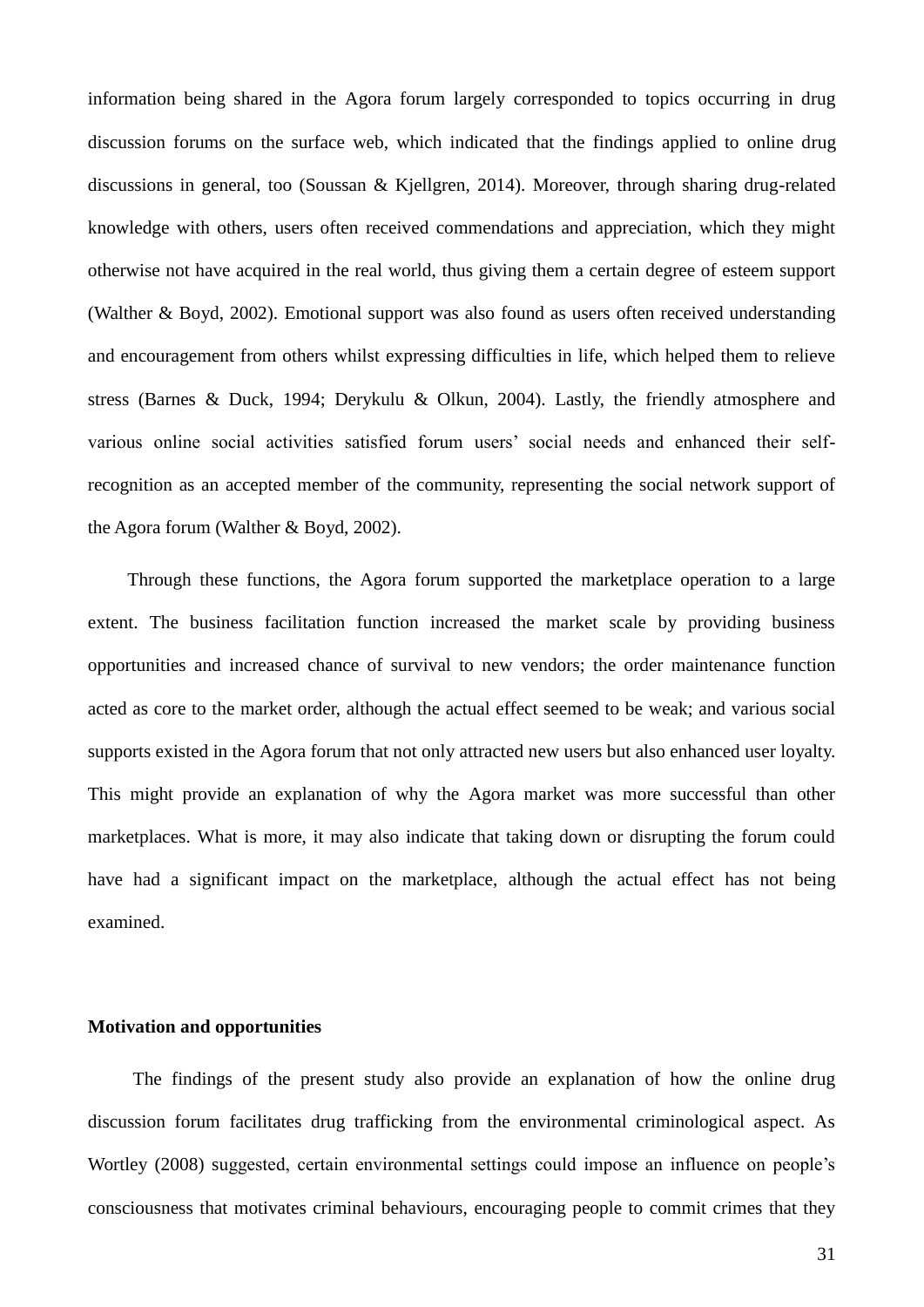would not have committed otherwise. Various situational precipitators were found which collectively influenced forum users, inducing them to participate in selling drugs. In this section, the term 'criminals' has been defined narrowly, referring to drug vendors, whilst 'users' refers to ordinary members of the Agora forum who are not vendors.

First of all, the very existence of a drug marketplace reflects a state of lawfulness and the existence of crime (Wilson & Kelling, 1982). Therefore, just like entering a nightclub, while visiting the marketplace, users have already acquired a certain degree of expectancy of the criminal event (Wortley, 2008). Next, as numerous research suggests, merely watching other people committing crimes could increase the possibility of the observer committing the same types of crime, as there is a modelling effect that makes people more likely to imitate behaviours that they have frequently observed (Skinner & Fream, 1997; Johnson et al., 1987; Wortley, 2008). Vendors' activities of selling in the Agora forum could produce similar effects. By interacting with vendors in the Agora forum, users frequently observed vendors selling drugs and also how they did so through various advertisements and discussions. These made forum users more likely to imitate their behaviours. Moreover, discussions in the Agora forum also convey a signal of 'permission' to sell drugs (Wortley 2001; Wortley 2008). On one hand, the large number of 'buy and sell' discussions reflected a 'culture of crime' and transmitted a message that 'everyone does it'. This message lowered the moral standards of participants and normalised the criminal behaviours (Greenberg, 1997). On the other hand, discussions in the Agora forum often minimised the consequences of drugs and advocated the legitimacy of drugs. Many users also complained how difficult their life was without drugs. These discussions formed a community value, integrating into the community could make users redefine their behaviours and justify drug-selling (Wortley, 2008). Furthermore, it was observed that when users expressed that they were able to acquire scarce drugs or components of drugs in the forum, they were often asked by other members if they could sell them. Requests from peers formed social pressure which had a strong persuasive effect, as being in a community, people tended to concern themselves less with personal opinions, but follow others (Colman, 1991).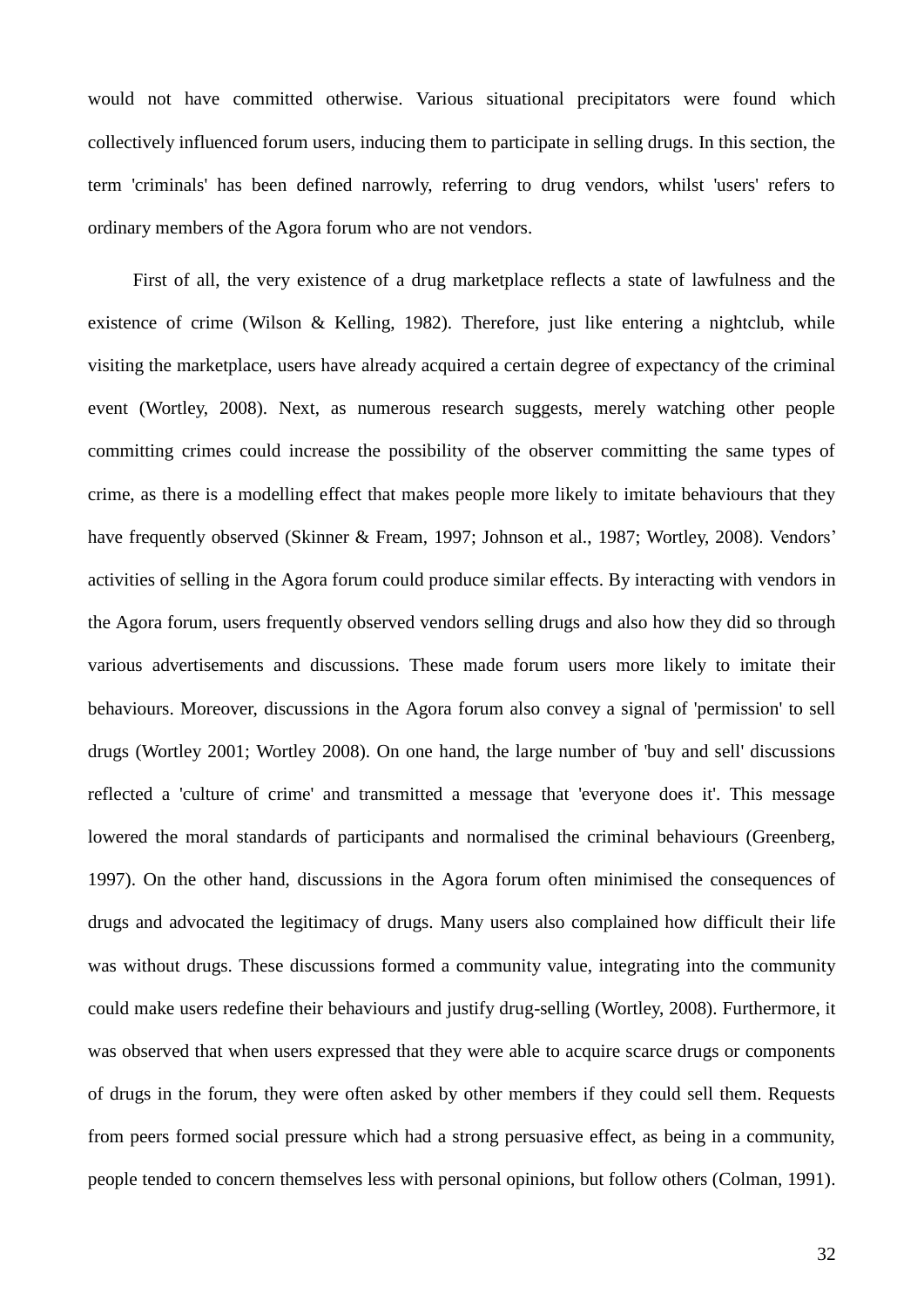In addition, as Wortley (2012) claimed, the reaction to the environment had a positive correlation with the degree of anti-social commitment. Since most users in the Agora forum have lower moral standards and a higher degree of criminality, the influence of environmental factors could be amplified. In order words, in the Agora forum there was a 'perfect storm' situation where the crime inducement affect was significant.

Not only did the Agora forum motivate users to sell drugs—the functions of the forum also created criminal opportunities. First of all, during the drug-related discussions, every user contributed a piece of knowledge which was subsequently accumulated to form part of a comprehensive community knowledge base of drugs. These resources were accessible to every user, which could allow a motivated user to acquire almost all information and knowledge needed to become a vendor. Secondly, the Agora forum was a virtual space where the routine activities of 'offenders' and 'victims' highly overlapped (Cohen & Felson, 1979). Almost every user in the Agora forum that was a drug user indicated that there were a lot of potential customers. The social networking function of the Agora forum enabled users to meet potential buyers, through the sell and buy discussions in the Agora forum, meaning that market demand could be identified. To a large extent, these helped a motivated seller to set up a business. Lastly, as already discussed, the Agora forum provided opportunities for new vendors to build their brand identities and create a relatively certain market order, significantly helping them to run drug businesses in the Agora marketplace. Accordingly, the Agora forum imposed an impact on both stages of the two-stage criminal decisionmaking model, which played a facilitation role in transitioning ordinary drug users into drug dealers (Wortley, 2012).

## <span id="page-28-0"></span>**Limitations**

It should be noted that the present study is subject to limitations. Overall, as qualitative research, the results were inevitably influenced by the researcher's subjectivity, including the background knowledge and previous understanding of the research topic of the researcher. In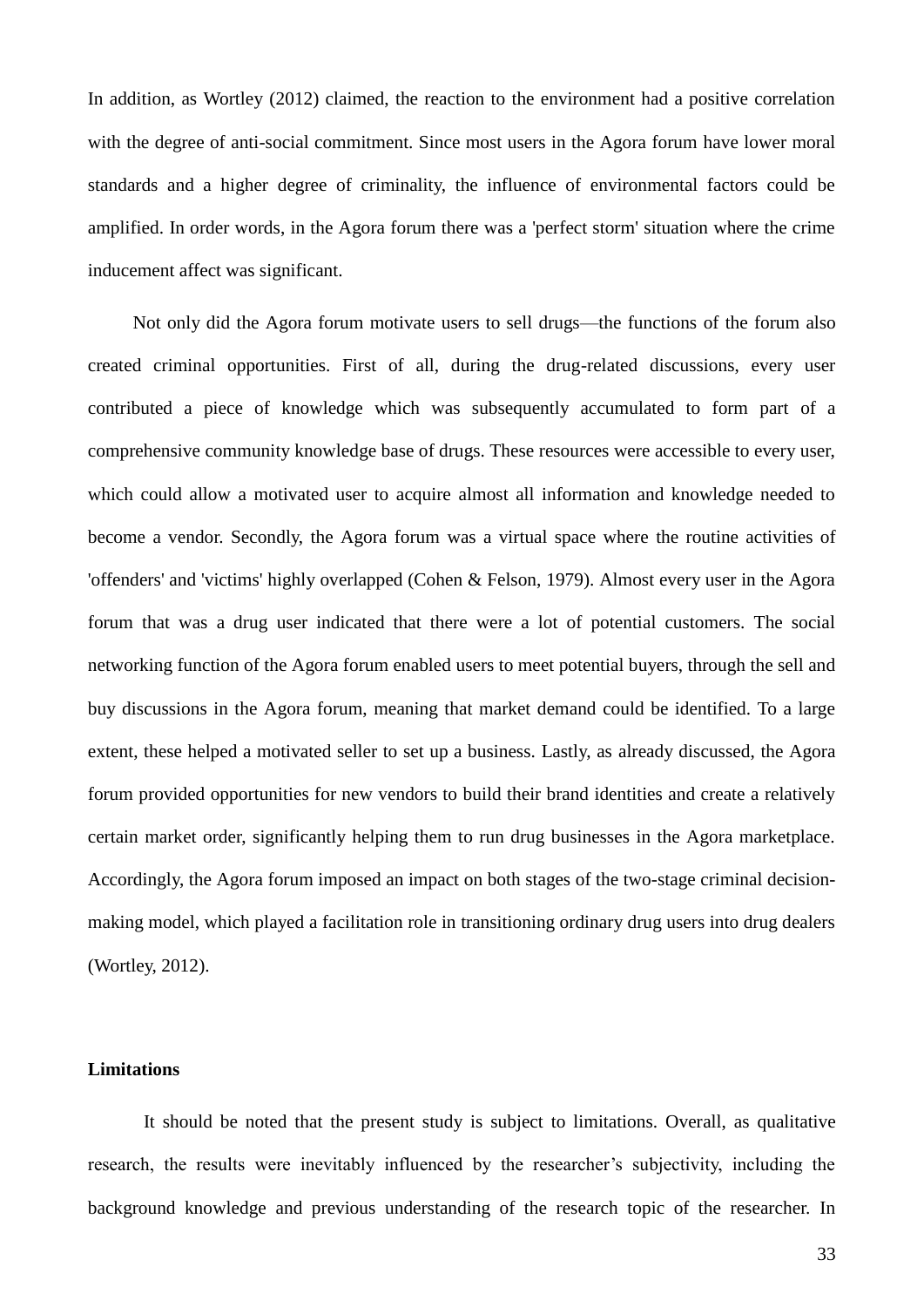particular, although a random sampling strategy was taken, this study adopted manual data selection in several stages: both the determination of the meaningful topics and the coding process involved manual operation. This could lead to the possibility of ignorance around valuable data and cause selection bias, undermining internal validity. Moreover, despite efforts being made to maximise the completeness of the data (as stated in the Methodology section), the original dataset contained significant amounts of missing data (Branwen et al., 2015). The operation crawler was influenced by the internet connection and the status of the Agora forum, as it went down often. During each crawling time numerous threads and posts could also be removed, which further weakened the internal validity.

Furthermore, this study was based on a case study on a forum which operated between 2013- 2015 and the Agora forum was selected purposefully. In light of the fact that the darknet was a rapidly developed area and different marketplace had different structures, the external validity of the study was also impaired. Notwithstanding the fact that, instead of making generalised predictions or conclusions, the purpose of the study was to shed a light on the dynamics and content of the internal discussion forum of the darknet marketplace, which had never been empirically investigated by a researcher before. The result served as an inspiration for further research in this area. Thus, the existing threat to external validity should be less concerning.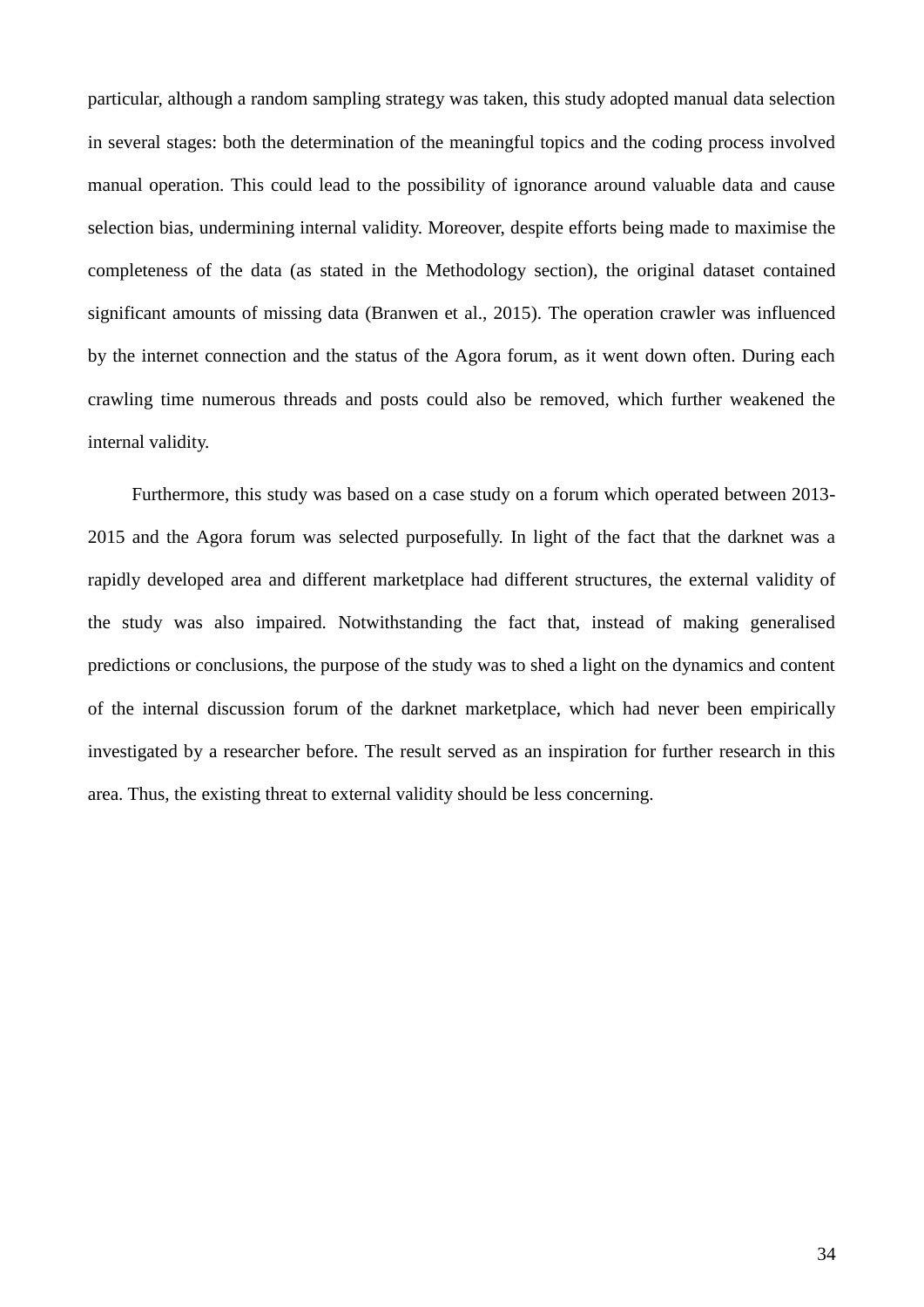## **6. Conclusion**

<span id="page-30-0"></span>The present study has investigated the role that the Agora forum played in market transactions and the phenomenon of drug trafficking, from the environmental criminology perspective. Based on the interlinked themes identified through the content analysis, three important roles were found, which were business facilitation, order maintenance and social support. Specifically, the business facilitation function increased the market scale by providing business opportunities and increased chance of survive to new vendors; the order maintenance function acted as core to the market order, although the actual effect seemed to be weak, and various social supports existed in the Agora forum that attracted new users and also enhanced user loyalty. It was believed that these functions supported the Agora marketplace to a large extent and helped it become the most successful marketplace at the time.

Moreover, various situational factors were found in the Agora forum: the existence of drug dealing in the forum provided users with expectancy which psychologically readied them to get involved; the selling process of the vendor produced a modelling effect, forming 'prompts' that encourage individuals to perform criminal behaviours; the discussions about drugs formed a community value which minimised the consequences of drug dealing, redefining and 'permitting' the behaviours; and requests from peers caused social 'pressure' that pushed the users to sell drugs. These effects of situational factors were amplified due to the high anti-social commitment of the forum users, who actively responded to them and were consequently motivated to become drug dealers. Furthermore, the Agora forum created various opportunities for drug selling, including knowledge acquirement and customer attraction and brand building, which made the drug selling convenient. As a result, it was believed that the Agora forum played a significant role in encouraging ordinary drug users to sell drugs.

The present study is an exploratory research project on a darknet internal discussion forum,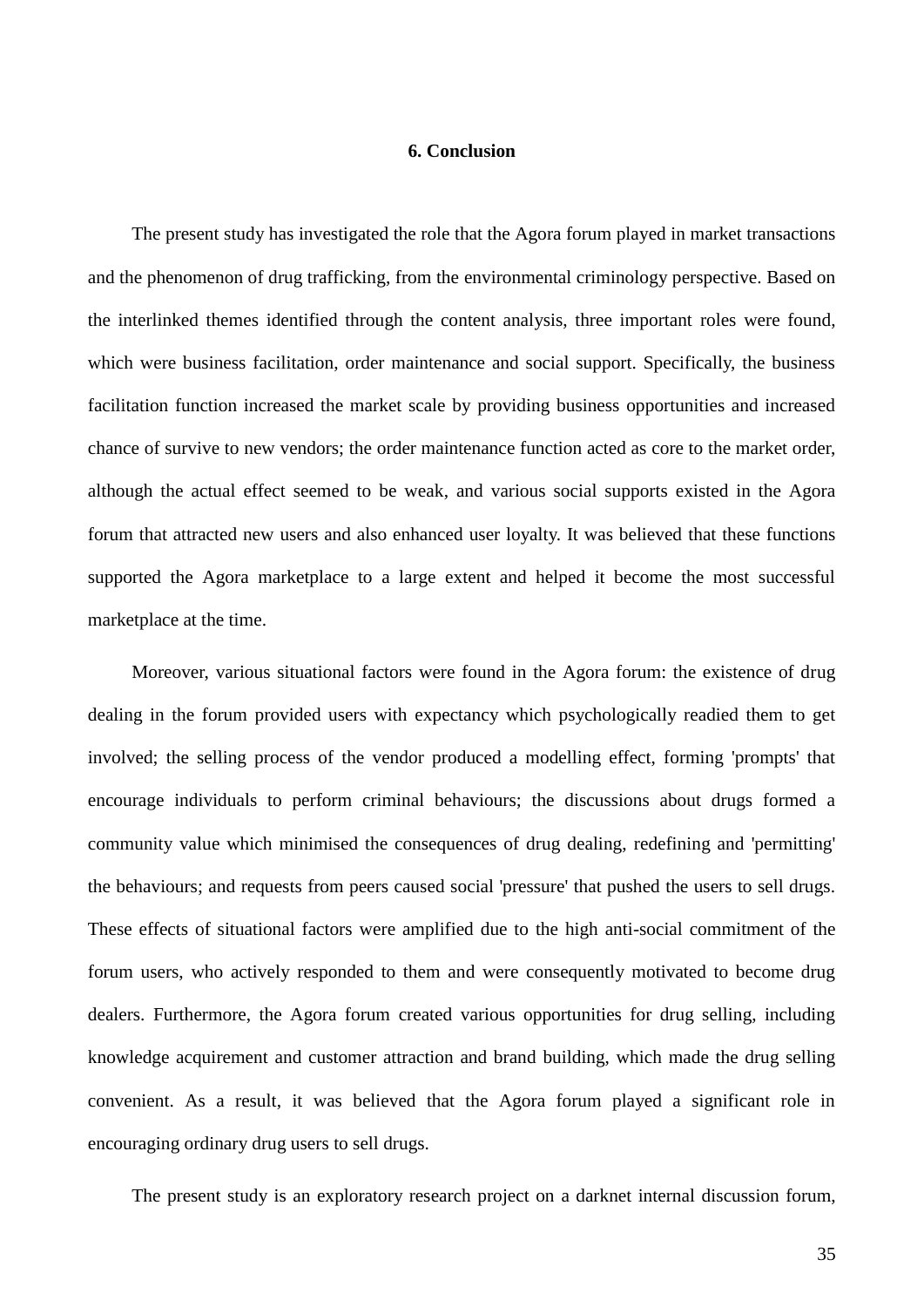which has been long ignored by existing empirical research. Therefore, future studies are encouraged to conduct further research in greater detail in this area. In particular, as this research indicated that the market order maintenance function was largely attached to users' reviews in the forum, the effect of the reviews had not yet been assessed. For example, to what extent does a bad review or report of scam influence the seller's reputation? Does the effect associate with the buyers' reputation? Also, in the circumstance where some people claim a vendor is a scammer and some users take different views, how do the users react and how do they decide who to trust? An investigation into these issues helps to further understand the regulation mechanism of darknet marketplaces and can contribute to the potential disruption of the markets by law enforcement.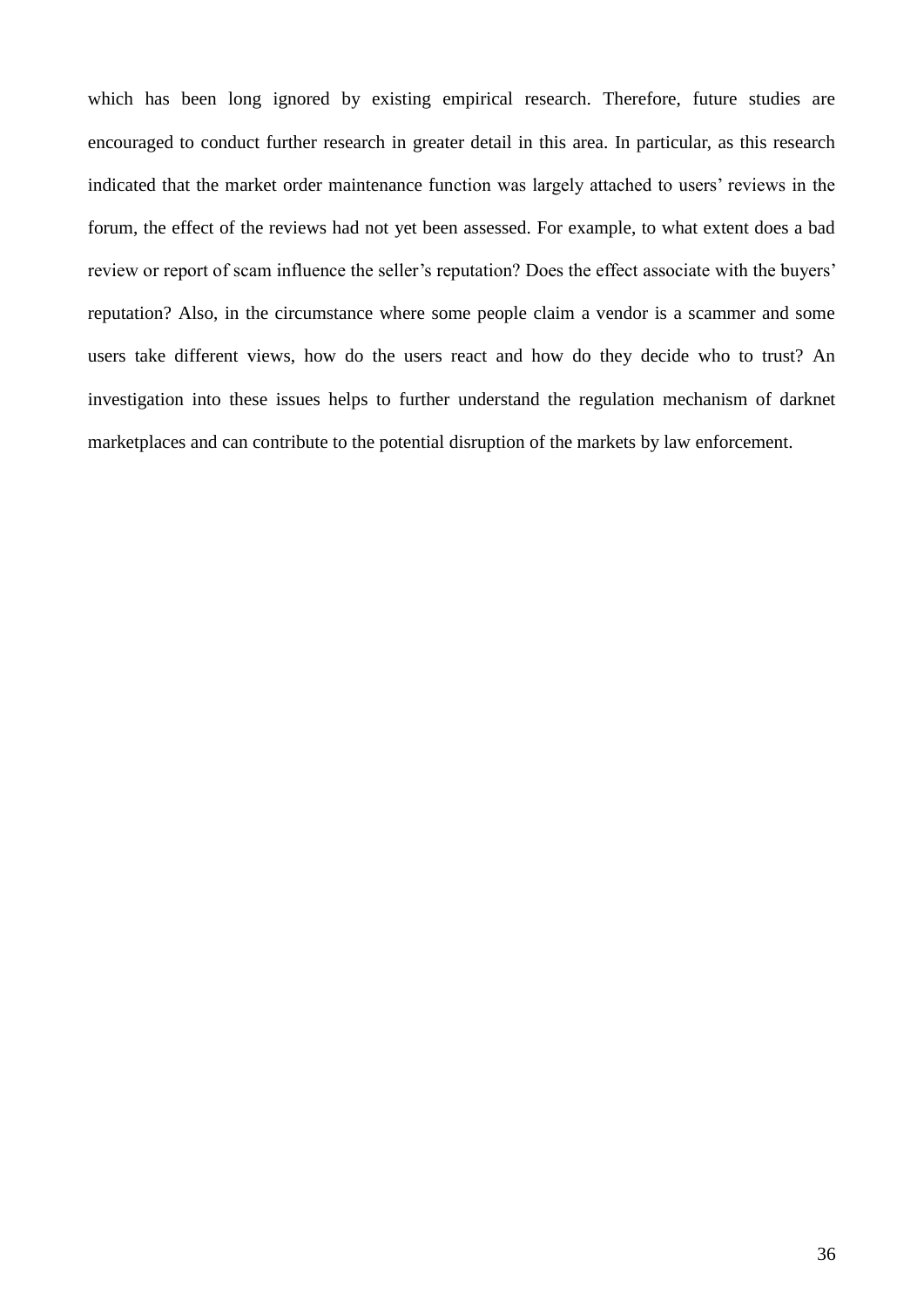## **References**

<span id="page-32-0"></span>Afilipoaie, A., & Shortis, P. (2015). From dealer to doorstep–how drugs are sold on the dark net. In *Global Drug Policy Observatory Situation Analysis*.

Aldridge, J., & Décary-Hétu, D. (2014). Not an'Ebay for Drugs': the Cryptomarket'Silk Road'as a paradigm shifting criminal innovation.

Bancroft, A., & Reid, P. S. (2016). Concepts of illicit drug quality among darknet market users: Purity, embodied experience, craft and chemical knowledge. International Journal of Drug Policy, 35, 42-49.

Barratt, M. J., & Aldridge, J. (2016). Everything you always wanted to know about drug cryptomarkets\*(\* but were afraid to ask). *International Journal of Drug Policy*, *35*, 1-6.

Beel, J., Gipp, B., Langer, S., & Breitinger, C. (2016). paper recommender systems: a literature survey. International Journal on Digital Libraries, 17(4), 305-338.

Berg, B. (2007). Qualitative Research Methods for the Social Sciences (6th ed.), Boston: Pearson Education.

Bíró, I., Siklósi, D., Szabó, J., & Benczúr, A. A. (2009, April). Linked latent dirichlet allocation in web spam filtering. In Proceedings of the 5th International Workshop on Adversarial Information Retrieval on the Web (pp. 37-40). ACM.

Blei, D. M., Ng, A. Y., & Jordan, M. I. (2003). Latent dirichlet allocation. Journal of machine Learning research, 3(Jan), 993-1022.

Broséus, J., Rhumorbarbe, D., Mireault, C., Ouellette, V., Crispino, F., & Décary-Hétu, D. (2016). Studying illicit drug trafficking on Darknet markets: structure and organisation from a Canadian perspective. *Forensic science international*, *264*, 7-14.

Broséus, J., Rhumorbarbe, D., Mireault, C., Ouellette, V., Crispino, F., & Décary-Hétu, D. (2016). Studying illicit drug trafficking on Darknet markets: structure and organisation from a Canadian perspective. *Forensic science international*, *264*, 7-14.

Bryman, A. (2015). Social research methods. Oxford university press.

Burri, M., Baujard, V., & Etter, J. F. (2006). A qualitative analysis of an internet discussion forum for recent ex-smokers. Nicotine & Tobacco Research, 8(Suppl\_1), S13-S19.

Buxton, J., & Bingham, T. (2015). The rise and challenge of dark net drug markets. Policy Brief, 7.

Chertoff, M & Simon, T. (2017). *The Impact of the Dark Web on Internet Governance and Cyber Security*. Retrieved 18 June 2017, from *[https://www.ourinternet.org/sites/default/files/publications/GCIG\\_Paper\\_No6.pdf](https://www.ourinternet.org/sites/default/files/publications/GCIG_Paper_No6.pdf)*

Chu, B., Holt, T. J., & Ahn, G. J. (2012). Examining the creation, distribution, and function of malware on-line.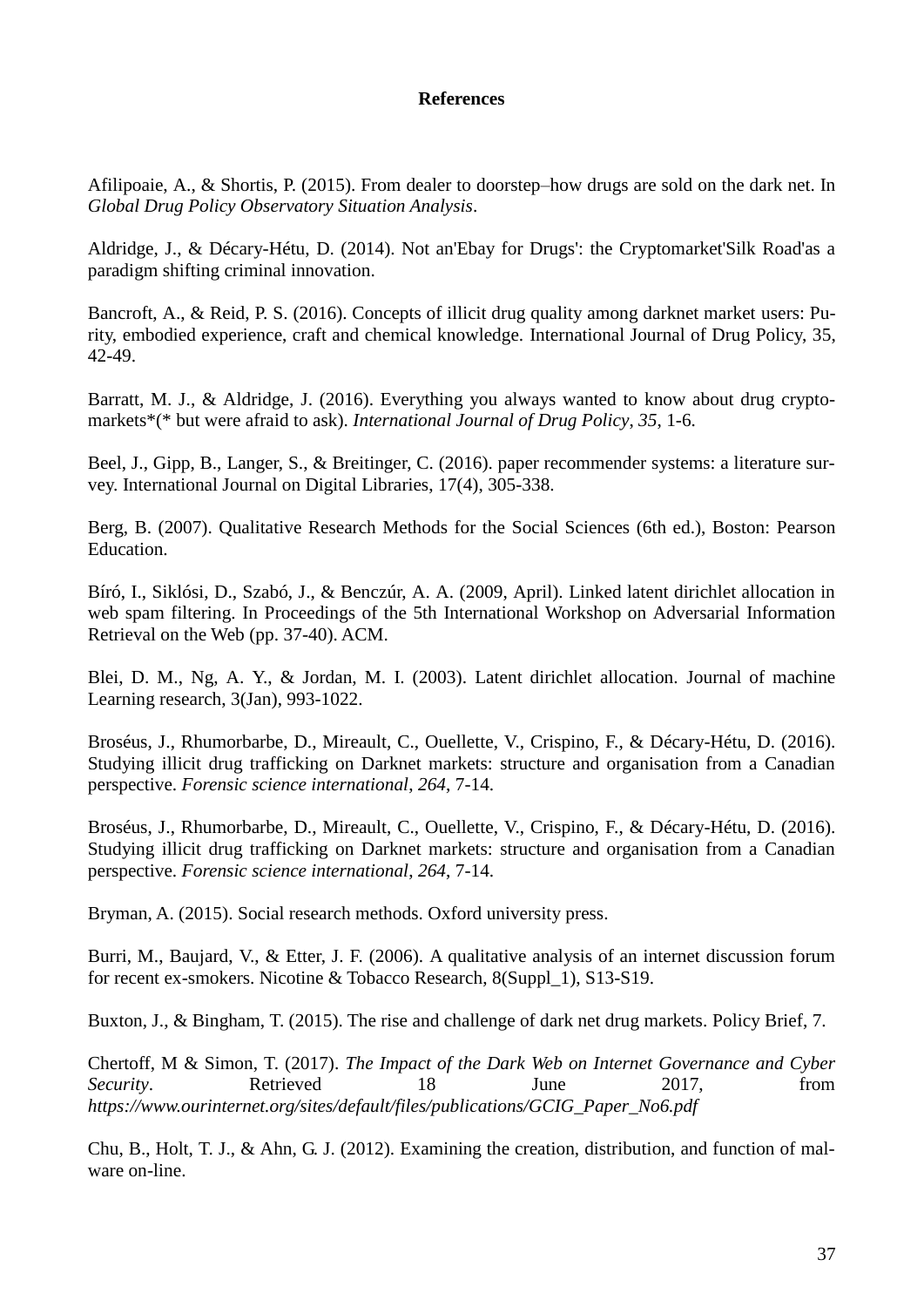Cohen, L. E., & Felson, M. (1979). Social change and crime rate trends: A routine activity approach. American sociological review, 588-608.

Colman, A. M. (1991). Psychological evidence in South African murder trials. The British Psychological Society.

Corbin, J., & Strauss, A. (1990). Grounded theory research: Procedures, canons and evaluative criteria. Zeitschrift für Soziologie, 19(6), 418-427.

Cutrona, C. E., & Suhr, J. A. (1992). Controllability of stressful events and satisfaction with spouse support behaviors. *Communication Research*, *19*(2), 154-174.

Deepdotweb. (2015). *Tutorial: How To Buy From Agora Marketplace?* Retrieved 24 July 2017, from *<https://www.deepdotweb.com/2015/03/06/tutorial-how-to-buy-from-agora-marketplace/>*

Demant, J., Munksgaard, R., & Houborg, E. (2016). Personal use, social supply or redistribution? Cryptomarket demand on Silk Road 2 and Agora. *Trends in Organized Crime*, 1-20.

Deryakulu, D., & Olkun, S. (2007). Analysis of computer teachers' online discussion forum messages about their occupational problems. Journal of Educational Technology & Society, 10(4).

eMarketer. (2009) *Trust word of mouth: Look who's talking.* Retrieved 24 July, from [http://www.emarketer.com/Article.aspx?R=1007123](http://www.emarketer.com/Article.aspx%3FR=1007123)

Franklin, J., Perrig, A., Paxson, V., & Savage, S. (2007, October). An inquiry into the nature and causes of the wealth of internet miscreants. In *ACM conference on Computer and communications security* (pp. 375-388).

Greenberg, A. (2015). *Hacker Lexicon: what is the darkweb*. Retrieved 18 June 2017, from *<https://www.wired.com/2014/11/hacker-lexicon-whats-dark-web>*.

Greenberg, J. (1997). The STEAL Motive Managing the Social Determinants. Antisocial Behavior in Organizations, 85.

Gwern Branwen, Nicolas Christin, David Décary-Hétu, Rasmus Munksgaard Andersen, StExo, El Presidente, Anonymous, Daryl Lau, Sohhlz, Delyan Kratunov, Vince Cakic, Van Buskirk, & Whom. "Dark Net Market archives, 2011-2015" 12 July 2015.

Hardy, R. A., & Norgaard, J. R. (2016). Reputation in the Internet black market: an empirical and theoretical analysis of the Deep Web. *Journal of Institutional Economics*, *12*(03), 515-539.

Haslebacher, A., Onaolapo, J., & Stringhini, G. (2016). All Your Cards Are Belong To Us: Understanding Online Carding Forums. *arXiv preprint arXiv:1607.00117*.

Hennig-Thurau, T., Gwinner, K. P., Walsh, G., & Gremler, D. D. (2004). Electronic word-of-mouth via consumer-opinion platforms: what motivates consumers to articulate themselves on the internet?. Journal of interactive marketing, 18(1), 38-52.

Holz, T., Engelberth, M., & Freiling, F. (2009). Learning more about the underground economy: A case-study of keyloggers and dropzones. *Computer Security–ESORICS 2009*, 1-18.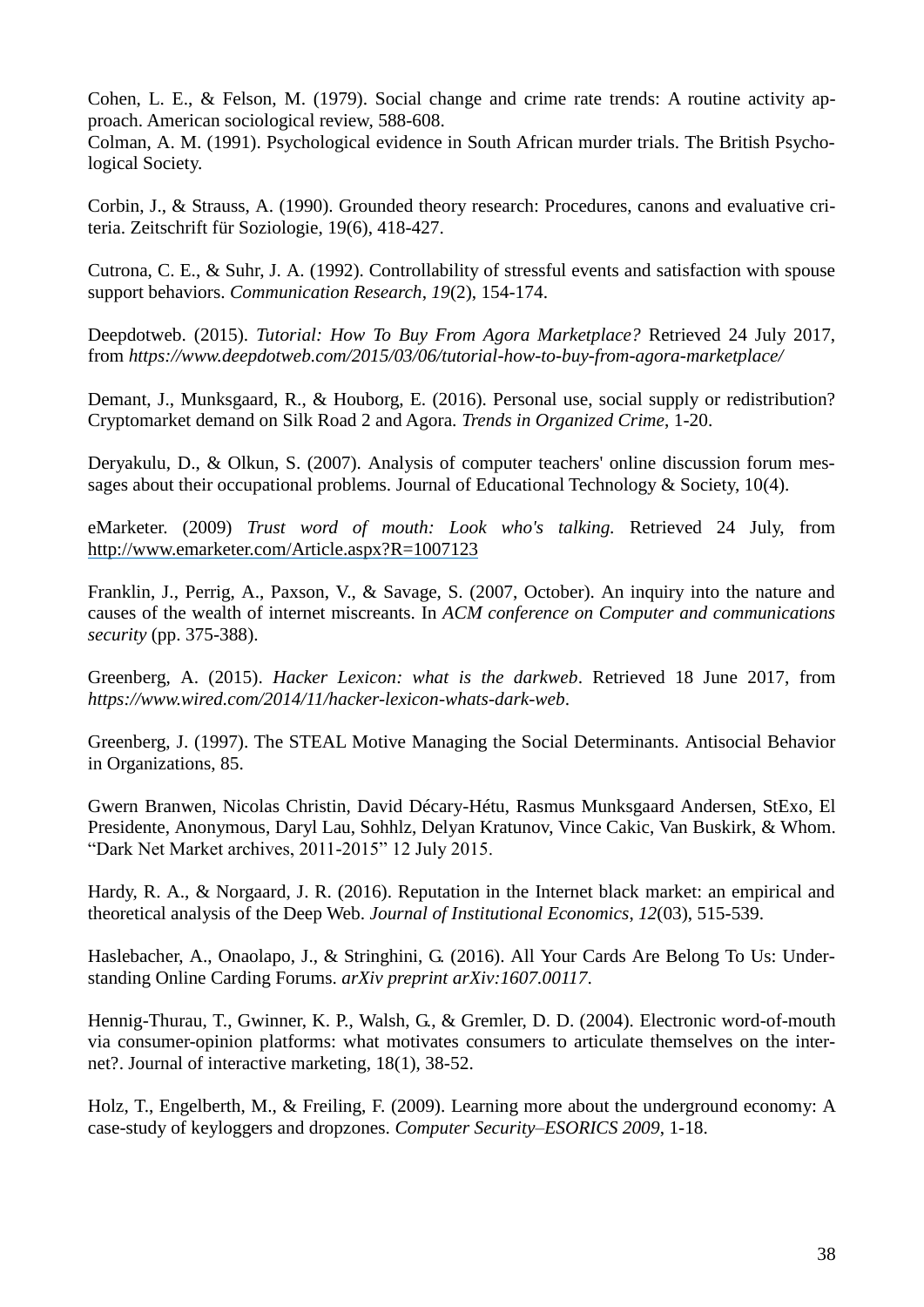Hu, X., Lin, Z., Whinston, A. B., & Zhang, H. (2004). Hope or hype: On the viability of escrow services as trusted third parties in online auction environments. *Information Systems Research*, *15*(3), 236-249.

Janetos, N., & Tilly, J. (2017). Reputation Dynamics in a Market for Illicit Drugs. *arXiv preprint arXiv:1703.01937*.

Johnson, R. E., Marcos, A. C., & Bahr, S. J. (1987). The role of peers in the complex etiology of adolescent drug use. Criminology, 25(2), 323-340.

Luca, M., & Zervas, G. (2016). Fake it till you make it: Reputation, competition, and Yelp review fraud. *Management Science*, *62*(12), 3412-3427.

Luhn, H. P. (1957). A statistical approach to mechanized encoding and searching of literary information. IBM Journal of research and development, 1(4), 309-317.

Mackey, T. K., & Liang, B. A. (2013). Global reach of direct-to-consumer advertising using social media for illicit online drug sales. Journal of medical Internet research, 15(5)

Milgram, S., & Gudehus, C. (1978). Obedience to authority.

Motoyama, M., McCoy, D., Levchenko, K., Savage, S., & Voelker, G. M. (2011, November). An analysis of underground forums. In *Proceedings of the 2011 ACM SIGCOMM conference on Internet measurement conference* (pp. 71-80). ACM.

Rajaraman, A. U. JD (2011)." Data Mining. Mining of Massive Datasets, 1-17.

Rhumorbarbe, D., Staehli, L., Broséus, J., Rossy, Q., & Esseiva, P. (2016). Buying drugs on a Darknet market: A better deal? Studying the online illicit drug market through the analysis of digital, physical and chemical data. *Forensic science international*, *267*, 173-182.

Robertson, S. (2004). Understanding inverse document frequency: on theoretical arguments for IDF. Journal of documentation, 60(5), 503-520.

Rosenstock, I. M., Strecher, V. J., & Becker, M. H. (1988). Social learning theory and the health belief model. Health education quarterly, 15(2), 175-183.

Skinner, W. F., & Fream, A. M. (1997). A social learning theory analysis of computer crime among college students. Journal of research in crime and delinquency, 34(4), 495-518.

Sparck Jones, K. (1972). A statistical interpretation of term specificity and its application in retrieval. Journal of documentation, 28(1), 11-21.

Spitters, M., Klaver, F., Koot, G., & van Staalduinen, M. (2015, September). Authorship Analysis on Dark Marketplace Forums. In *Intelligence and Security Informatics Conference (EISIC), 2015 European* (pp. 1-8). IEEE.

Tzanetakis, M., Kamphausen, G., Werse, B., & von Laufenberg, R. (2016). The transparency paradox. Building trust, resolving disputes and optimising logistics on conventional and online drugs markets. *International Journal of Drug Policy*, *35*, 58-68.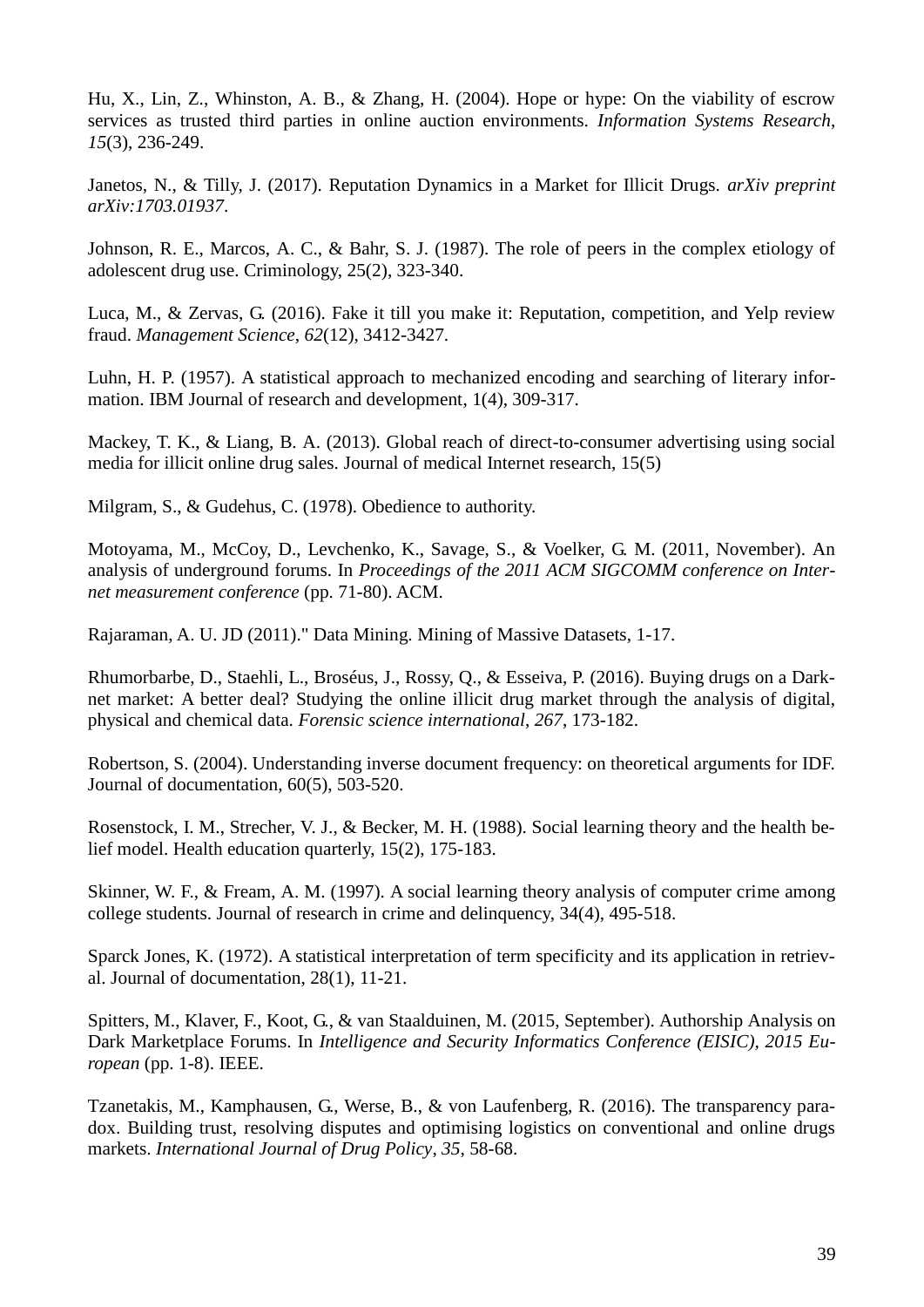Walther, J. B., & Boyd, S. (2002). Attraction to computermediated social support. In C. Lin & D. Atkin (Eds.), Communication technology and society: Audience adoption and uses (pp. 153-188). Cresskill, NJ: Hampton Press.

Wehinger, F. (2011, September). The Dark Net: Self-regulation dynamics of illegal online markets for identities and related services. In *Intelligence and Security Informatics Conference (EISIC), 2011 European* (pp. 209-213). IEEE.

Wilson, J. Q., & Kelling, G. L. (1982). Broken windows. Atlantic monthly, 249(3), 29-38.

Wortley, R. (2001). A classification of techniques for controlling situational precipitators of crime. Security Journal, 14(4), 63-82.

Wortley, R. (2008). Situational precipitators of crime. Willan Pub.

Wortley, R. K. (2012). Exploring the person-situation interaction in situational crime prevention. Routledge.

Zhuge, J., Holz, T., Song, C., Guo, J., Han, X., & Zou, W. (2009). Studying malicious websites and the underground economy on the Chinese web. In *Managing Information Risk and the Economics of Security* (pp. 225-244). Springer US.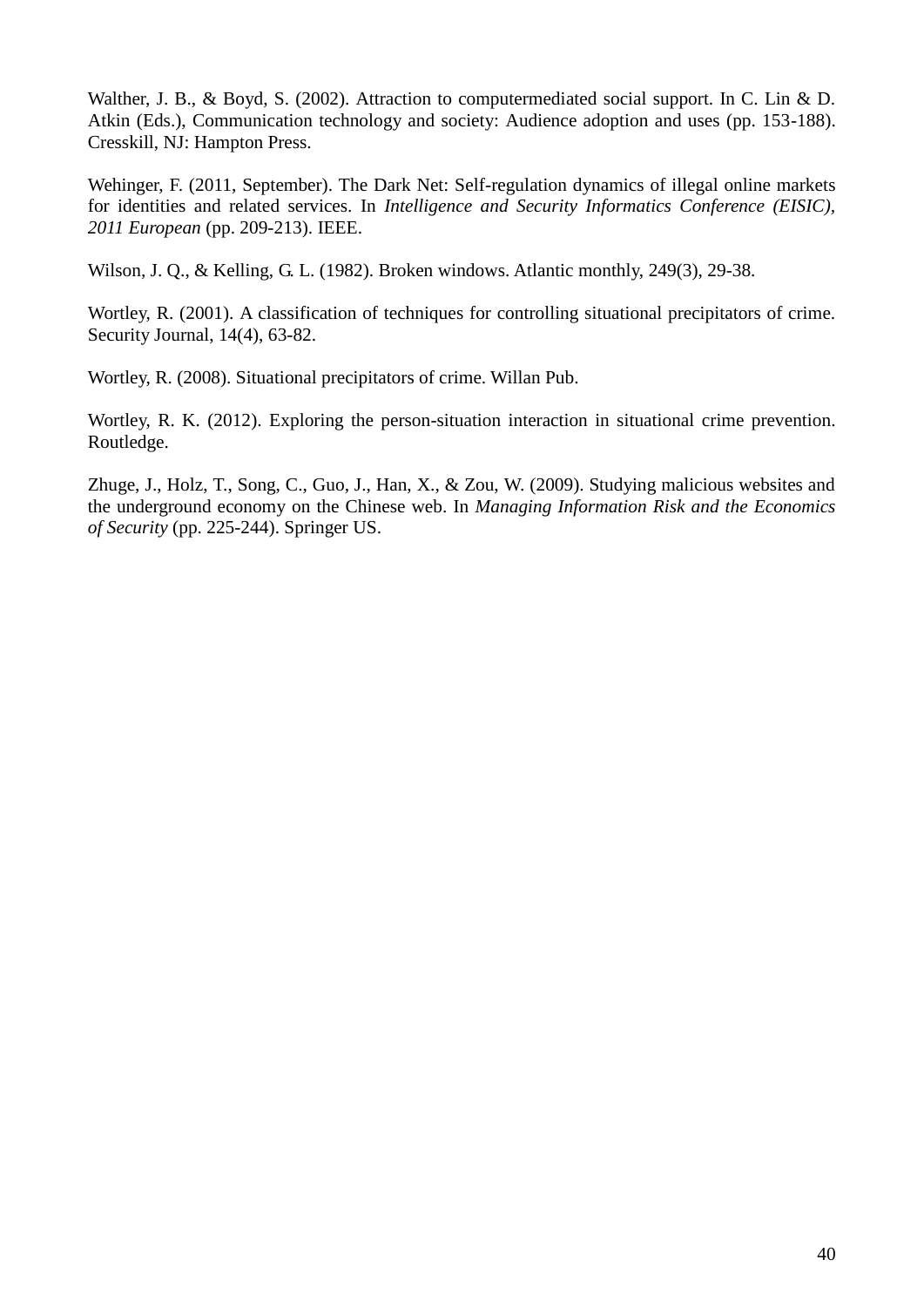## **Appendix: Relevant codes and LDA results**

### **Thread mergence**

```
import os
os.chdir('D:/index.php')
                                   #dir
in filenames = os. listdir()
def join(out_filename):
     outName = ^{'}D: /post/<sup>'</sup> + out_filename
     out file = open(outName, 'w+', encoding = 'utf-8')
     for file in in_filenames:<br>
i = file.strip('topic,.html')<br>
j = i.split('.')
          if int(j[0]) == n:
               try:
                     in_file = open(file,'r', encoding = 'utf-8')
                    out_file.write(in_file.read())<br>out_file.write('\n\n')<br>in_file.close()
               except IOError:
                    print ("error")
     out file.close()
     print ("Post ", n, " merged")
n = 47542while n \le 136500: #n<br>name = "post, "+str(n)+ ".html"
                                                   #topic
     print (name)
     join(name)
     n=n+1
```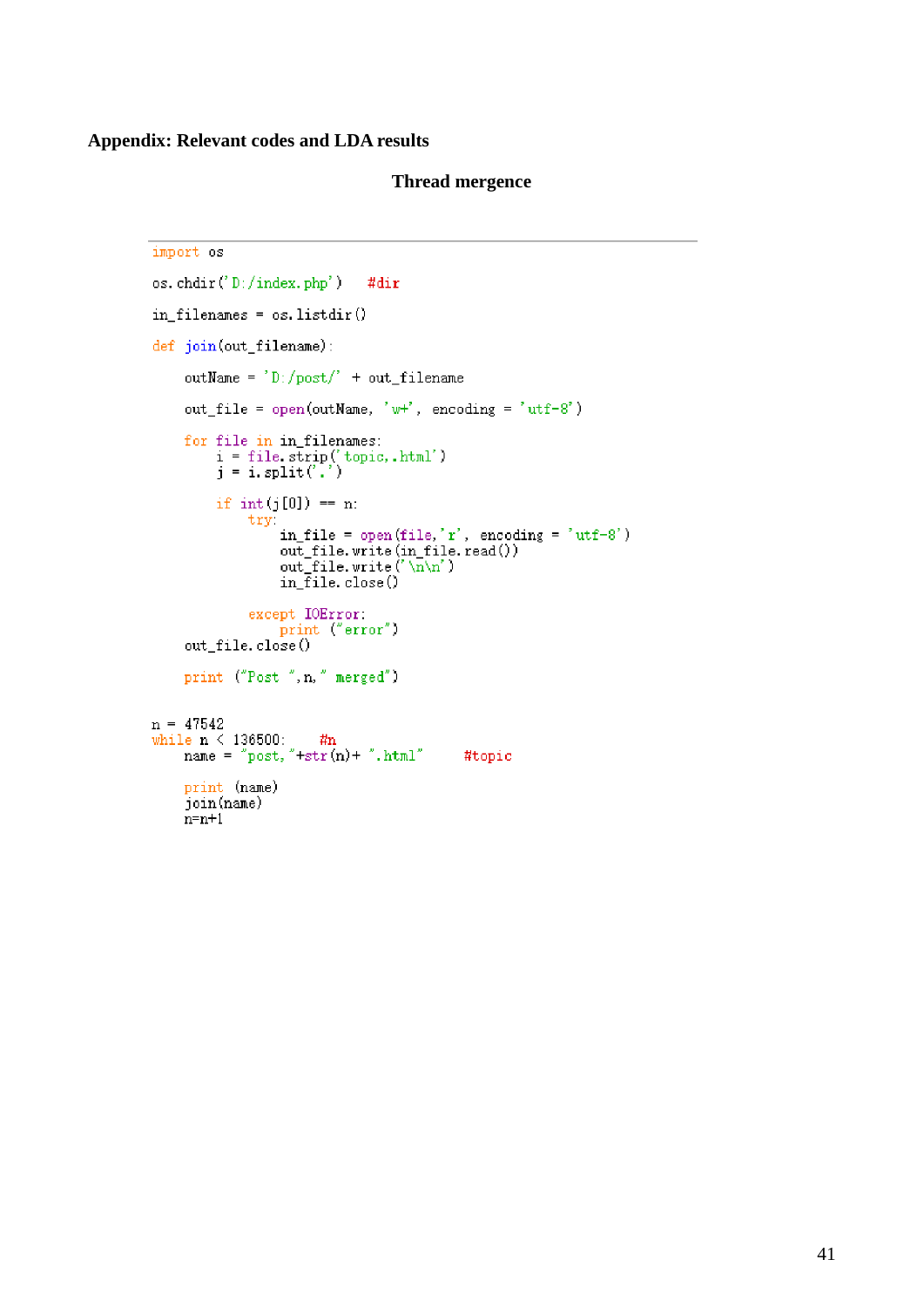## **Html to txt conversion**

```
Exercise 18<br>
from bs4 import BeautifulSoup<br>
import nltk<br>
import re.os
os.chdir('D://1')filenames = os. listdir()for file in filenames:
       html = open (file, 'r', encoding='utf-8')
        soup = BeautifulSoup(html,"html5lib")
       # Remove html format<br>[script.extract() for script in soup.findAll('script')]
        [style.extract()for style in soup.findAll('style')]
       \begin{array}{ll} \text{\# Extract post} \\ \text{posttxt = soup.find_all('div', class='inner")} \\ \text{text = str (posttxt) } \end{array}# Remove html format<br>regi=re.compile("<[^>]*>")<br>content = regi.sub('',text)
        \# \mathbb{N}ame
       www.<br>f = os.path.basename(file)<br>ff = f.strip('html')<br>fff = ff+'txt'
       # write content into a txt file<br>
f = open(fff,'w+', encoding='utf-8')<br>
f.write(content)<br>
f.close()
        print (fff, "done")
```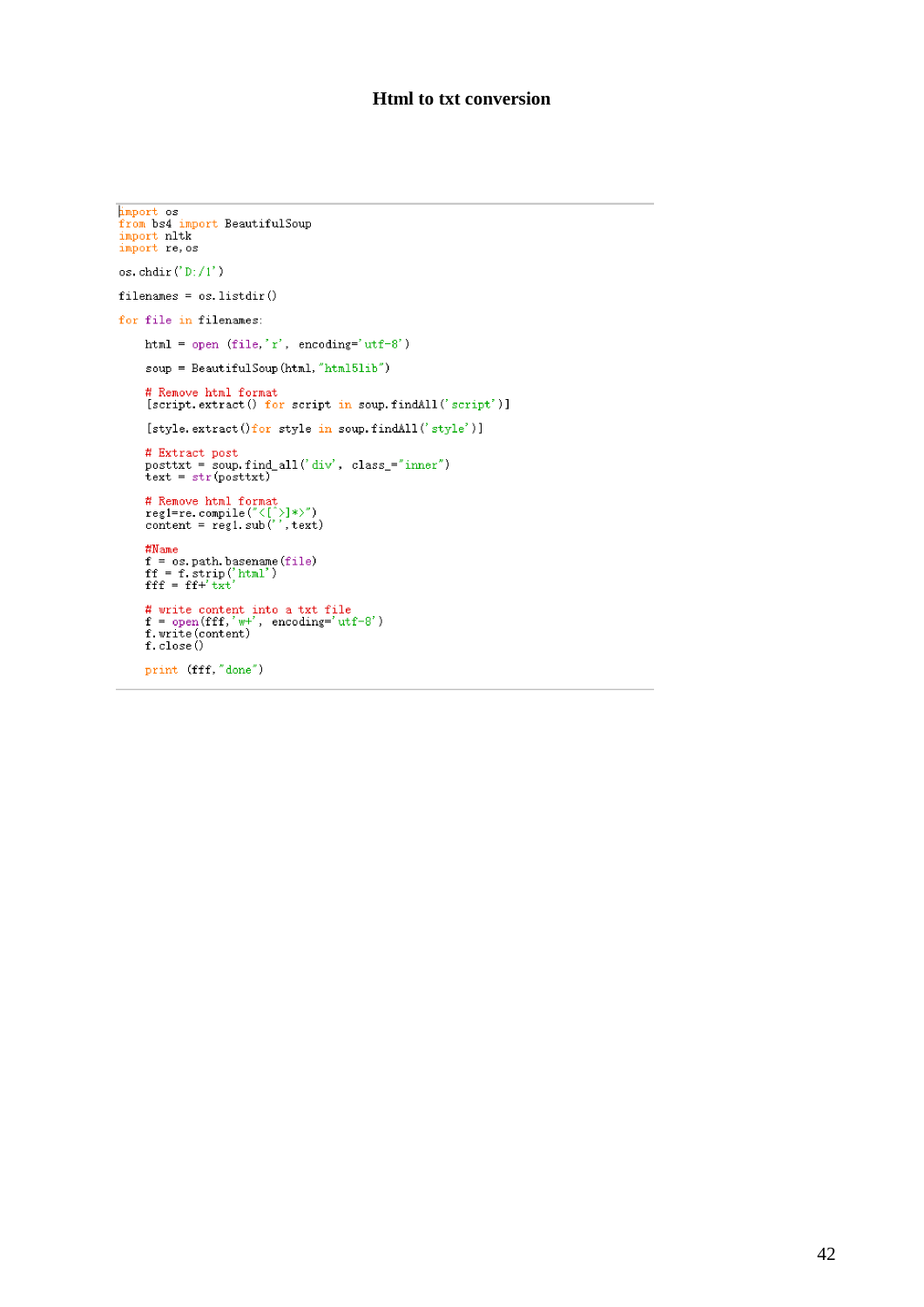#### **Stop words filtering**

```
# coding=utf-8
 from ______ future_____ import print_function<br>import os
 import re
 from collections import defaultdict
 from gensim import corpora
 from nitk.corpus import stopwords<br>from nitk.stem.porter import PorterStemmer<br>from nitk.tokenize import RegexpTokenizer
 my_stopwords = ['get', 'got', 'shit', 'see', '\u0e2a', 'would', 'use', 'think', 'like']
 def safe_mkdirs(path):
         {\tt try}os.makedirs(path)
         except OSError:
               pass
 def list_files(dir_path):
        List absolute paths of files under a directory path.<br>:param dir_path: path of the directory.<br>:return: a list of absolute paths.
         res = []list_dirs = os.walk(dir_path)<br>for root, dirs, files in list_dirs;<br>for f in files;
                        res. append (os. path. join (root, f))
         return res
 def token2corpus(tokens):
         # transfer into bag of words.
         Transform lists of tokens into corpus.<br>:param tokens: a list of token lists, each list representing a document.<br>:return: a list of Bag of Words, and a dictionary from id to word.
        dictionary = corpora.Dictionary(tokens)<br>print("Converting documents to bag of words...")<br>corpus = [dictionary.doc2bow(doc) for doc in tokens]<br>print("BOW prepared!")
         return corpus, dictionary
def doc2corpus(documents):<br># tokenize.
      Transform documents into corpus.<br>:param documents: a list of strings, each representing the content of a document.<br>:return: a list of Bag of Words, and a dictionary from id to word.
      # remove pure number with length leq 2.<br>
tokens = [[token for token in doc if not (len(token) \leq 2 and re.search('[a-z]', token) is None)]<br>
# remove words with only one character.<br>
tokens = [[token for token in doc if 
      # remove words that appear only once.<br>
frequency = default<br>dict(int)<br>
for doc in tokens:<br>
for token in doc:<br>
frequency[token] + 1<br>
tokens = [[token for token in doc if frequency[token] > 1]<br>
for doc in tokens]
      # perform stemming<br>print("Performing stemming...")<br>porter_stemmer = PorterStemmer()
       def safe_stem(word):
            Performming stemming on the given word safely (ignores the IndexError).<br>:param word: the word to perform stemming on.<br>:return: the stemmed word.
             try.
            rry.<br>return porter_stemmer.stem(word)<br>except IndexError:<br>return word
      tokens = [[safe_stem(token) for token in doc] for doc in tokens] print("Stemming finished!")
      # remove stop words.
      # renove stop words...")<br>print("Removing stop words...")<br>stop_words = set([porter_stemmer.stem(word) for word in stopwords.words('english') + my_stopwords])<br>tokens = [[word for word in doc if word not in stop_words]<br>consec
      print ("Stop words removed!")
       return token2corpus (tokens)
```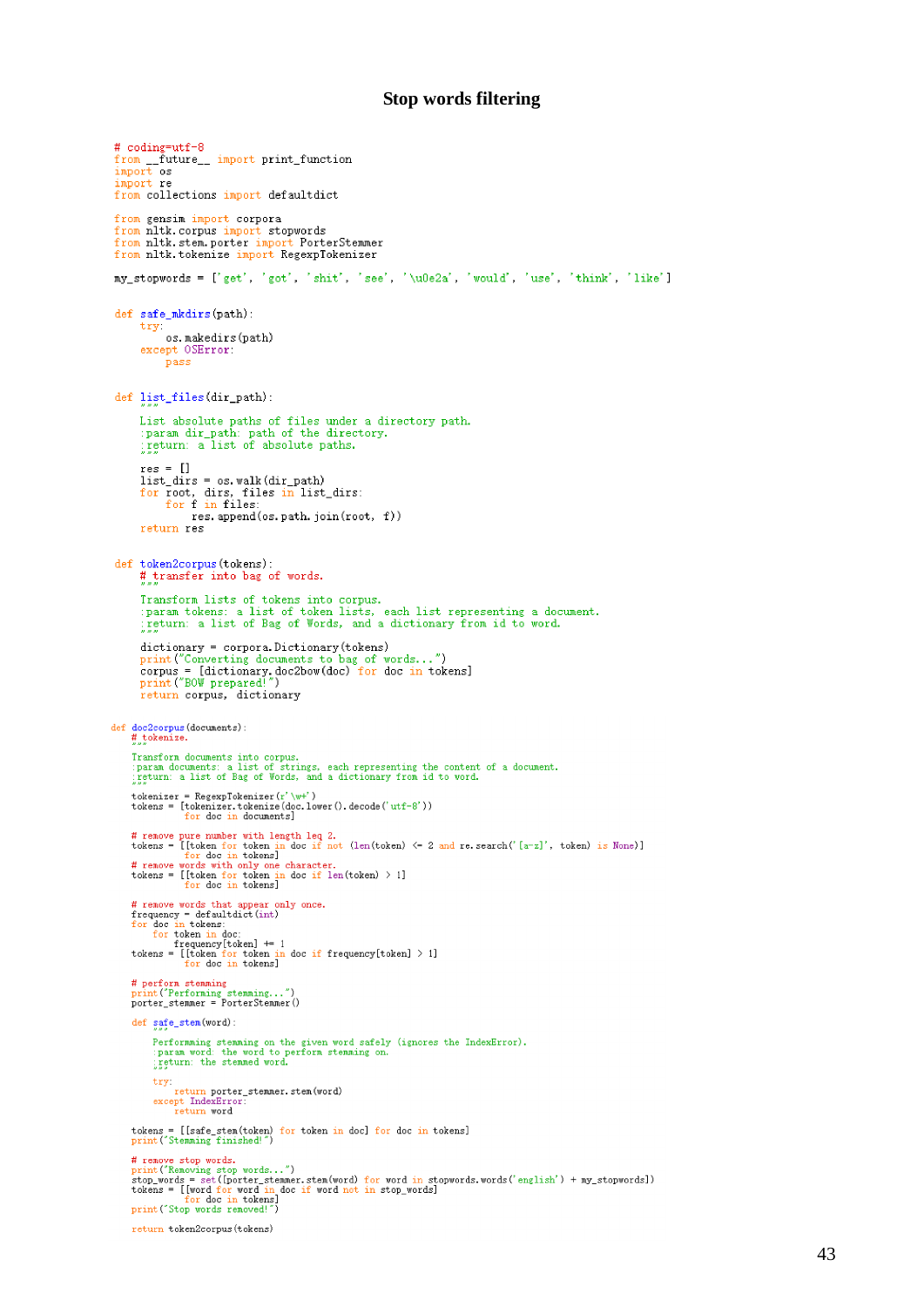### **LDA Training set**

```
# coding=utf-8
from __future__ import print_function
from gensim. models. Idamulticore import LdaMulticore
from gensim. models. tfidfmodel import TfidfModel
from utils import *
# read all documents.<br>print('Reading documents...')<br>documents = []
      for d in doc_paths:
            # read the whole file
            with open(d) as f:<br>
content = f.read()
                   documents. append (content)
      print ('Documents read!')
      # transfer the documents into corpus.<br>print('Preparing corpus...')<br>corpus, dictionary = doc2corpus(documents)<br>print('Corpus prepared!')
      # apply tfidf to filter insignificant words.<br>
print("Performing TD-IDF...")<br>
tfidf = TfidfModel(corpus, id2word=dictionary, dictionary=dictionary)<br>
filtered_corpus = []
      for doc in corpus:<br>res = tfidf[doc]
            res. sort (key=lambda tup: tup[i], reverse=True)<br># take the 1/4 significant words as meaningful.<br>meaningful = [t[0] for t in res[0:len(res) / 4]]
            filtered_corpus.append([t for t in doc if t[0] in meaningful])
      corpus = filtered_corpus<br>print("TD-IDF finished!")
      # train a new model.
      print ("Training model...")
      lda = LdaMulticore (corpus,
                                   num_topics=30,
                                    id2word=dictionary,
                                    passes=100,
                                    iterations=100000,
      batch=True)<br>print("Model trained!")
      # save the trained model.<br>print("Saving model...")<br>safe_mkdirs('model')
      lda.save('model/lda_model')
       # save the trained model.<br>print("Saving model...")<br>safe_mkdirs('model')
       lda.save('model/lda_model')<br>print("Model saved!")
       # print('\nDocuments and their topics:')
       # for doc in corpus
                print (1da[doc])
       #topics = 1da.show_topics(num_topics=-1, formatted=False)<br>print('Topics and their related words:')
       for topic in topics:<br>print(topic)
```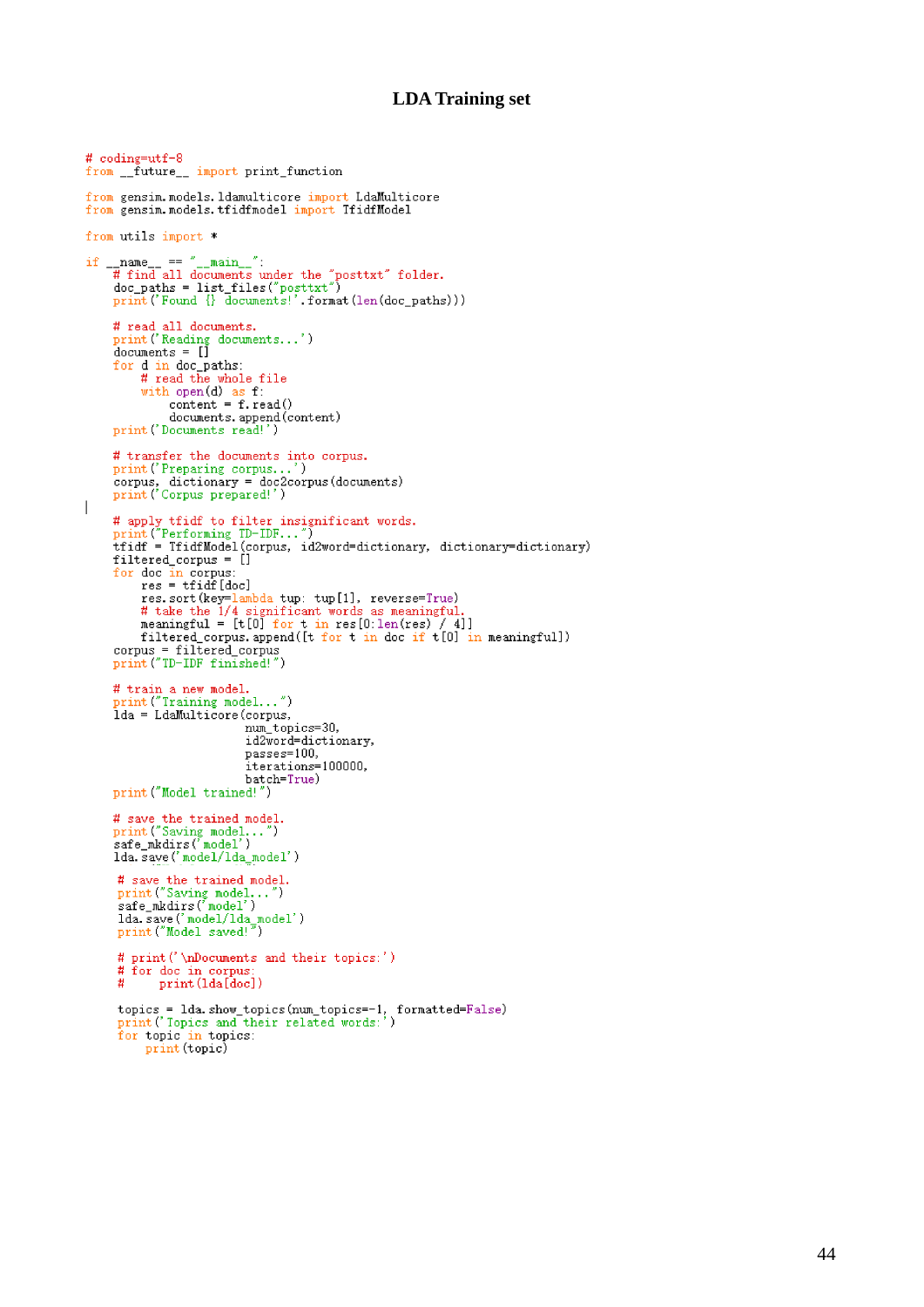### **LDA testing set**

```
# coding=utf-8
from future_
                            import print_function
from gensim.models.ldamulticore import LdaMulticore
from utils import *
if \frac{1}{\text{name}} = \frac{m}{\text{mean}} = \frac{m}{\text{mean}}:<br>
# create directory for storing results.<br>
safe_mkdirs('results')
       # load the trained model.
       1da = LdaMulticore. load('model/1da_model')# show and save the topics.
       topics = 1da.show_topics(num_topics=-1, formatted=False)<br>print('Topics and their related words:')<br>with open('results/topics.csv', 'w') as f:
              for topic in topics:<br>print(topic)
                     f.write(str(topic[0]) + ', ')<br>for key_word in topic[1]:
                             f. write (key_word [0] + ',')
                     f.write('\n')<br>f.write('\n')<br>f.write('\n')<br>f.w.lestr (topic[0]) + ', ')<br>f.w.best word in topic[1].
                      for key_word in topic[1]:
                             f.write(str(key_word[1]) + ',')
                      f.write(' \n\pi')# find all documents under the "posttxt" folder.
       \text{doc}_\text{paths} = \text{list}_\text{files("D:\text{postx1}'') }<br>
\text{print('Found} \{\} \text{ documents!}'.\text{format}(\text{len}(doc_\text{paths}))\}# read all documents.<br>print('Reading documents...')
       documents = []for d in doc_paths:<br># read the whole file
              with open(d) as f:<br>with open(d) as f:<br>content = f.read()
                      documents. append(content)
       print ('Documents read!')
       # transfer the documents into corpus.<br>print('Preparing corpus!')
       corpus, dictionary = doc2corpus(documents)<br>print('Corpus prepared!')
       # apply the loaded model on every document,
       # apply the loaded model on every document,<br>
# then find out which topics does each document contains,<br>
# and in which documents is each topic contained.<br>
does_containing_each_topic = [[]] * len(topics)<br>
topics_each_doc_c
       with open("results/topics_each_document_contains, csv', 'w') as f:<br>with open("results/topics_each_document_contains.csv', 'w') as f:<br>for i in range(len(corpus)):<br># apply the loaded model on every document,<br>possible_topics 
                     # find out which topics does each document contains,
                     for tup in possible_topics:<br>if tup[1] > 0.2:
                     topics_each_doc_contains[i].append(tup[0])<br>if len(topics_each_doc_contains[i]) == 0:
                           topics_each_doc_contains[i].append(max(possible_topics, key=lambda t: t[1])[0])
                     # record to file
                     f. write(str(i) + ', ' + doc_paths[i] +
                     for topic in topics each doc contains [i]:<br>f.write(str(topic) +',')<br>f.write('\n')
                     # find out in which documents is each topic contained.
                     for topic in topics_each_doc_contains[i]:
                            docs_containing_each_topic[topic].append(i)
                     if i % 1000 == 999:
                            print ('Processed ' + str(i + 1) + '/' + str(len(doc_paths)) + ' documents.')
       # record which documents is each topic contained to file.<br>with open('results/documents is each topic contained to file.<br>with open('results/documents_containing_each_topic.csv', 'w') as f:<br>for i in range(len(topics)):<br>f.wri
                     for doc in docs_containing_each_topic[i]:<br>f.write(str(doc) + ', ')
       f.write('\n')<br>print("Results all written!")
```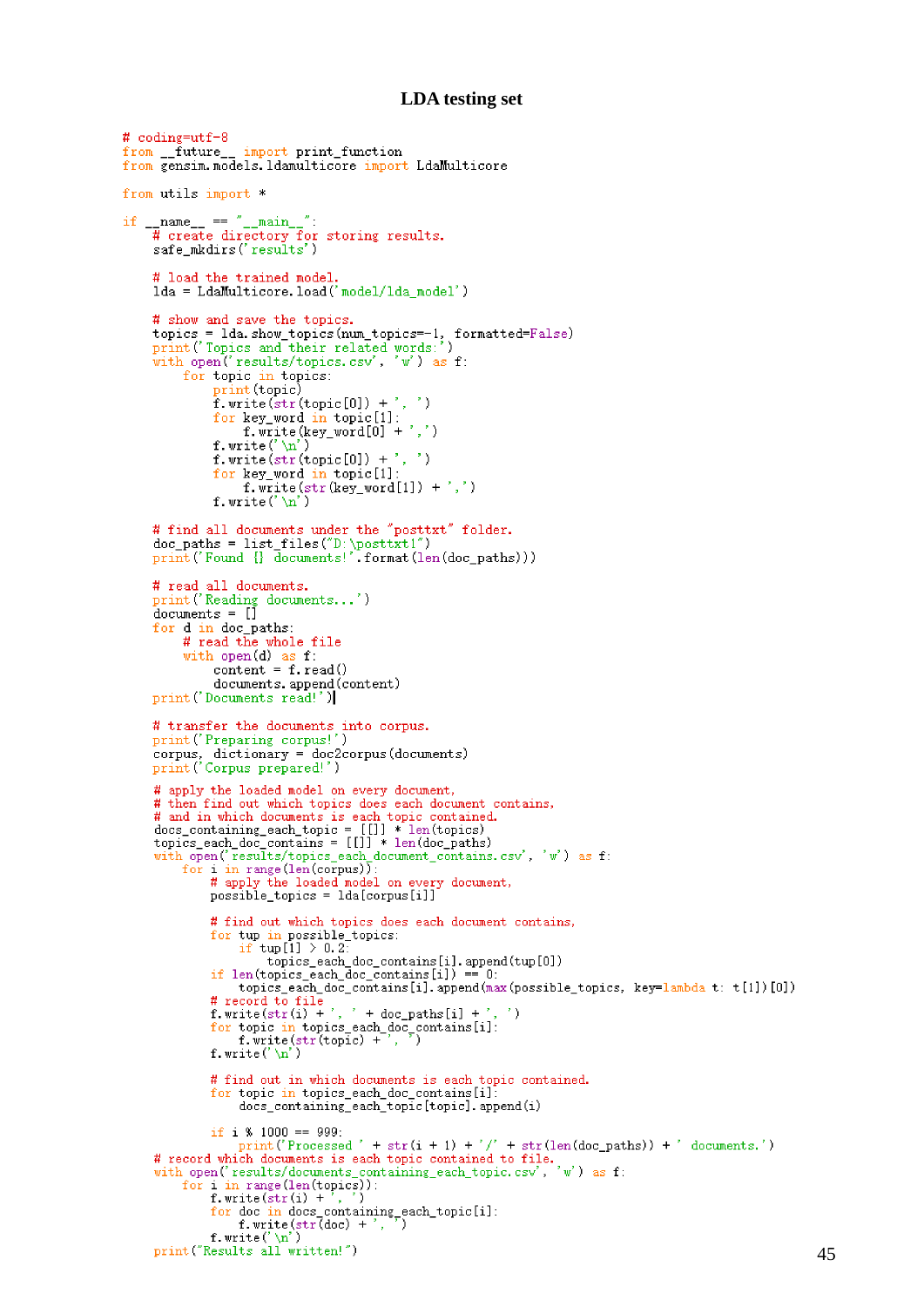# **LDA result**

Topics and their related words:

(0, [(u'buy', 0.046492709498447943), (u'pill', 0.041839982384794153), (u'onlin', 0.027520773673068495), (u'price', 0.020596933576550833), (u'cheap', 0.020527877940139976), (u'mg', 0.015509028575621534), (u'gener', 0.01468120526342874), (u'usa', 0.014017798870600607), (u'offer', 0.011761905009995846), (u'usd', 0.010406833009031219)])

(1, [(u'pgp', 0.059844368801532093), (u'messag', 0.039977196638987196), (u'account', 0.03816142332405674), (u'key', 0.036891527971200676), (u'vendor', 0.023702377666279625), (u'agora', 0.023218058672252639), (u'pleas', 0.023062776644503222), (u'market', 0.019586378691069928), (u'click', 0.018044442327462634), (u'help', 0.01645257038563679)])

(2, [(u'bitcoin', 0.11925428947537901), (u'www', 0.057349783108761397), (u'com', 0.047194423158186435), (u'test', 0.033191482346285175), (u'drug', 0.024303772349808826), (u'cocain', 0.022595216565185754), (u'mtgoox', 0.020568502647737023), (u'strevo', 0.013557420690428658), (u'result', 0.011829243493558683), (u'mmo4sal', 0.011196835939299623)])

(3, [(u'order', 0.026577622595347791), (u'ship', 0.020517185052985575), (u'vendor', 0.012830774929815197), (u'day', 0.012802466720616102), (u'good', 0.012601639138341577), (u'record', 0.012038856327967131), (u'bud', 0.011574114512843115), (u'macro', 0.011455813258539966), (u'jitbit', 0.011404233099383349), (u'weed', 0.010838710882304687)])

(4, [(u'septemb', 0.031530920812987036), (u'2014', 0.031348226415822585), (u'key', 0.018543728593069284), (u'quot', 0.012502668785025654), (u'file', 0.012177975885190727), (u'book', 0.010328561898493138), (u'win', 0.0089079498866309493), (u'guess', 0.0077965039217012134), (u'pmquot', 0.0077095899454633328), (u'public', 0.0076096567050691032)])

(5, [(u'flax', 0.07902127261420451), (u'onion', 0.053201156112737062), (u'100', 0.034147518292596435), (u'agorabasakxmewww', 0.024813044962969794), (u'10ml', 0.022772308746905199), (u'testosteron', 0.017659761720095236), (u'10mg', 0.015705392452006146), (u'100mg', 0.014942798887696779), (u'cycl', 0.01470971706240333),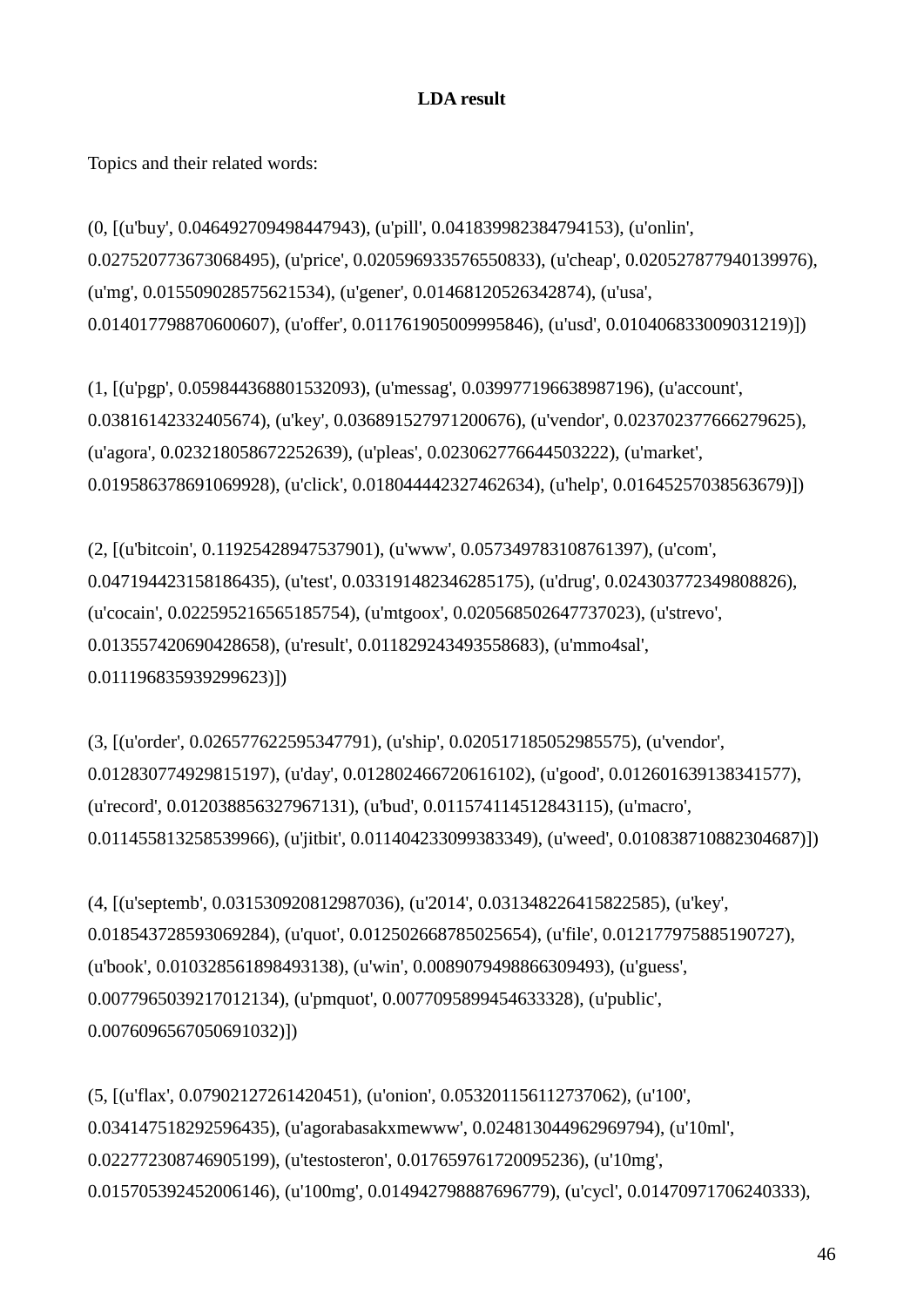(u'weight', 0.014608286321972176)])

(6, [(u'order', 0.022798600419924004), (u'vendor', 0.015583966913731493), (u'good', 0.013077547119776579), (u'time', 0.011553341035327078), (u'quot', 0.010833531996708222), (u'day', 0.010544695903454922), (u'2014', 0.01026736152951554), (u'product', 0.010154397289401261), (u'one', 0.0096563626832763295), (u'go', 0.0089119925504360532)])

(7, [(u'signup', 0.16589879854719372), (u'a8y8xsy5ax', 0.060585944620980443), (u'vobiscum', 0.059867175505646915), (u'pax', 0.055156207399442797), (u'humil', 0.043320238577360247), (u'phish', 0.041383394695494034), (u'peac', 0.039939320148177956), (u'toler', 0.034476774917363985), (u'paradis', 0.031591616480814065), (u'ticket', 0.030649351426117487)])

(8, [(u'vendor', 0.066222204902332521), (u'account', 0.03184072491680412), (u'scam', 0.022511118254472044), (u'buyer', 0.017076020009612905), (u'forum', 0.016994549993861064), (u'scammer', 0.013550667695619446), (u'peopl', 0.013234890565710093), (u'agora', 0.012268192838505897), (u'post', 0.010608953149007696), (u'fuck', 0.0096760699368195445)])

(9, [(u'uscur9o91ahttp', 0.11659636297646422), (u'coke', 0.037362500256180965), (u'cocain', 0.030391404501316364), (u'gram', 0.022567440960325223), (u'uk', 0.016292874876606793), (u'sampl', 0.01370570432961319), (u'product', 0.013056760373764085), (u'meth', 0.01253032279137576), (u'cut', 0.012196868584789257), (u'qualiti', 0.011845853271076089)])

(10, [(u'2014', 0.030197261700880381), (u'fuck', 0.023558512465875668), (u'quot', 0.021791886422106995), (u'peopl', 0.018111631931695085), (u'know', 0.017326785783790127), (u'go', 0.012316985273568264), (u'one', 0.011407762608327729), (u'say', 0.010986008887514156), (u'make', 0.0095178303738958272), (u'time', 0.0068769849399364699)])

(11, [(u'1burgerk', 0.079265496337876384), (u'2015', 0.071560603161075709), (u'registerhttp', 0.044228757293542913), (u'al6jp5dun3', 0.044132954424585875), (u'pmclick', 0.029994891871987946), (u'novemb', 0.028867802826271084), (u'appl', 0.028476151046190647), (u'januari', 0.0182834308253653), (u'card', 0.016059252248324773), (u'amclick', 0.015204136222322997)])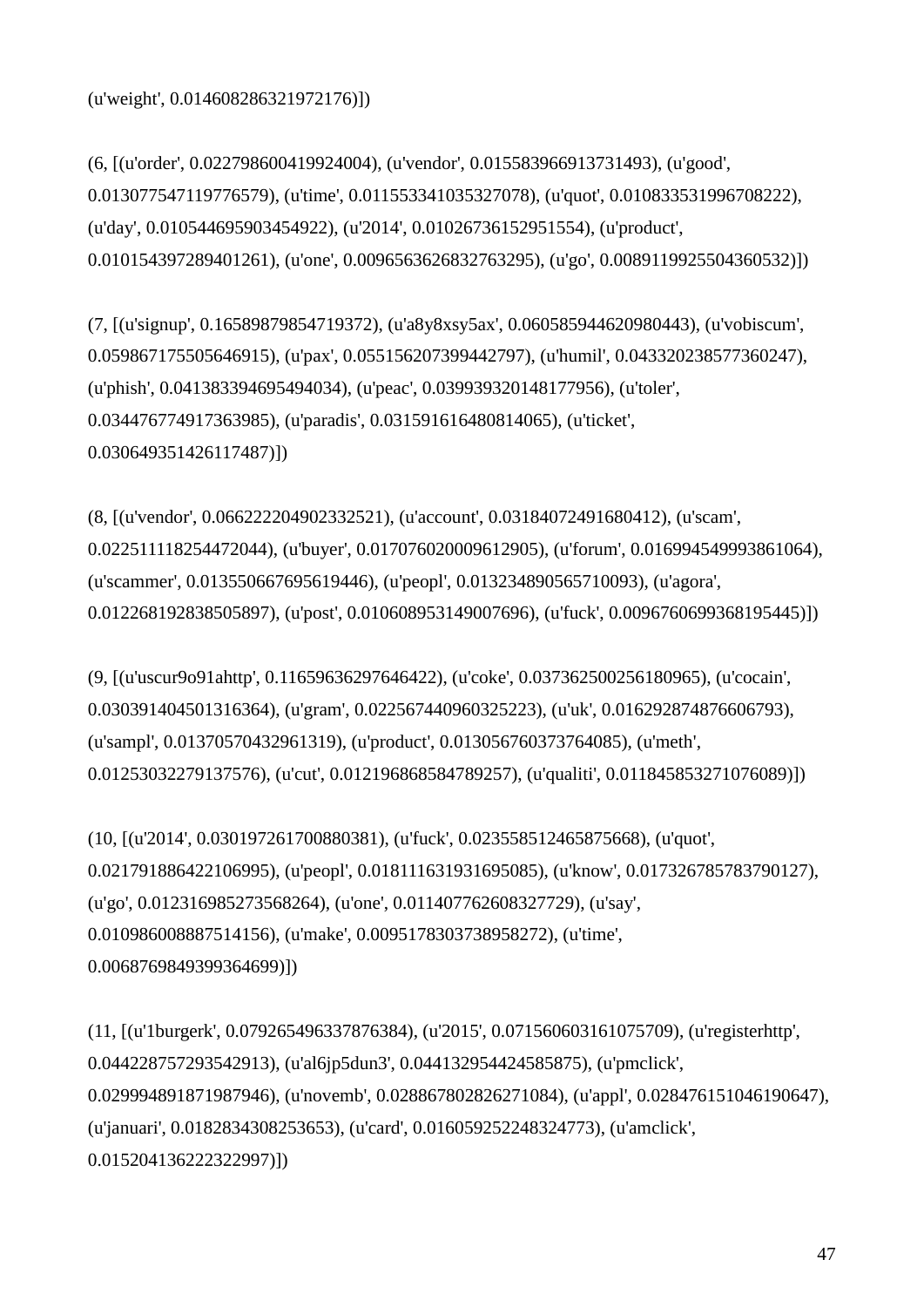(12, [(u'com', 0.086436510643642633), (u'www', 0.050814699684808583), (u'clarison', 0.048342934155920905), (u'jordan', 0.045536064928537616), (u'blog', 0.040504378494501926), (u'http', 0.035944027690787583), (u'baron', 0.026496877272799518), (u'oo123bb', 0.024950848554180123), (u'mia', 0.020770364780414673), (u'php', 0.017585396023120321)])

(13, [(u'da', 0.035443493232626577), (u'und', 0.033085837666970548), (u'ich', 0.032249459816511866), (u'die', 0.031583241776764616), (u'nicht', 0.021941969102800416), (u'ist', 0.021357092623422291), (u'der', 0.018801723817778088), (u'ein', 0.018594110007982743), (u'auch', 0.01734061142479049), (u'es', 0.016160498937354457)])

(14, [(u'order', 0.078973082470763969), (u'vendor', 0.035840358221343148), (u'fe', 0.031967870179468873), (u'feedback', 0.030968624747182556), (u'day', 0.023108485502525644), (u'scam', 0.022754806816207684), (u'scammer', 0.016731096856856927), (u'refund', 0.014840644925855821), (u'messag', 0.010564464314511331), (u'escrow', 0.0098399065820285771)])

(15, [(u'milna2031', 0.074668716014557296), (u'juli', 0.071622045530100126), (u'xixspxxguu', 0.05248743837606782), (u'2014', 0.040487851447020932), (u'escrow', 0.022843378423761829), (u'onsit', 0.02131031125942668), (u'support', 0.020881827477134018), (u'fast', 0.020545564371282063), (u'11000', 0.02023055298208588), (u'list', 0.018868379911918483)])

(16, [(u'regist', 0.31172481544503389), (u'agorahooawayyfo', 0.21848991637461246), (u'fxyww2tnchagora', 0.097325879628655895), (u'huxcykatk2http', 0.088891987089120952), (u'aeqyrdbgcvregist', 0.084699289748907919), (u'aeqyrdbgcv', 0.030746796536167596), (u'j9jhwfsz1phttp', 0.022352214031453477), (u'jm5z2aovpl', 0.012689606619712319), (u'onion', 0.0081264633289390379), (u'coupon', 0.0069334606883303838)])

(17, [(u'gt', 0.66168838039517408), (u'referr', 0.15602586354811837), (u'nyatktjnli', 0.14571734748737236), (u'4wnmr6rsuy', 0.0041662674214112084), (u'amabraxasdegupusel', 0.0041593925187154938), (u'pleasehttp', 0.0015744437909022537), (u'dsx', 0.0010863097672526268), (u'round', 0.00056732282580535301), (u'mayweath', 0.00043338000674500264), (u'floyd', 0.00041542657909226702)])

(18, [(u'mdma', 0.016904982231504544), (u'lsd', 0.012615829244998638), (u'time', 0.011339789954022995), (u'trip', 0.010442986111222616), (u'gkovka3ssi',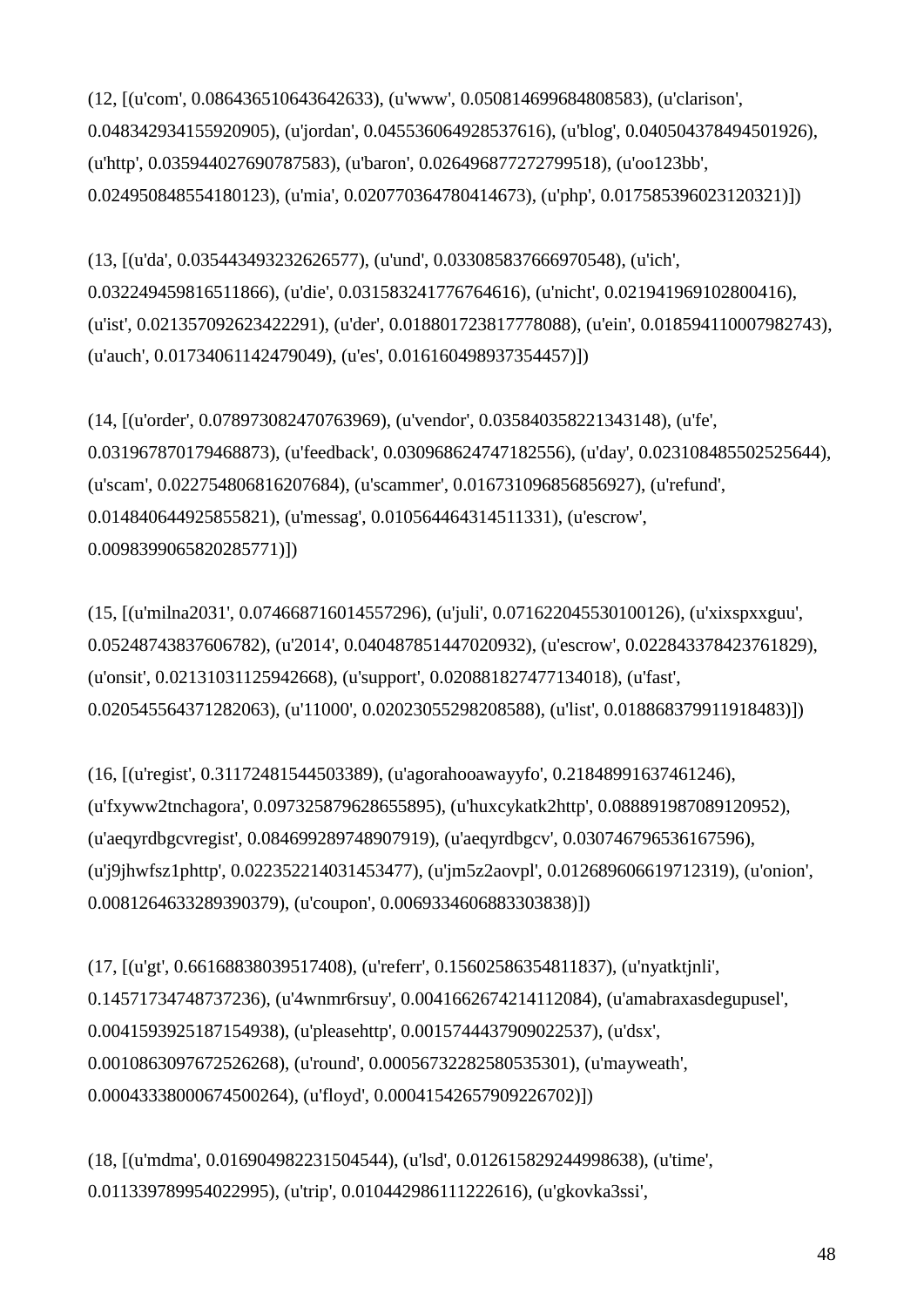0.010038649070248019), (u'one', 0.0097841315466722836), (u'take', 0.0089787875358388562), (u'dose', 0.0088397762433359388), (u'tri', 0.0084842984004799976), (u'drug', 0.0083716538034193464)])

(19, [(u'com', 0.090108670371143354), (u'http', 0.044344943665376557), (u'blog', 0.044237931216926735), (u'www', 0.039803133472649244), (u'23isback', 0.035150108767087525), (u'releas', 0.032435526787435331), (u'date', 0.030217910984553422), (u'baron', 0.024523833035536839), (u'jordan', 0.016209144999923892), (u'conindomp', 0.015106385858297804)])

(20, [(u'2014', 0.11731597299413089), (u'quot', 0.099744064906664071), (u'octob', 0.074033211661903284), (u'spam', 0.067881678148433364), (u'post', 0.06591485588394469), (u'obamar', 0.060772208642925242), (u'nyatktjnli', 0.04183464299145645), (u'amhttp', 0.032892071205486116), (u'amp', 0.027398013751225817), (u'pm\_\_\_\_\_\_\_\_\_\_\_\_\_\_\_\_\_\_\_\_ 0.021104994487018639)])

(21, [(u'link', 0.10289931474341388), (u'invit', 0.070645014237759846), (u'offici', 0.066962943902852873), (u'agora', 0.062725127659101168), (u'welcom', 0.045833258279730539), (u'registr', 0.04114646507847905), (u'member', 0.02222484715227516), (u'lt', 0.022094670885922874), (u'market', 0.020161487283303602), (u'verifi', 0.019021750250517746)])

(22, [(u'regist', 0.30291112780978408), (u'agorahooawayyfo', 0.27387825732795446), (u'xixspxxguuhttp', 0.13921921359771056), (u'onion', 0.12787783260811403), (u'fw24c7rm0qhttp', 0.090308709543932428), (u'xixspxxguu', 0.039142392370133179), (u'fbzkuwvnxnhttp', 0.0062351791823776394), (u'11000', 0.0020150628047747657), (u'milna2031', 0.0011469681906404925), (u'septemb', 0.00090406049610729331)])

(23, [(u'onion', 0.19097719383850517), (u'http', 0.17505985896103377), (u'regist', 0.16109202184402155), (u'agorahooawayyfo', 0.1427825470012177), (u'mfu7pzjasq', 0.0463435997510225), (u'b3rumtqvzm', 0.040347284923553557), (u'link', 0.02194970673326806), (u'new', 0.019552910112038503), (u'agora', 0.017107789522056303), (u'referr', 0.015661389863174599)])

(24, [(u'regist', 0.1710019206351536), (u'agorahooawayyfo', 0.11195913888576381), (u'referr',